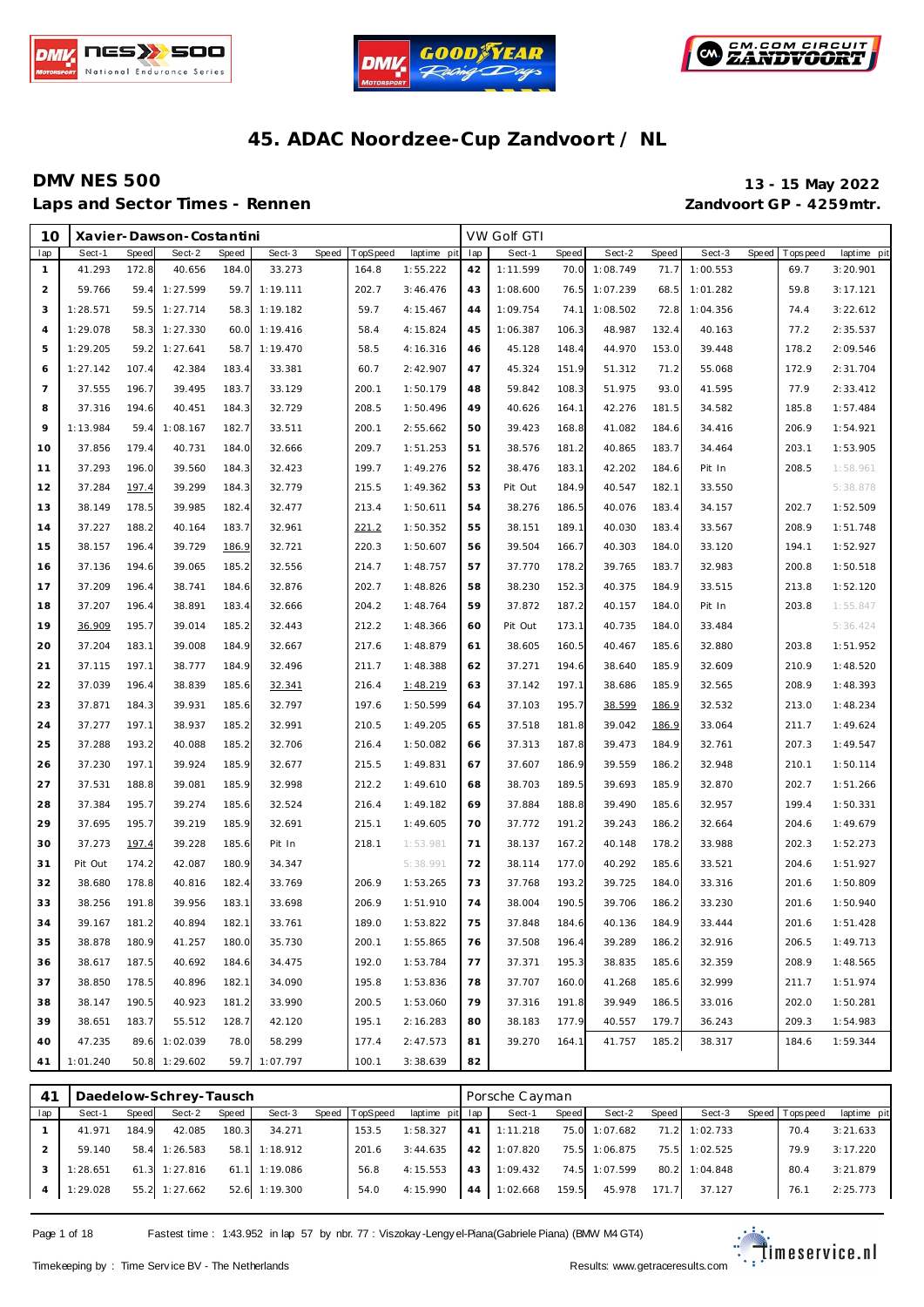



Laps and Sector Times - Rennen *Zandvoort GP - 4259mtr.* 

# **DMV NES 500 13 - 15 May 2022**

| 5               | 1:29.041 | 54.2  | 1:27.945 | 56.1  | 1:18.923 | 63.9  | 4:15.909 | 45 | 44.272  | 142.9 | 50.133 | 162.7 | 37.650 | 149.5 | 2:12.055 |
|-----------------|----------|-------|----------|-------|----------|-------|----------|----|---------|-------|--------|-------|--------|-------|----------|
| 6               | 1:26.161 | 111.1 | 43.039   | 183.1 | 33.552   | 55.9  | 2:42.752 | 46 | 44.853  | 156.1 | 58.408 | 66.5  | 57.440 | 150.1 | 2:40.701 |
| $7\overline{ }$ | 38.075   | 185.2 | 40.490   | 185.6 | 33.560   | 205.4 | 1:52.125 | 47 | 56.366  | 117.6 | 52.603 | 109.8 | 42.738 | 90.7  | 2:31.707 |
| 8               | 37.550   | 186.9 | 40.439   | 182.4 | 33.986   | 220.3 | 1:51.975 | 48 | 39.882  | 182.1 | 42.134 | 190.1 | 34.413 | 199.0 | 1:56.429 |
| 9               | 1:13.270 | 57.7  | 1:05.962 | 184.0 | 34.675   | 138.1 | 2:53.907 | 49 | 39.401  | 177.3 | 42.159 | 191.5 | 34.838 | 208.1 | 1:56.398 |
| 10              | 38.962   | 155.6 | 41.094   | 186.2 | 33.284   | 204.6 | 1:53.340 | 50 | 39.674  | 176.8 | 42.733 | 172.8 | 35.236 | 194.1 | 1:57.643 |
| 11              | 37.626   | 182.7 | 39.825   | 188.2 | 33.498   | 202.3 | 1:50.949 | 51 | 40.980  | 170.9 | 45.061 | 183.7 | Pit In | 200.8 | 2:06.444 |
| 12              | 37.993   | 182.1 | 40.614   | 187.8 | 33.376   | 212.2 | 1:51.983 | 52 | Pit Out | 177.9 | 42.120 | 188.2 | 33.767 |       | 5:35.708 |
| 13              | 39.249   | 184.6 | 40.454   | 187.2 | 33.128   | 195.1 | 1:52.831 | 53 | 38.271  | 183.1 | 40.569 | 188.2 | 33.825 | 206.9 | 1:52.665 |
| 14              | 38.169   | 179.7 | 40.269   | 188.2 | 33.372   | 220.7 | 1:51.810 | 54 | 37.902  | 183.7 | 40.358 | 190.5 | 33.147 | 213.0 | 1:51.407 |
| 15              | 37.818   | 184.6 | 39.756   | 189.5 | 33.090   | 213.8 | 1:50.664 | 55 | 38.769  | 166.9 | 41.105 | 189.1 | 33.506 | 212.6 | 1:53.380 |
| 16              | 37.678   | 184.6 | 40.142   | 188.5 | 33.164   | 210.5 | 1:50.984 | 56 | 37.943  | 191.2 | 40.415 | 190.1 | 32.877 | 217.2 | 1:51.235 |
| 17              | 37.665   | 193.9 | 39.886   | 187.8 | 33.069   | 217.2 | 1:50.620 | 57 | 37.768  | 190.1 | 40.382 | 191.5 | 33.069 | 227.2 | 1:51.219 |
| 18              | 37.883   | 189.8 | 40.012   | 192.2 | 33.230   | 209.7 | 1:51.125 | 58 | 37.402  | 188.8 | 40.265 | 191.2 | 32.780 | 216.4 | 1:50.447 |
| 19              | 37.677   | 191.8 | 39.943   | 188.8 | 33.454   | 205.8 | 1:51.074 | 59 | 37.601  | 185.9 | 40.181 | 190.8 | 33.266 | 215.9 | 1:51.048 |
| 20              | 37.922   | 193.2 | 40.276   | 190.5 | 33.449   | 213.0 | 1:51.647 | 60 | 37.925  | 189.5 | 40.491 | 190.1 | 33.118 | 216.4 | 1:51.534 |
| 21              | 37.888   | 187.2 | 40.060   | 190.1 | 33.221   | 193.7 | 1:51.169 | 61 | 37.713  | 188.8 | 41.150 | 190.5 | 33.151 | 217.2 | 1:52.014 |
| 22              | 37.568   | 195.3 | 40.344   | 189.8 | 33.908   | 210.5 | 1:51.820 | 62 | 39.110  | 180.0 | 40.648 | 189.8 | Pit In | 212.6 | 1:57.388 |
| 23              | 37.711   | 196.0 | 40.078   | 186.5 | 33.162   | 201.2 | 1:50.951 | 63 | Pit Out | 184.3 | 40.620 | 190.8 | 33.719 |       | 5:31.845 |
| 24              | 37.470   | 195.7 | 41.227   | 185.2 | 33.501   | 214.7 | 1:52.198 | 64 | 38.212  | 183.7 | 40.682 | 192.2 | 33.787 | 209.3 | 1:52.681 |
| 25              | 37.497   | 192.9 | 40.271   | 190.1 | 33.295   | 219.0 | 1:51.063 | 65 | 38.699  | 176.2 | 40.665 | 190.5 | 33.527 | 202.3 | 1:52.891 |
| 26              | 37.472   | 194.9 | 40.225   | 189.5 | 33.359   | 208.5 | 1:51.056 | 66 | 37.988  | 189.1 | 41.614 | 189.5 | 33.289 | 216.4 | 1:52.891 |
| 27              | 38.271   | 190.5 | 40.818   | 182.1 | 33.219   | 197.9 | 1:52.308 | 67 | 37.512  | 191.5 | 40.325 | 190.8 | 33.083 | 223.4 | 1:50.920 |
| 28              | 37.686   | 181.8 | 41.002   | 187.8 | 34.084   | 212.6 | 1:52.772 | 68 | 37.395  | 196.7 | 39.819 | 191.2 | 33.391 | 230.0 | 1:50.605 |
| 29              | 37.865   | 182.7 | 42.567   | 180.9 | 33.587   | 207.3 | 1:54.019 | 69 | 37.299  | 197.8 | 40.092 | 190.5 | 32.972 | 227.2 | 1:50.363 |
| 30              | 37.382   | 191.8 | 40.466   | 189.1 | Pit In   | 220.3 | 1:57.895 | 70 | 37.584  | 198.5 | 40.362 | 190.8 | 33.237 | 210.5 | 1:51.183 |
| 31              | Pit Out  | 178.5 | 42.869   | 181.8 | 35.066   |       | 5:42.363 | 71 | 37.705  | 191.2 | 40.886 | 191.5 | 33.543 | 215.1 | 1:52.134 |
| 32              | 39.144   | 182.4 | 42.579   | 191.5 | 35.036   | 188.4 | 1:56.759 | 72 | 37.732  | 193.5 | 40.056 | 191.2 | 33.629 | 223.0 | 1:51.417 |
| 33              | 40.169   | 161.2 | 42.075   | 191.5 | 34.158   | 198.3 | 1:56.402 | 73 | 37.548  | 195.3 | 40.249 | 191.8 | 33.277 | 219.4 | 1:51.074 |
| 34              | 39.878   | 185.2 | 41.660   | 190.5 | 34.306   | 203.8 | 1:55.844 | 74 | 37.589  | 197.4 | 41.004 | 191.5 | 33.830 | 224.8 | 1:52.423 |
| 35              | 39.074   | 189.1 | 42.024   | 190.1 | 33.959   | 217.6 | 1:55.057 | 75 | 38.128  | 182.7 | 41.586 | 190.1 | 33.862 | 213.0 | 1:53.576 |
| 36              | 38.904   | 187.5 | 41.474   | 189.8 | 33.895   | 192.0 | 1:54.273 | 76 | 38.852  | 188.5 | 41.128 | 189.8 | 33.808 | 207.3 | 1:53.788 |
| 37              | 39.835   | 182.1 | 42.909   | 173.9 | 36.241   | 212.2 | 1:58.985 | 77 | 38.530  | 186.9 | 41.444 | 189.5 | 33.646 | 201.6 | 1:53.620 |
| 38              | 40.550   | 178.5 | 43.177   | 147.1 | 45.170   | 197.9 | 2:08.897 | 78 | 38.240  | 187.8 | 41.760 | 190.5 | 33.712 | 218.1 | 1:53.712 |
| 39              | 50.977   | 98.5  | 1:00.251 | 87.3  | 1:13.155 | 157.7 | 3:04.383 | 79 | 37.801  | 186.2 | 41.391 | 190.5 | 33.560 | 213.8 | 1:52.752 |
| 40              | 1:28.388 | 59.2  | 1:27.272 | 65.3  | 1:09.564 | 58.6  | 4:05.224 | 80 | 37.960  | 183.4 | 41.076 | 190.1 | 37.407 | 221.6 | 1:56.443 |
|                 |          |       |          |       |          |       |          |    |         |       |        |       |        |       |          |

| 50             | Rodella-Dänzer |       |          |       |               |                |             |     | Suzuki Swift Sport |       |          |       |          |       |           |             |
|----------------|----------------|-------|----------|-------|---------------|----------------|-------------|-----|--------------------|-------|----------|-------|----------|-------|-----------|-------------|
| lap            | Sect-1         | Speed | Sect-2   | Speed | Sect-3        | Speed TopSpeed | laptime pit | lap | Sect-1             | Speed | Sect-2   | Speed | Sect-3   | Speed | Tops peed | laptime pit |
|                | 47.226         | 148.8 | 45.378   | 147.9 | 40.866        | 153.2          | 2:13.470    | 37  | 1:10.840           | 79.6  | 1:07.947 | 71.8  | 1:02.712 |       | 69.3      | 3:21.499    |
| $\overline{2}$ | 1:31.090       | 59.2  | 1:30.550 | 56.8  | 1:22.330      | 57.1           | 4:23.970    | 38  | 1:07.793           | 74.7  | 1:07.056 | 73.6  | 1:02.235 |       | 81.5      | 3:17.084    |
| 3              | 1:29.029       | 58.3  | 1:28.133 |       | 59.6 1:19.503 | 60.6           | 4:16.665    | 39  | 1:09.337           | 74.3  | 1:07.987 | 76.1  | 1:04.491 |       | 73.6      | 3:21.815    |
| $\overline{4}$ | 1:29.459       | 56.9  | 1:26.752 |       | 58.4 1:19.527 | 60.4           | 4:15.738    | 40  | 1:04.901           | 132.5 | 45.534   | 147.1 | 39.026   |       | 75.6      | 2:29.461    |
| 5              | 1:28.743       | 60.3  | 1:25.743 |       | 59.9 1:19.349 | 58.8           | 4:13.835    | 41  | 44.238             | 149.0 | 47.178   | 146.5 | 38.665   |       | 175.9     | 2:10.081    |
| 6              | 59.978         | 146.1 | 44.845   | 146.7 | 38.860        | 61.5           | 2:23.683    | 42  | 44.186             | 149.2 | 57.490   | 69.4  | 57.423   |       | 175.4     | 2:39.099    |
| $\overline{7}$ | 45.688         | 152.3 | 44.492   | 146.5 | 39.531        | 177.4          | 2:09.711    | 43  | 56.431             | 126.3 | 52.529   | 107.8 | Pit In   |       | 103.2     | 2:38.052    |
| 8              | 44.973         | 149.2 | 1:05.067 | 60.8  | 1:12.742      | 176.2          | 3:02.782    | 44  | Pit Out            | 147.7 | 55.142   | 143.8 | 43.168   |       |           | 6:19.119    |
| 9              | 47.050         | 151.3 | 44.998   | 146.5 | 38.843        | 145.9          | 2:10.891    | 45  | 46.528             | 154.1 | 44.649   | 147.3 | 39.338   |       | 171.3     | 2:10.515    |
| 10             | 45.496         | 151.5 | 44.804   | 141.9 | 39.200        | 174.5          | 2:09.500    | 46  | 46.149             | 152.1 | 44.432   | 147.5 | 39.043   |       | 155.4     | 2:09.624    |
| 11             | 46.052         | 153.8 | 47.525   | 145.4 | 38.856        | 176.5          | 2:12.433    | 47  | 44.489             | 153.6 | 43.993   | 147.5 | 39.930   |       | 174.0     | 2:08.412    |

Page 2 of 18 Fastest time : 1:43.952 in lap 57 by nbr. 77 : Viszokay -Lengy el-Piana (Gabriele Piana) (BMW M4 GT4)

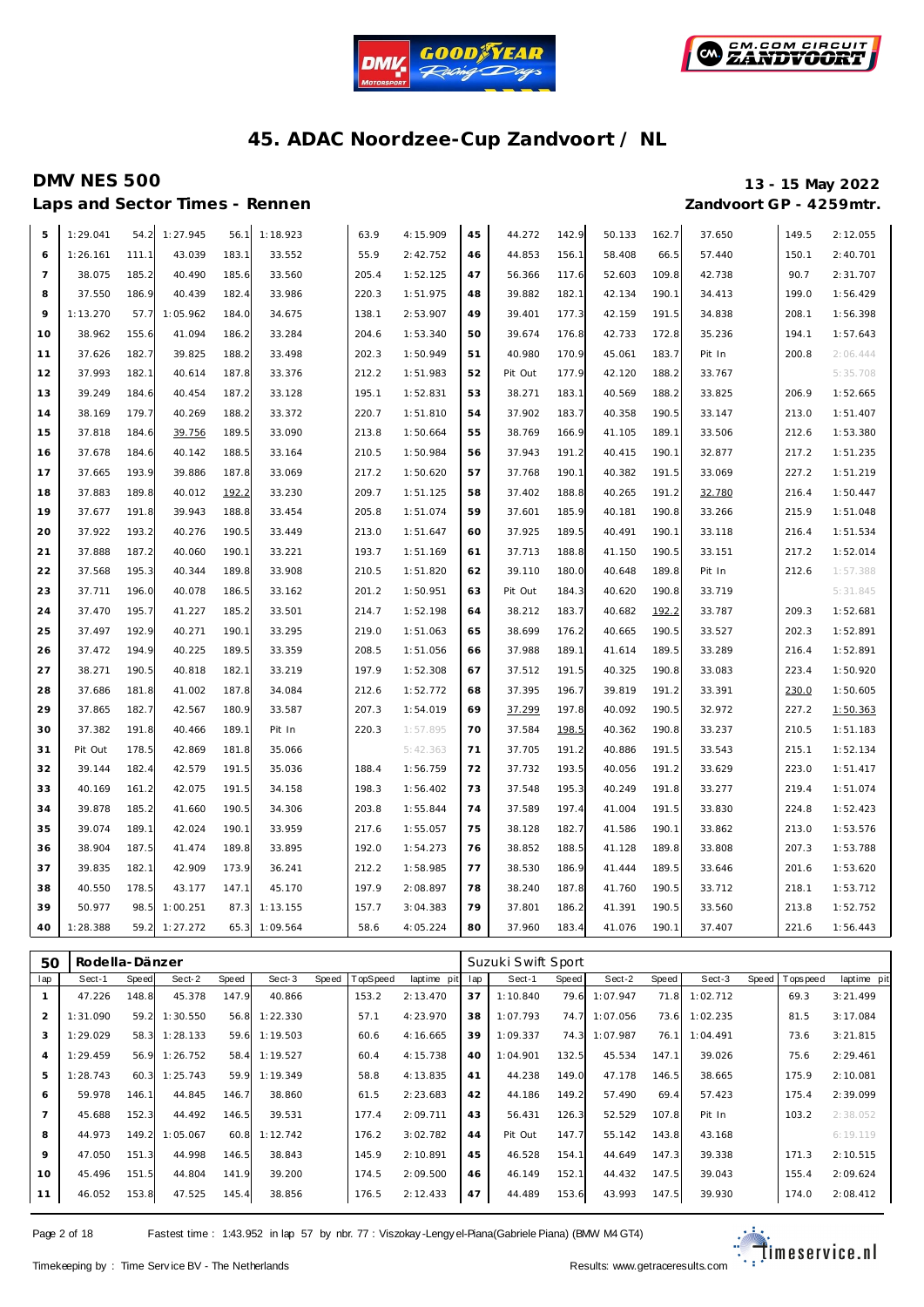



# **DMV NES 500 13 - 15 May 2022**

Laps and Sector Times - Rennen *Zandvoort GP - 4259mtr.* 

| 12 | 46.543   | 154.5 | 46.212   | 146.5 | 38.818   | 177.1 | 2:11.573 | 48 | 44.893  | 152.8 | 44.198 | 147.1 | 38.879 | 174.8 | 2:07.970 |
|----|----------|-------|----------|-------|----------|-------|----------|----|---------|-------|--------|-------|--------|-------|----------|
| 13 | 44.449   | 152.1 | 44.070   | 147.9 | 40.234   | 177.1 | 2:08.753 | 49 | 44.481  | 152.1 | 44.155 | 146.9 | 39.057 | 173.4 | 2:07.693 |
| 14 | 44.736   | 145.7 | 44.284   | 147.5 | 38.897   | 175.4 | 2:07.917 | 50 | 45.404  | 140.6 | 47.307 | 145.7 | 38.818 | 170.7 | 2:11.529 |
| 15 | 44.922   | 151.3 | 44.208   | 146.9 | Pit In   | 174.3 | 2:12.393 | 51 | 45.432  | 139.0 | 44.458 | 146.7 | 38.871 | 174.3 | 2:08.761 |
| 16 | Pit Out  | 145.7 | 44.462   | 147.5 | 38.950   |       | 5:48.793 | 52 | 44.328  | 153.4 | 43.734 | 147.1 | 39.325 | 174.3 | 2:07.387 |
| 17 | 44.091   | 151.0 | 44.069   | 148.6 | 39.539   | 174.0 | 2:07.699 | 53 | 44.528  | 152.1 | 45.984 | 149.0 | Pit In | 171.8 | 2:13.754 |
| 18 | 43.633   | 149.6 | 44.489   | 149.6 | 39.003   | 176.8 | 2:07.125 | 54 | Pit Out | 145.6 | 43.800 | 147.9 | 38.416 |       | 5:47.006 |
| 19 | 44.333   | 148.4 | 45.435   | 149.0 | 38.619   | 173.4 | 2:08.387 | 55 | 44.388  | 149.0 | 43.722 | 149.0 | 39.839 | 172.1 | 2:07.949 |
| 20 | 44.038   | 151.3 | 46.171   | 148.6 | 38.571   | 174.3 | 2:08.780 | 56 | 43.862  | 152.8 | 43.442 | 149.0 | 38.195 | 175.7 | 2:05.499 |
| 21 | 43.965   | 151.7 | 43.764   | 148.4 | 38.466   | 176.5 | 2:06.195 | 57 | 43.423  | 152.8 | 43.584 | 149.0 | 38.417 | 175.9 | 2:05.424 |
| 22 | 43.980   | 148.8 | 44.637   | 147.9 | 38.370   | 175.1 | 2:06.987 | 58 | 43.722  | 150.0 | 43.819 | 149.0 | 38.863 | 172.6 | 2:06.404 |
| 23 | 45.806   | 148.4 | 45.807   | 149.6 | 39.582   | 175.4 | 2:11.195 | 59 | 43.612  | 150.6 | 43.571 | 148.8 | 38.259 | 173.7 | 2:05.442 |
| 24 | 45.006   | 140.8 | 46.362   | 148.1 | 38.174   | 174.8 | 2:09.542 | 60 | 43.392  | 150.2 | 43.425 | 148.4 | 38.078 | 174.8 | 2:04.895 |
| 25 | 43.945   | 151.9 | 44.880   | 147.3 | 39.065   | 176.5 | 2:07.890 | 61 | 43.797  | 147.9 | 43.880 | 149.6 | 38.393 | 174.8 | 2:06.070 |
| 26 | 43.879   | 144.0 | 43.807   | 149.4 | 38.468   | 178.8 | 2:06.154 | 62 | 43.944  | 140.1 | 45.184 | 148.6 | 38.273 | 176.8 | 2:07.401 |
| 27 | 44.455   | 147.5 | 45.035   | 150.C | 39.398   | 175.9 | 2:08.888 | 63 | 43.819  | 146.9 | 43.885 | 148.8 | 38.240 | 171.5 | 2:05.944 |
| 28 | 44.178   | 151.9 | 43.936   | 149.0 | 38.000   | 172.1 | 2:06.114 | 64 | 43.851  | 149.6 | 43.913 | 149.2 | 38.233 | 175.4 | 2:05.997 |
| 29 | 44.777   | 149.8 | 43.849   | 149.6 | 38.293   | 175.9 | 2:06.919 | 65 | 44.338  | 137.2 | 44.182 | 149.2 | 38.439 | 174.5 | 2:06.959 |
| 30 | 44.668   | 129.0 | 45.426   | 147.9 | 38.479   | 175.1 | 2:08.573 | 66 | 43.830  | 148.4 | 43.881 | 148.6 | 38.279 | 172.9 | 2:05.990 |
| 31 | 44.539   | 147.1 | 43.977   | 149.0 | 40.023   | 172.3 | 2:08.539 | 67 | 43.574  | 150.2 | 43.523 | 148.8 | 38.620 | 174.0 | 2:05.717 |
| 32 | 44.391   | 145.0 | 43.939   | 148.4 | 38.718   | 174.5 | 2:07.048 | 68 | 43.869  | 151.3 | 43.701 | 148.4 | 39.449 | 173.4 | 2:07.019 |
| 33 | 43.687   | 149.6 | 43.707   | 147.7 | 39.751   | 174.5 | 2:07.145 | 69 | 45.541  | 128.1 | 46.015 | 149.6 | 38.680 | 153.2 | 2:10.236 |
| 34 | 44.469   | 139.0 | 45.139   | 120.9 | 46.141   | 166.8 | 2:15.749 | 70 | 44.040  | 148.6 | 44.728 | 149.0 | 38.538 | 171.8 | 2:07.306 |
| 35 | 50.898   | 125.4 | 59.205   | 85.3  | 1:12.518 | 137.1 | 3:02.621 | 71 | 43.725  | 151.9 | 44.222 | 146.5 | 40.201 | 173.7 | 2:08.148 |
| 36 | 1:27.848 | 58.9  | 1:27.560 | 60.2  | 1:09.485 | 59.9  | 4:04.893 | 72 | 43.740  | 151.0 | 44.127 | 149.0 | 39.008 | 173.7 | 2:06.875 |

| 77             |          |       | Viszokay-Lengyel-Piana |       |          |       |          |             |     | BMW M4 GT4 |       |                |       |          |       |           |             |
|----------------|----------|-------|------------------------|-------|----------|-------|----------|-------------|-----|------------|-------|----------------|-------|----------|-------|-----------|-------------|
| lap            | Sect-1   | Speed | Sect-2                 | Speed | Sect-3   | Speed | TopSpeed | laptime pit | lap | Sect-1     | Speed | Sect-2         | Speed | Sect-3   | Speed | Tops peed | laptime pit |
| $\mathbf{1}$   | 38.453   | 208.5 | 37.702                 | 195.3 | 31.733   |       | 175.7    | 1:47.888    | 42  | 46.641     | 135.2 | 51.000         | 92.3  | 53.785   |       | 152.2     | 2:31.426    |
| $\overline{2}$ | 56.054   | 58.6  | 1:27.781               | 59.0  | 1:19.532 |       | 221.6    | 3:43.367    | 43  | 52.021     |       | 117.1 1:03.015 | 86.1  | 1:04.454 |       | 109.9     | 2:59.490    |
| 3              | 1:29.011 | 58.7  | 1:27.425               | 59.0  | 1:19.224 |       | 59.5     | 4:15.660    | 44  | 1:08.124   |       | 47.9 1:12.234  | 57.5  | 57.546   |       | 68.0      | 3:17.904    |
| $\overline{4}$ | 1:29.288 | 58.6  | 1:27.681               | 59.2  | 1:19.541 |       | 59.5     | 4:16.510    | 45  | 1:09.395   | 53.3  | 1:08.557       | 73.9  | 1:01.540 |       | 69.9      | 3:19.492    |
| 5              | 1:29.624 | 58.6  | 1:28.052               | 59.4  | 1:19.682 |       | 59.9     | 4:17.358    | 46  | 1:06.623   | 62.8  | 1:10.906       | 76.6  | 1:03.426 |       | 89.0      | 3:20.955    |
| 6              | 1:29.304 | 59.2  | 42.824                 | 195.3 | 32.091   |       | 59.4     | 2:44.219    | 47  | 1:06.193   | 113.3 | 55.516         | 74.5  | 1:23.944 |       | 84.5      | 3:25.653    |
| $\overline{7}$ | 35.784   | 208.5 | 38.124                 | 195.3 | 31.713   |       | 215.1    | 1:45.621    | 48  | 1:19.164   | 73.5  | 1:13.700       | 66.5  | 57.462   |       | 53.0      | 3:30.326    |
| 8              | 35.863   | 208.9 | 37.883                 | 195.7 | 31.904   |       | 215.9    | 1:45.650    | 49  | 56.356     | 119.3 | 52.752         | 113.6 | 42.892   |       | 94.4      | 2:32.000    |
| $\circ$        | 59.986   | 59.3  | 1:25.079               | 150.8 | 32.168   |       | 216.8    | 2:57.233    | 50  | 38.958     | 169.5 | 40.756         | 196.7 | 32.997   |       | 199.7     | 1:52.711    |
| 10             | 35.814   | 208.9 | 37.821                 | 196.0 | 31.691   |       | 216.4    | 1:45.326    | 51  | 38.169     | 184.6 | 40.165         | 197.1 | 32.445   |       | 203.8     | 1:50.779    |
| 11             | 36.166   | 208.9 | 37.753                 | 196.4 | 31.735   |       | 204.2    | 1:45.654    | 52  | 37.261     | 182.4 | 40.281         | 197.4 | 35.126   |       | 225.3     | 1:52.668    |
| 12             | 35.839   | 193.5 | 37.558                 | 197.8 | 31.626   |       | 223.0    | 1:45.023    | 53  | 38.719     | 177.0 | 40.893         | 197.1 | Pit In   |       | 191.0     | 1:59.846    |
| 13             | 35.614   | 210.1 | 37.827                 | 195.7 | 31.690   |       | 220.3    | 1:45.131    | 54  | Pit Out    | 185.6 | 37.917         | 197.8 | 31.551   |       |           | 5:28.159    |
| 14             | 36.651   | 189.1 | 37.749                 | 197.4 | 31.608   |       | 219.0    | 1:46.008    | 55  | 36.820     | 158.8 | 38.573         | 196.0 | 31.376   |       | 224.8     | 1:46.769    |
| 15             | 35.726   | 209.3 | 37.903                 | 198.5 | 31.844   |       | 212.2    | 1:45.473    | 56  | 36.126     | 191.8 | 37.107         | 197.8 | 31.384   |       | 232.5     | 1:44.617    |
| 16             | 36.239   | 196.0 | 37.782                 | 197.8 | 31.686   |       | 213.0    | 1:45.707    | 57  | 35.523     | 210.1 | 37.196         | 197.4 | 31.233   |       | 226.2     | 1:43.952    |
| 17             | 36.039   | 208.5 | 38.338                 | 185.9 | 31.884   |       | 211.3    | 1:46.261    | 58  | 35.333     | 209.7 | 37.302         | 198.9 | 31.325   |       | 228.6     | 1:43.960    |
| 18             | 35.809   | 210.5 | 37.743                 | 197.1 | 31.689   |       | 218.5    | 1:45.241    | 59  | 35.510     | 209.3 | 37.357         | 197.1 | 31.763   |       | 229.1     | 1:44.630    |
| 19             | 35.807   | 210.9 | 37.751                 | 197.4 | 31.694   |       | 213.0    | 1:45.252    | 60  | 35.725     | 203.0 | 38.200         | 196.0 | 31.405   |       | 225.3     | 1:45.330    |
| 20             | 35.596   | 211.4 | 37.999                 | 197.8 | 31.940   |       | 222.1    | 1:45.535    | 61  | 35.516     | 204.5 | 37.680         | 197.4 | 31.266   |       | 229.5     | 1:44.462    |
| 21             | 36.094   | 210.9 | 37.844                 | 196.4 | 31.687   |       | 206.2    | 1:45.625    | 62  | 35.631     | 210.5 | 37.731         | 196.4 | 31.312   |       | 230.5     | 1:44.674    |
| 22             | 36.076   | 211.4 | 38.144                 | 197.1 | 31.724   |       | 201.2    | 1:45.944    | 63  | 35.572     | 209.3 | 37.497         | 198.9 | Pit In   |       | 226.7     | 1:50.229    |

Page 3 of 18 Fastest time : 1:43.952 in lap 57 by nbr. 77 : Viszokay -Lengy el-Piana (Gabriele Piana) (BMW M4 GT4)

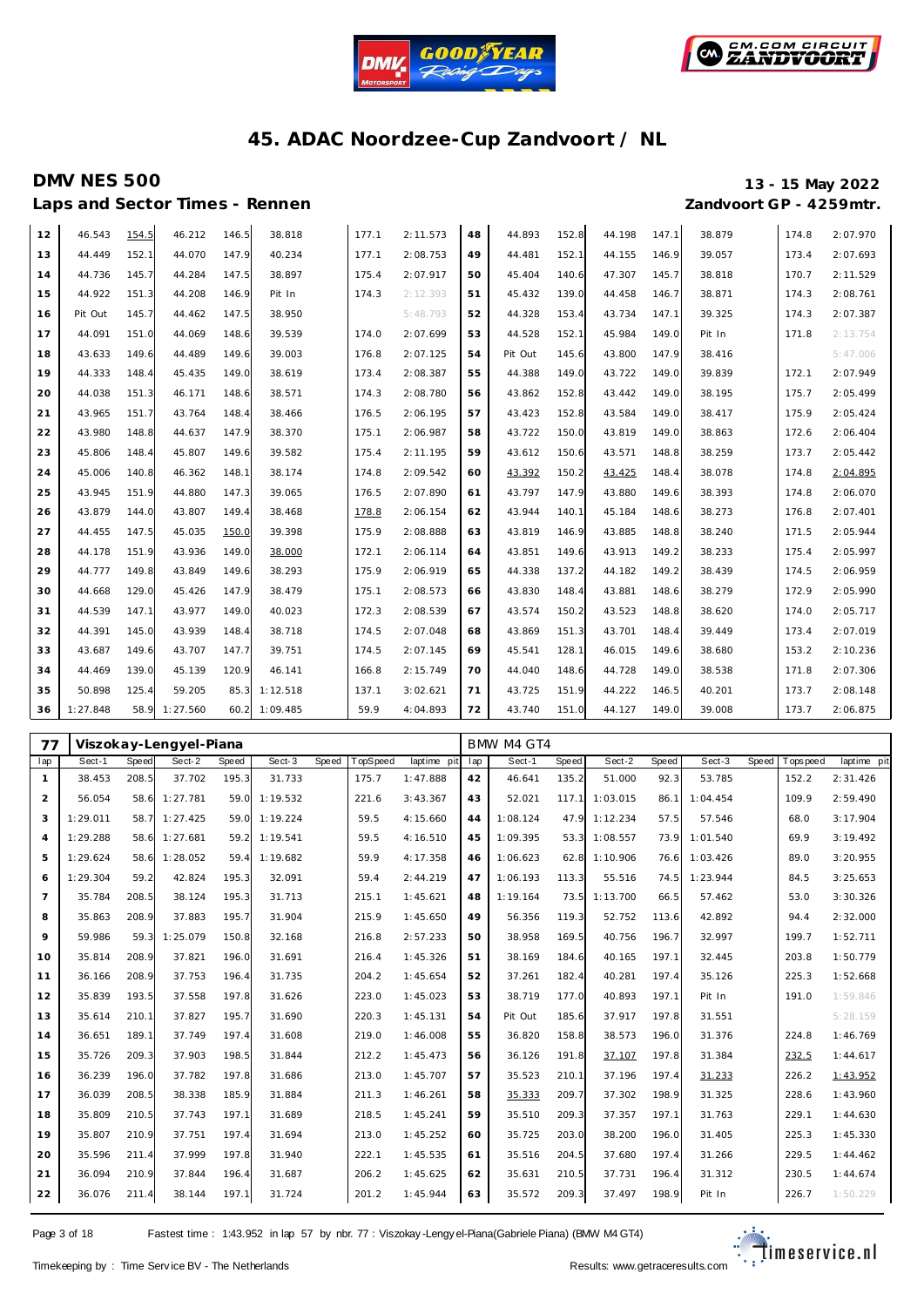



# **DMV NES 500 13 - 15 May 2022**

Laps and Sector Times - Rennen *Zandvoort GP - 4259mtr.* 

| 23 | 35.862  | 210.5 | 38.325 | 197.1 | 31.746 | 216.8 | 1:45.933 | 64 | Pit Out  | 188.2 | 39.172   | 198.2 | 33.181 |       | 5:30.341 |
|----|---------|-------|--------|-------|--------|-------|----------|----|----------|-------|----------|-------|--------|-------|----------|
| 24 | 35.905  | 210.5 | 37.861 | 198.9 | 31.646 | 211.7 | 1:45.412 | 65 | 35.892   | 203.0 | 37.694   | 195.7 | 31.529 | 216.8 | 1:45.115 |
| 25 | 35.954  | 198.2 | 38.448 | 196.4 | 31.750 | 212.2 | 1:46.152 | 66 | 36.423   | 152.1 | 38.321   | 197.8 | 31.759 | 216.8 | 1:46.503 |
| 26 | 35.759  | 211.8 | 37.987 | 195.7 | 31.770 | 223.0 | 1:45.516 | 67 | 35.659   | 210.1 | 37.701   | 197.8 | 31.593 | 222.1 | 1:44.953 |
| 27 | 36.978  | 205.7 | 38.199 | 196.7 | 32.033 | 215.1 | 1:47.210 | 68 | 36.394   | 208.5 | 37.711   | 196.7 | 31.991 | 211.7 | 1:46.096 |
| 28 | 38.592  | 178.8 | 38.263 | 197.1 | 31.802 | 193.0 | 1:48.657 | 69 | 35.475   | 207.3 | 38.486   | 196.4 | 31.511 | 218.5 | 1:45.472 |
| 29 | 35.781  | 203.8 | 39.833 | 192.9 | 31.915 | 220.7 | 1:47.529 | 70 | 37.320   | 204.2 | 38.317   | 196.7 | 31.872 | 201.6 | 1:47.509 |
| 30 | 35.921  | 210.9 | 38.285 | 198.2 | 31.809 | 206.2 | 1:46.015 | 71 | 35.492   | 209.3 | 37.812   | 196.7 | 31.817 | 225.3 | 1:45.121 |
| 31 | 35.802  | 210.9 | 37.814 | 198.2 | 31.697 | 215.9 | 1:45.313 | 72 | 35.686   | 199.6 | 38.527   | 195.3 | 31.874 | 224.8 | 1:46.087 |
| 32 | 35.677  | 212.6 | 38.850 | 187.8 | 31.865 | 215.5 | 1:46.392 | 73 | 35.857   | 209.3 | 38.202   | 194.6 | 31.470 | 212.6 | 1:45.529 |
| 33 | 36.159  | 211.8 | 37.903 | 198.5 | 31.749 | 210.5 | 1:45.811 | 74 | 35.537   | 209.7 | 37.772   | 197.4 | 31.543 | 225.7 | 1:44.852 |
| 34 | 35.813  | 210.5 | 38.027 | 197.8 | 31.705 | 213.4 | 1:45.545 | 75 | 35.629   | 208.1 | 37.955   | 196.0 | 31.828 | 222.5 | 1:45.412 |
| 35 | 36.256  | 210.9 | 38.347 | 199.3 | 31.774 | 214.2 | 1:46.377 | 76 | 36.152   | 203.8 | 38.465   | 197.8 | 31.428 | 222.1 | 1:46.045 |
| 36 | 35.783  | 190.1 | 38.949 | 198.9 | 31.659 | 227.6 | 1:46.391 | 77 | 36.326   | 180.0 | 38.859   | 193.2 | 31.819 | 217.2 | 1:47.004 |
| 37 | 36.068  | 209.7 | 38.167 | 197.1 | 32.615 | 199.4 | 1:46.850 | 78 | 35.767   | 204.9 | 38.831   | 194.2 | 31.728 | 230.5 | 1:46.326 |
| 38 | 35.564  | 210.1 | 38.514 | 198.5 | Pit In | 215.5 | 1:49.201 | 79 | 35.742   | 206.5 | 38.316   | 196.0 | 33.019 | 224.8 | 1:47.077 |
| 39 | Pit Out | 181.2 | 40.148 | 197.1 | 33.126 |       | 5:32.209 | 80 | 1:17.521 | 59.0  | 1:26.459 | 77.8  | Pit In | 114.5 | 4:05.678 |
| 40 | 38.217  | 161.4 | 42.218 | 157.9 | 42.864 | 204.6 | 2:03.299 | 81 | Pit Out  | 169.8 | 39.464   | 196.4 | 32.838 |       | 2:53.739 |
| 41 | 44.977  | 145.0 | 44.731 | 158.6 | 41.331 | 166.0 | 2:11.039 | 82 |          |       |          |       |        |       |          |

| 100            |          |       | Luther-Schmickler-Kortüm |       |          |       |          |             |     | BMW M4 GT4 |       |               |       |          |       |             |             |
|----------------|----------|-------|--------------------------|-------|----------|-------|----------|-------------|-----|------------|-------|---------------|-------|----------|-------|-------------|-------------|
| lap            | Sect-1   | Speed | Sect-2                   | Speed | Sect-3   | Speed | TopSpeed | laptime pit | lap | Sect-1     | Speed | Sect-2        | Speed | Sect-3   | Speed | T ops pee d | laptime pit |
| 1              | 41.171   | 176.2 | 40.078                   | 194.2 | 33.535   |       | 170.5    | 1:54.784    | 42  | 1:10.930   | 70.1  | 1:08.959      | 72.0  | 1:00.505 |       | 70.0        | 3:20.394    |
| 2              | 59.218   |       | 57.3 1:24.366            | 61.6  | 1:19.749 |       | 199.7    | 3:43.333    | 43  | 1:08.517   |       | 67.7 1:07.425 | 68.2  | 1:01.676 |       | 56.5        | 3:17.618    |
| 3              | 1:29.028 |       | 55.1 1:26.564            | 67.4  | 1:20.830 |       | 55.7     | 4:16.422    | 44  | 1:08.861   | 76.6  | 1:09.371      | 64.2  | 1:04.191 |       | 76.2        | 3:22.423    |
| $\overline{4}$ | 1:28.529 |       | 54.5 1:28.324            | 57.2  | 1:19.691 |       | 63.5     | 4:16.544    | 45  | 1:05.695   | 101.7 | 48.953        | 137.6 | 40.313   |       | 81.5        | 2:34.961    |
| 5              | 1:28.334 | 55.8  | 1:27.999                 | 49.7  | 1:18.645 |       | 57.6     | 4:14.978    | 46  | 44.837     | 153.0 | 45.084        | 139.0 | 39.453   |       | 155.2       | 2:09.374    |
| 6              | 1:28.690 | 66.5  | 42.142                   | 195.7 | 33.711   |       | 46.9     | 2:44.543    | 47  | 45.512     | 139.2 | 51.589        | 67.0  | 54.801   |       | 155.4       | 2:31.902    |
| $\overline{7}$ | 38.299   | 176.5 | 39.858                   | 196.4 | 32.836   |       | 182.1    | 1:50.993    | 48  | 59.542     | 115.1 | 52.560        | 92.2  | Pit In   |       | 76.2        | 2:37.894    |
| 8              | 37.878   | 173.9 | 40.185                   | 196.4 | 32.911   |       | 197.9    | 1:50.974    | 49  | Pit Out    | 162.4 | 40.999        | 196.4 | 33.691   |       |             | 5:35.736    |
| 9              | 1:12.036 | 59.4  | 1:10.098                 | 196.4 | 33.195   |       | 205.0    | 2:55.329    | 50  | 38.654     | 175.3 | 39.921        | 196.4 | 32.726   |       | 202.3       | 1:51.301    |
| 10             | 38.508   | 175.6 | 41.154                   | 201.1 | 32.978   |       | 198.3    | 1:52.640    | 51  | 37.080     | 182.4 | 39.221        | 197.4 | 32.436   |       | 217.2       | 1:48.737    |
| 11             | 37.992   | 181.8 | 39.603                   | 198.5 | 33.112   |       | 192.4    | 1:50.707    | 52  | 37.086     | 184.3 | 39.329        | 196.0 | 32.046   |       | 214.2       | 1:48.461    |
| 12             | 37.875   | 179.4 | 39.772                   | 193.2 | 33.147   |       | 197.6    | 1:50.794    | 53  | 37.952     | 186.9 | 39.073        | 197.1 | 32.563   |       | 208.5       | 1:49.588    |
| 13             | 37.978   | 177.0 | 39.525                   | 197.1 | 32.928   |       | 183.0    | 1:50.431    | 54  | 37.101     | 188.8 | 39.439        | 193.2 | 33.077   |       | 215.5       | 1:49.617    |
| 14             | 37.662   | 178.8 | 39.578                   | 198.5 | 32.993   |       | 210.9    | 1:50.233    | 55  | 37.423     | 184.9 | 39.577        | 196.7 | 33.027   |       | 210.9       | 1:50.027    |
| 15             | 37.826   | 183.1 | 39.640                   | 200.4 | 33.574   |       | 191.7    | 1:51.040    | 56  | 37.795     | 179.7 | 40.021        | 198.5 | 32.831   |       | 199.7       | 1:50.647    |
| 16             | 38.314   | 181.2 | 39.607                   | 200.4 | Pit In   |       | 204.2    | 1:56.545    | 57  | 37.633     | 181.8 | 39.572        | 195.7 | 32.234   |       | 206.2       | 1:49.439    |
| 17             | Pit Out  | 175.6 | 40.513                   | 192.5 | 33.463   |       |          | 5:30.544    | 58  | 37.976     | 183.7 | 39.505        | 197.1 | 32.865   |       | 206.5       | 1:50.346    |
| 18             | 37.538   | 182.1 | 39.577                   | 197.4 | 32.887   |       | 194.8    | 1:50.002    | 59  | 37.898     | 182.4 | 39.879        | 197.1 | 33.050   |       | 198.3       | 1:50.827    |
| 19             | 37.698   | 179.1 | 39.649                   | 198.5 | 32.887   |       | 202.7    | 1:50.234    | 60  | 37.250     | 191.2 | 39.594        | 196.7 | 32.878   |       | 206.5       | 1:49.722    |
| 20             | 37.573   | 178.2 | 39.625                   | 197.4 | 32.971   |       | 201.2    | 1:50.169    | 61  | 38.196     | 176.5 | 40.196        | 197.4 | Pit In   |       | 205.8       | 1:55.325    |
| 21             | 37.804   | 173.4 | 40.518                   | 199.6 | 33.001   |       | 193.0    | 1:51.323    | 62  | Pit Out    | 172.2 | 39.641        | 197.4 | 32.869   |       |             | 5:32.021    |
| 22             | 37.831   | 173.4 | 39.337                   | 198.9 | 32.976   |       | 195.1    | 1:50.144    | 63  | 37.788     | 180.0 | 39.366        | 195.7 | 32.722   |       | 200.5       | 1:49.876    |
| 23             | 37.806   | 176.8 | 40.639                   | 196.7 | 32.769   |       | 188.7    | 1:51.214    | 64  | 38.345     | 161.0 | 39.954        | 196.7 | 32.982   |       | 211.7       | 1:51.281    |
| 24             | 37.402   | 184.6 | 40.113                   | 197.8 | 32.924   |       | 198.3    | 1:50.439    | 65  | 38.395     | 179.7 | 39.627        | 196.4 | 32.432   |       | 197.9       | 1:50.454    |
| 25             | 39.031   | 162.9 | 40.393                   | 199.3 | 33.119   |       | 204.2    | 1:52.543    | 66  | 37.844     | 178.5 | 40.240        | 196.7 | 32.887   |       | 205.8       | 1:50.971    |
| 26             | 38.379   | 171.7 | 39.857                   | 197.1 | 33.731   |       | 200.8    | 1:51.967    | 67  | 38.284     | 176.5 | 40.038        | 197.1 | 32.413   |       | 183.6       | 1:50.735    |
| 27             | 37.537   | 180.0 | 39.964                   | 198.9 | 33.110   |       | 197.9    | 1:50.611    | 68  | 37.050     | 193.9 | 39.578        | 197.1 | 32.673   |       | 218.1       | 1:49.301    |
| 28             | 38.228   | 183.1 | 39.688                   | 198.9 | 33.159   |       | 202.0    | 1:51.075    | 69  | 37.926     | 185.9 | 39.795        | 196.7 | 32.746   |       | 200.8       | 1:50.467    |

Page 4 of 18 Fastest time : 1:43.952 in lap 57 by nbr. 77 : Viszokay -Lengy el-Piana (Gabriele Piana) (BMW M4 GT4)

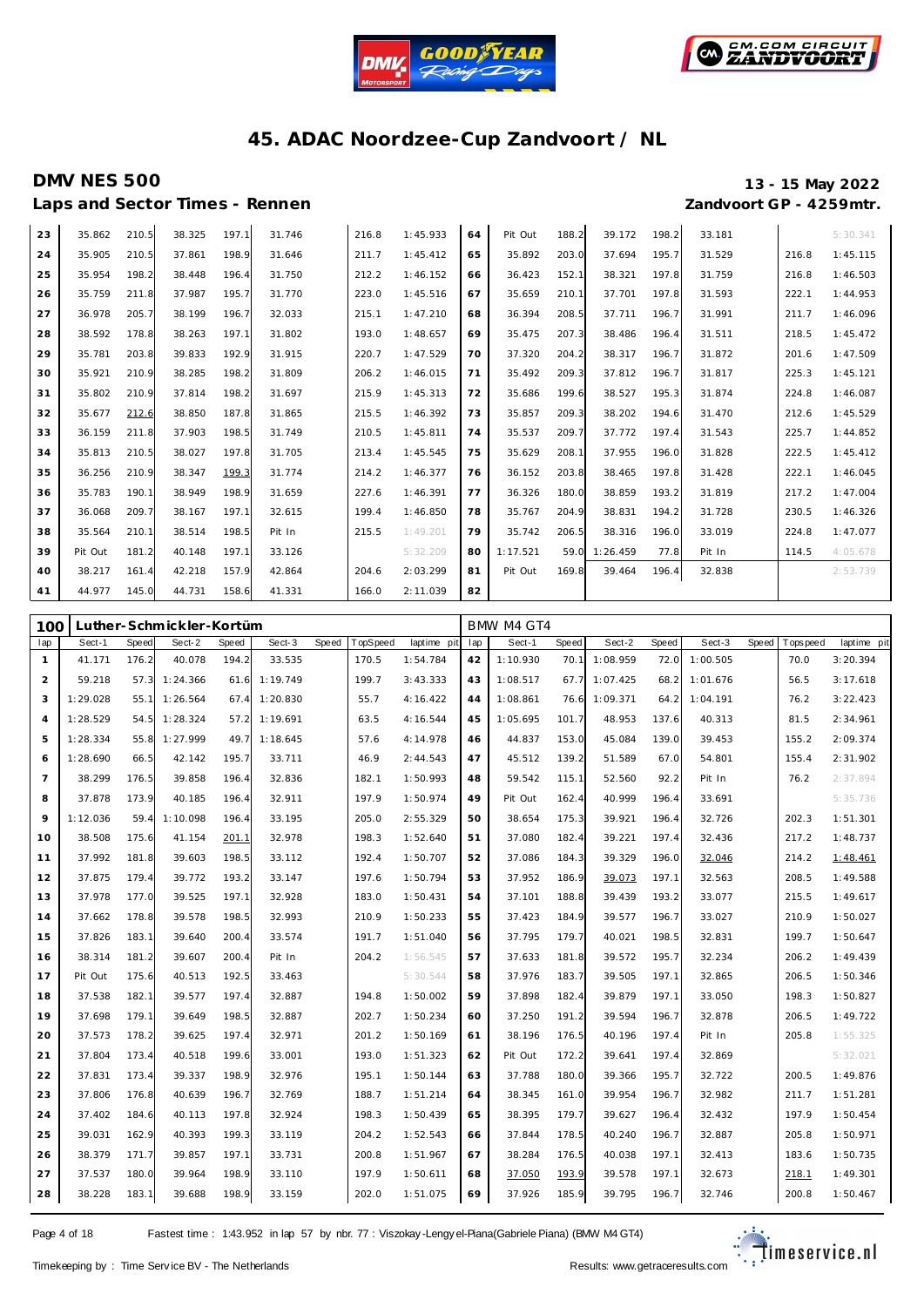



Laps and Sector Times - Rennen

# **DMV NES 500 13 - 15 May 2022**

| 29 | 37.852   | 177.6 | 39.710   | 198.9 | 33.106   | 195.5 | 1:50.668 | 70 | 37.911 | 186.2 | 40.064 | 196.0 | 32.974 | 188.1 | 1:50.949 |
|----|----------|-------|----------|-------|----------|-------|----------|----|--------|-------|--------|-------|--------|-------|----------|
| 30 | 37.763   | 172.2 | 40.385   | 198.5 | 33.168   | 197.2 | 1:51.316 | 71 | 38.866 | 174.5 | 39.883 | 197.1 | 32.844 | 209.7 | 1:51.593 |
| 31 | 37.355   | 180.6 | 39.721   | 199.3 | 32.527   | 202.3 | 1:49.603 | 72 | 38.234 | 184.0 | 40.656 | 196.4 | 33.226 | 208.9 | 1:52.116 |
| 32 | 38.085   | 172.2 | 41.473   | 198.9 | 33.256   | 198.7 | 1:52.814 | 73 | 37.403 | 172.0 | 40.377 | 196.7 | 32.896 | 200.5 | 1:50.676 |
| 33 | 37.831   | 178.2 | 39.531   | 199.6 | 32.733   | 203.1 | 1:50.095 | 74 | 37.791 | 187.2 | 40.176 | 196.4 | 32.832 | 209.3 | 1:50.799 |
| 34 | 38.318   | 163.9 | 39.933   | 199.6 | 33.345   | 197.2 | 1:51.596 | 75 | 37.821 | 177.9 | 40.420 | 197.4 | 33.222 | 209.7 | 1:51.463 |
| 35 | 38.178   | 181.8 | 40.124   | 198.2 | 33.251   | 180.6 | 1:51.553 | 76 | 38.051 | 182.1 | 41.124 | 196.4 | 34.415 | 202.0 | 1:53.590 |
| 36 | 37.686   | 183.7 | 39.764   | 195.7 | 34.056   | 196.2 | 1:51.506 | 77 | 38.705 | 167.4 | 40.867 | 195.3 | 33.873 | 195.5 | 1:53.445 |
| 37 | 38.983   | 177.0 | 39.951   | 196.7 | 33.358   | 199.0 | 1:52.292 | 78 | 39.104 | 156.3 | 40.811 | 197.8 | 33.130 | 206.9 | 1:53.045 |
| 38 | 37.493   | 178.2 | 39.882   | 201.1 | 32.764   | 208.9 | 1:50.139 | 79 | 38.490 | 182.4 | 40.206 | 191.2 | 33.028 | 202.7 | 1:51.724 |
| 39 | 38.838   | 177.0 | 50.754   | 125.6 | 42.411   | 165.8 | 2:12.003 | 80 | 38.104 | 185.9 | 39.896 | 198.2 | 32.831 | 206.2 | 1:50.831 |
| 40 | 47.564   | 90.3  | 1:02.178 | 73.8  | 58.443   | 166.6 | 2:48.185 | 81 | 39.267 | 182.4 | 40.194 | 196.7 | 34.555 | 184.9 | 1:54.016 |
| 41 | 1:01.421 | 43.6  | 1:29.756 | 60.1  | 1:07.871 | 100.6 | 3:39.048 | 82 |        |       |        |       |        |       |          |

| 123            | Engel-Bengel |              |          |       |          |              |          |             |     | BMW M240i RC |       |          |       |          |       |             |             |
|----------------|--------------|--------------|----------|-------|----------|--------------|----------|-------------|-----|--------------|-------|----------|-------|----------|-------|-------------|-------------|
| lap            | Sect-1       | <b>Speed</b> | Sect-2   | Speed | Sect-3   | <b>Speed</b> | TopSpeed | laptime pit | lap | Sect-1       | Speed | Sect-2   | Speed | Sect-3   | Speed | T ops pee d | laptime pit |
| $\mathbf{1}$   | 45.632       | 154.9        | 43.491   | 173.1 | 36.391   |              | 137.6    | 2:05.514    | 38  | 1:01.739     | 38.7  | 1:31.324 | 79.2  | 1:05.949 |       | 114.8       | 3:39.012    |
| $\overline{2}$ | 1:07.468     | 59.3         | 1:24.745 | 58.0  | 1:18.979 |              | 176.2    | 3:51.192    | 39  | 1:10.223     | 64.2  | 1:09.421 | 72.8  | 1:00.385 |       | 67.2        | 3:20.029    |
| 3              | 1:24.090     | 53.3         | 1:29.385 | 68.5  | Pit In   |              | 71.5     | 4:10.823    | 40  | 1:08.323     | 87.4  | 1:07.772 | 68.6  | 1:01.800 |       | 88.8        | 3:17.895    |
| $\overline{4}$ | Pit Out      | 59.7         | 1:24.987 | 57.1  | 1:19.565 |              |          | 4:40.193    | 41  | 1:08.938     | 80.2  | 1:08.730 | 55.6  | 1:04.067 |       | 81.6        | 3:21.735    |
| 5              | 1:28.442     | 59.1         | 1:25.172 | 60.8  | Pit In   |              | 60.5     | 4:08.760    | 42  | 1:05.577     | 120.0 | 48.374   | 145.6 | 39.791   |       | 83.7        | 2:33.742    |
| 6              | Pit Out      | 150.2        | 45.557   | 170.3 | 38.903   |              |          | 3:05.753    | 43  | 45.135       | 152.3 | 45.287   | 163.9 | 38.867   |       | 146.5       | 2:09.289    |
| $\overline{7}$ | 43.575       | 151.5        | 44.846   | 173.4 | 37.626   |              | 169.9    | 2:06.047    | 44  | 45.750       | 145.7 | 52.431   | 66.2  | 54.755   |       | 145.1       | 2:32.936    |
| 8              | 43.507       | 153.6        | 1:00.179 | 79.5  | 1:09.165 |              | 172.6    | 2:52.851    | 45  | 59.692       | 88.1  | 52.908   | 65.1  | Pit In   |       | 65.2        | 2:38.301    |
| 9              | 45.407       | 151.9        | 44.676   | 173.6 | 37.703   |              | 148.2    | 2:07.786    | 46  | Pit Out      | 146.3 | 46.559   | 141.7 | 40.103   |       |             | 6:08.517    |
| 10             | 43.878       | 150.6        | 45.355   | 172.0 | 37.647   |              | 170.2    | 2:06.880    | 47  | 43.992       | 149.2 | 45.785   | 148.1 | 39.090   |       | 161.4       | 2:08.867    |
| 11             | 43.329       | 155.4        | 46.278   | 169.0 | 38.161   |              | 171.0    | 2:07.768    | 48  | 43.861       | 153.8 | 45.248   | 157.7 | 38.843   |       | 152.6       | 2:07.952    |
| 12             | 43.536       | 150.8        | 44.043   | 174.8 | 37.139   |              | 174.3    | 2:04.718    | 49  | 43.287       | 153.2 | 46.423   | 169.3 | 39.025   |       | 165.8       | 2:08.735    |
| 13             | 42.994       | 159.5        | 44.571   | 175.6 | 37.054   |              | 172.9    | 2:04.619    | 50  | 43.717       | 152.3 | 45.935   | 163.1 | 38.051   |       | 154.5       | 2:07.703    |
| 14             | 42.617       | 157.7        | 43.566   | 174.2 | 36.666   |              | 179.1    | 2:02.849    | 51  | 42.992       | 157.4 | 44.988   | 172.5 | 38.537   |       | 158.6       | 2:06.517    |
| 15             | 42.130       | 160.7        | 43.815   | 175.3 | Pit In   |              | 178.5    | 2:08.016    | 52  | 44.665       | 147.1 | 47.393   | 143.8 | 45.519   |       | 157.0       | 2:17.577    |
| 16             | Pit Out      | 160.0        | 43.997   | 173.6 | 36.473   |              |          | 5:22.362    | 53  | 46.746       | 139.0 | 48.596   | 162.2 | 39.274   |       | 134.6       | 2:14.616    |
| 17             | 42.061       | 163.1        | 43.046   | 173.6 | 35.957   |              | 175.7    | 2:01.064    | 54  | 43.412       | 150.4 | 46.231   | 172.0 | 38.108   |       | 164.1       | 2:07.751    |
| 18             | 41.497       | 164.1        | 42.695   | 176.2 | 35.857   |              | 186.8    | 2:00.049    | 55  | 44.006       | 148.8 | 47.649   | 171.7 | 38.474   |       | 170.5       | 2:10.129    |
| 19             | 41.528       | 164.9        | 43.643   | 174.8 | 35.720   |              | 181.8    | 2:00.891    | 56  | 44.348       | 150.0 | 45.669   | 171.4 | Pit In   |       | 168.9       | 2:17.490    |
| 20             | 41.460       | 163.4        | 43.788   | 172.8 | 35.868   |              | 177.9    | 2:01.116    | 57  | Pit Out      | 135.2 | 47.513   | 166.9 | 39.856   |       |             | 5:40.095    |
| 21             | 40.802       | 167.4        | 44.886   | 175.6 | 36.256   |              | 189.4    | 2:01.944    | 58  | 43.565       | 150.0 | 47.190   | 172.2 | 38.349   |       | 167.8       | 2:09.104    |
| 22             | 41.232       | 165.6        | 42.694   | 175.3 | 35.480   |              | 189.4    | 1:59.406    | 59  | 42.991       | 147.7 | 45.552   | 173.9 | 38.164   |       | 161.2       | 2:06.707    |
| 23             | 41.837       | 161.0        | 42.803   | 176.8 | 35.697   |              | 192.7    | 2:00.337    | 60  | 43.697       | 157.2 | 45.197   | 170.9 | 37.795   |       | 165.8       | 2:06.689    |
| 24             | 41.712       | 157.2        | 43.889   | 174.8 | 36.029   |              | 177.7    | 2:01.630    | 61  | 42.438       | 155.2 | 45.365   | 172.5 | 38.550   |       | 168.6       | 2:06.353    |
| 25             | 41.372       | 165.1        | 43.251   | 172.2 | 35.984   |              | 176.5    | 2:00.607    | 62  | 42.777       | 159.1 | 45.520   | 172.5 | 37.901   |       | 161.2       | 2:06.198    |
| 26             | 41.255       | 161.9        | 43.439   | 173.1 | 36.421   |              | 191.7    | 2:01.115    | 63  | 44.162       | 150.2 | 45.953   | 174.5 | 37.483   |       | 169.4       | 2:07.598    |
| 27             | 41.009       | 165.6        | 42.708   | 175.9 | 35.863   |              | 183.6    | 1:59.580    | 64  | 43.439       | 155.4 | 45.375   | 172.2 | 37.787   |       | 166.8       | 2:06.601    |
| 28             | 42.450       | 163.6        | 43.210   | 175.6 | 35.674   |              | 188.7    | 2:01.334    | 65  | 43.387       | 151.3 | 45.353   | 172.2 | 38.047   |       | 168.4       | 2:06.787    |
| 29             | 41.940       | 163.9        | 43.021   | 173.6 | 36.472   |              | 187.4    | 2:01.433    | 66  | 45.062       | 153.6 | 44.876   | 170.1 | 38.297   |       | 150.7       | 2:08.235    |
| 30             | 41.467       | 160.5        | 44.401   | 172.8 | 36.785   |              | 175.7    | 2:02.653    | 67  | 43.136       | 155.8 | 45.458   | 170.3 | 38.507   |       | 152.2       | 2:07.101    |
| 31             | 41.360       | 162.9        | 43.045   | 177.0 | 35.991   |              | 191.7    | 2:00.396    | 68  | 43.230       | 161.0 | 44.825   | 174.2 | 37.950   |       | 152.6       | 2:06.005    |
| 32             | 42.723       | 154.9        | 44.544   | 172.8 | 37.736   |              | 180.3    | 2:05.003    | 69  | 42.287       | 158.8 | 45.389   | 167.4 | 38.726   |       | 166.0       | 2:06.402    |
| 33             | 41.731       | 166.2        | 43.888   | 176.5 | 35.920   |              | 193.7    | 2:01.539    | 70  | 43.140       | 154.5 | 46.840   | 166.7 | 39.553   |       | 168.4       | 2:09.533    |
| 34             | 41.923       | 166.7        | 42.877   | 173.6 | 35.600   |              | 186.5    | 2:00.400    | 71  | 45.475       | 115.4 | 46.644   | 174.5 | 37.763   |       | 188.1       | 2:09.882    |

Page 5 of 18 Fastest time : 1:43.952 in lap 57 by nbr. 77 : Viszokay -Lengy el-Piana (Gabriele Piana) (BMW M4 GT4)

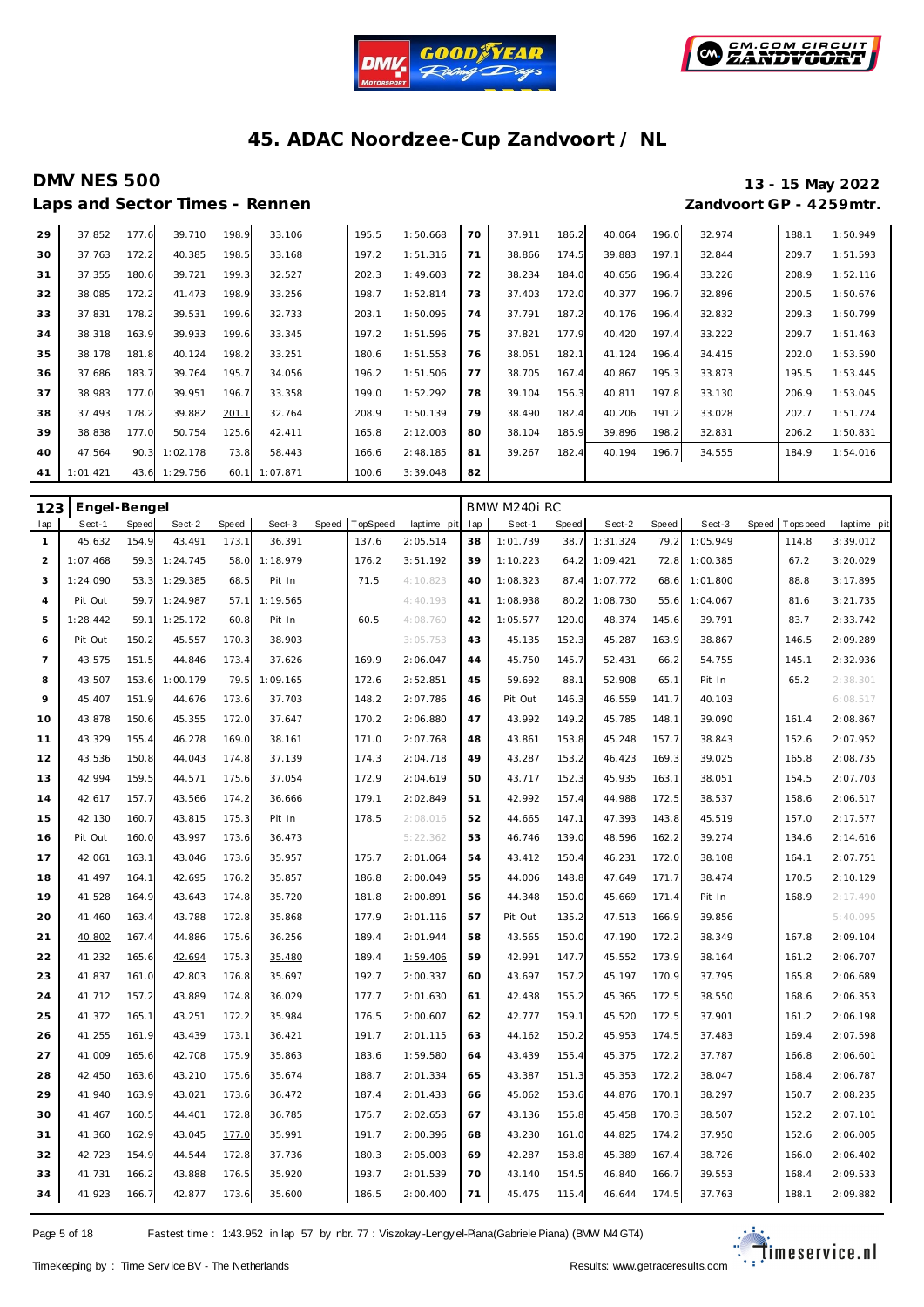



### **DMV NES 500**

Laps and Sector Times - Rennen

|                         |  | 13 - 15 May 2022 |
|-------------------------|--|------------------|
| Zandvoort GP - 4259mtr. |  |                  |

| 35 | 41.438 | 168.8 | 42.769 | 173.9 | 36.976 | 190.7 | 2:01.183 | 172 | 43.422 | 155.6 | 47.482 | 173.4 | 37.810 | 174.0 | 2:08.714 |
|----|--------|-------|--------|-------|--------|-------|----------|-----|--------|-------|--------|-------|--------|-------|----------|
| 36 | 46.338 | 121.8 | 47.765 | 112.9 | 44.820 | 197.9 | 2:18.923 | 173 | 43.141 | 150.6 | 46.283 | 174.5 | 38.539 | 152.6 | 2:07.963 |
| 37 | 42.996 | 156.1 | 45.079 | 124.0 | 58.088 | 175.7 | 2:26.163 | 174 |        |       |        |       |        |       |          |

| 222            |                |       | van de Munckhof-Barten |       |          |       |          |             |     | KK BMW M2 GTR |       |          |       |          |       |             |             |
|----------------|----------------|-------|------------------------|-------|----------|-------|----------|-------------|-----|---------------|-------|----------|-------|----------|-------|-------------|-------------|
| lap            | Sect-1         | Speed | Sect-2                 | Speed | Sect-3   | Speed | TopSpeed | laptime pit | lap | Sect-1        | Speed | Sect-2   | Speed | Sect-3   | Speed | T ops pee d | laptime pit |
| $\mathbf{1}$   | 41.175         | 178.8 | 39.676                 | 200.0 | 32.937   |       | 170.7    | 1:53.788    | 41  | 45.087        | 142.1 | 45.341   | 109.8 | 42.771   |       | 141.2       | 2:13.199    |
| $\overline{2}$ | 59.408         | 60.4  | 1:24.303               | 63.3  | 1:19.437 |       | 213.4    | 3:43.148    | 42  | 58.299        | 40.9  | 1:32.109 | 71.9  | 1:04.514 |       | 137.1       | 3:34.922    |
| 3              | 1:28.656       | 59.5  | 1:27.525               | 67.8  | 1:20.697 |       | 58.0     | 4:16.878    | 43  | 1:08.435      | 54.7  | 1:11.818 | 61.4  | 58.056   |       | 67.1        | 3:18.309    |
| $\overline{4}$ | 1:28.125       | 56.2  | 1:27.025               | 58.4  | 1:21.499 |       | 60.1     | 4:16.649    | 44  | 1:09.253      | 62.3  | 1:08.900 | 76.4  | 1:00.312 |       | 74.0        | 3:18.465    |
| 5              | 1:28.345       | 59.6  | 1:28.028               | 57.3  | 1:18.789 |       | 60.3     | 4:15.162    | 45  | 1:08.190      | 65.7  | 1:10.740 | 78.2  | 1:03.201 |       | 87.8        | 3:22.131    |
| 6              | 1:28.267       | 61.9  | 42.778                 | 195.3 | 33.713   |       | 61.0     | 2:44.758    | 46  | 1:06.777      | 112.5 | 50.537   | 122.0 | 40.173   |       | 85.2        | 2:37.487    |
| $\overline{7}$ | 37.788         | 185.6 | 39.249                 | 196.4 | 33.138   |       | 206.2    | 1:50.175    | 47  | 46.083        | 137.2 | 45.626   | 137.6 | 39.300   |       | 137.8       | 2:11.009    |
| 8              | 37.614         | 182.4 | 39.189                 | 198.9 | 32.533   |       | 204.6    | 1:49.336    | 48  | 46.246        | 131.9 | 48.092   | 91.8  | 53.337   |       | 135.6       | 2:27.675    |
| 9              | 1:07.348       | 61.3  | 1:11.045               | 187.5 | 34.720   |       | 212.2    | 2:53.113    | 49  | 58.570        | 103.0 | 52.532   | 77.6  | Pit In   |       | 62.7        | 2:36.584    |
| 10             | 39.596         | 185.2 | 39.507                 | 201.9 | 33.179   |       | 175.7    | 1:52.282    | 50  | Pit Out       | 150.4 | 41.370   | 197.4 | 33.445   |       |             | 5:41.291    |
| 11             | 39.238         | 172.8 | 39.558                 | 201.9 | 32.749   |       | 213.4    | 1:51.545    | 51  | 37.499        | 181.5 | 38.820   | 201.1 | 33.278   |       | 212.2       | 1:49.597    |
| 12             | 37.814         | 188.2 | 40.700                 | 198.2 | 33.234   |       | 200.5    | 1:51.748    | 52  | 37.812        | 189.5 | 38.815   | 193.5 | 34.220   |       | 218.5       | 1:50.847    |
| 13             | 38.074         | 190.8 | 39.150                 | 198.5 | 32.916   |       | 206.9    | 1:50.140    | 53  | 38.671        | 175.6 | 39.543   | 201.1 | 32.635   |       | 196.9       | 1:50.849    |
| 14             | 38.001         | 185.6 | 39.872                 | 200.7 | Pit In   |       | 218.5    | 1:58.511    | 54  | 37.033        | 194.6 | 38.751   | 200.0 | 32.672   |       | 219.8       | 1:48.456    |
| 15             | Pit Out        | 183.1 | 39.487                 | 198.9 | 32.461   |       |          | 5:31.033    | 55  | 37.335        | 191.8 | 38.571   | 195.3 | 34.209   |       | 210.5       | 1:50.115    |
| 16             | 37.202         | 197.1 | 38.784                 | 198.9 | 32.393   |       | 199.0    | 1:48.379    | 56  | 37.653        | 169.3 | 39.641   | 201.5 | 33.188   |       | 211.3       | 1:50.482    |
| 17             | 36.838         | 193.9 | 38.820                 | 197.4 | 32.230   |       | 205.8    | 1:47.888    | 57  | 38.169        | 188.8 | 38.786   | 196.4 | 33.454   |       | 221.6       | 1:50.409    |
| 18             | 37.126         | 188.8 | 38.702                 | 201.1 | 32.340   |       | 202.7    | 1:48.168    | 58  | 37.829        | 167.7 | 38.947   | 201.9 | 32.359   |       | 214.2       | 1:49.135    |
| 19             | 36.991         | 193.2 | 38.795                 | 199.3 | 32.539   |       | 199.4    | 1:48.325    | 59  | 37.074        | 186.9 | 38.610   | 201.5 | 32.639   |       | 210.9       | 1:48.323    |
| 20             | 36.703         | 196.0 | 38.684                 | 200.7 | 32.729   |       | 209.7    | 1:48.116    | 60  | 37.482        | 193.9 | 38.717   | 203.0 | 32.697   |       | 208.9       | 1:48.896    |
| 21             | 36.837         | 192.5 | 39.188                 | 196.0 | 33.132   |       | 199.4    | 1:49.157    | 61  | 37.884        | 185.6 | 39.452   | 194.9 | Pit In   |       | 211.7       | 2:02.328    |
| 22             | 37.166         | 188.5 | 39.053                 | 196.7 | 32.854   |       | 197.9    | 1:49.073    | 62  | Pit Out       | 182.1 | 38.627   | 200.4 | 32.450   |       |             | 5:28.797    |
| 23             | 37.211         | 188.2 | 39.755                 | 198.2 | 32.268   |       | 196.5    | 1:49.234    | 63  | 36.666        | 187.2 | 39.316   | 200.7 | 31.890   |       | 199.0       | 1:47.872    |
| 24             | 36.857         | 185.2 | 39.163                 | 199.3 | 32.346   |       | 204.6    | 1:48.366    | 64  | 36.099        | 194.2 | 38.516   | 201.5 | 32.330   |       | 212.6       | 1:46.945    |
| 25             | 37.398         | 189.8 | 39.081                 | 197.1 | 32.547   |       | 197.6    | 1:49.026    | 65  | 36.685        | 191.8 | 38.469   | 200.7 | 32.058   |       | 194.4       | 1:47.212    |
| 26             | 37.329         | 192.9 | 39.007                 | 201.9 | 32.291   |       | 195.8    | 1:48.627    | 66  | 36.313        | 193.5 | 38.709   | 201.5 | 32.039   |       | 203.8       | 1:47.061    |
| 27             | 37.145         | 190.5 | 39.502                 | 197.4 | 32.437   |       | 199.7    | 1:49.084    | 67  | 35.874        | 193.9 | 38.242   | 202.2 | 32.147   |       | 213.0       | 1:46.263    |
| 28             | 37.160         | 189.5 | 39.011                 | 192.2 | 32.519   |       | 195.1    | 1:48.690    | 68  | 36.560        | 170.1 | 38.497   | 200.4 | 32.049   |       | 206.5       | 1:47.106    |
| 29             | 37.180         | 185.9 | 38.864                 | 200.4 | 32.202   |       | 202.0    | 1:48.246    | 69  | 36.243        | 196.4 | 38.326   | 201.1 | 31.904   |       | 203.1       | 1:46.473    |
| 30             | 37.615         | 190.8 | 39.094                 | 198.9 | 32.360   |       | 194.8    | 1:49.069    | 70  | 36.324        | 193.9 | 38.460   | 201.5 | 32.061   |       | 200.8       | 1:46.845    |
| 31             | 37.149         | 191.2 | 38.872                 | 200.4 | 32.358   |       | 198.3    | 1:48.379    | 71  | 36.290        | 197.1 | 38.590   | 201.1 | 32.169   |       | 204.2       | 1:47.049    |
| 32             | 37.062         | 189.5 | 38.876                 | 200.7 | 32.557   |       | 196.5    | 1:48.495    | 72  | 36.460        | 192.2 | 38.375   | 203.0 | 32.384   |       | 200.8       | 1:47.219    |
| 33             | 37.599         | 172.2 | 38.942                 | 199.6 | 32.053   |       | 194.1    | 1:48.594    | 73  | 36.654        | 175.6 | 39.080   | 201.9 | 32.168   |       | 204.6       | 1:47.902    |
| 34             | 36.907         | 193.9 | 38.954                 | 198.5 | 32.243   |       | 204.6    | 1:48.104    | 74  | 36.379        | 190.5 | 38.529   | 201.1 | 32.146   |       | 208.1       | 1:47.054    |
| 35             | 37.216         | 186.5 | 39.166                 | 197.4 | 32.505   |       | 197.9    | 1:48.887    | 75  | 36.497        | 196.0 | 38.551   | 203.0 | 32.036   |       | 200.8       | 1:47.084    |
| 36             | 37.390         | 191.2 | 39.623                 | 192.9 | 32.507   |       | 198.7    | 1:49.520    | 76  | 36.538        | 197.1 | 38.412   | 200.7 | 32.420   |       | 203.8       | 1:47.370    |
| 37             | 37.051         | 194.2 | 38.655                 | 197.8 | 32.286   |       | 196.9    | 1:47.992    | 77  | 36.509        | 193.5 | 38.646   | 202.2 | 32.239   |       | 201.6       | 1:47.394    |
| 38             | 36.918         | 189.1 | 38.816                 | 201.1 | 31.918   |       | 195.5    | 1:47.652    | 78  | 36.502        | 193.9 | 38.461   | 202.6 | 31.967   |       | 200.5       | 1:46.930    |
| 39             | 36.554         | 195.7 | 38.489                 | 185.9 | 36.307   |       | 194.4    | 1:51.350    | 79  | 36.104        | 182.4 | 38.817   | 200.4 | 32.000   |       | 207.7       | 1:46.921    |
| 40             | 43.849         | 159.8 | 44.172                 | 137.2 | 41.264   |       | 110.7    | 2:09.285    | 80  | 36.112        | 197.8 | 39.009   | 199.3 | 32.033   |       | 205.8       | 1:47.154    |
| 313            | Henseler-Palma |       |                        |       |          |       |          |             |     | Lotus Evora   |       |          |       |          |       |             |             |
|                |                |       |                        |       |          |       |          |             |     |               |       |          |       |          |       |             |             |

lap | Sect-1 Speed| Sect-2 Speed | Sect-3 Speed |TopSpeed laptime pit lap | Sect-1 Speed Sect-2 Speed | Sect-3 Speed |Topspeed laptime pit

Page 6 of 18 Fastest time : 1:43.952 in lap 57 by nbr. 77 : Viszokay -Lengy el-Piana (Gabriele Piana) (BMW M4 GT4)

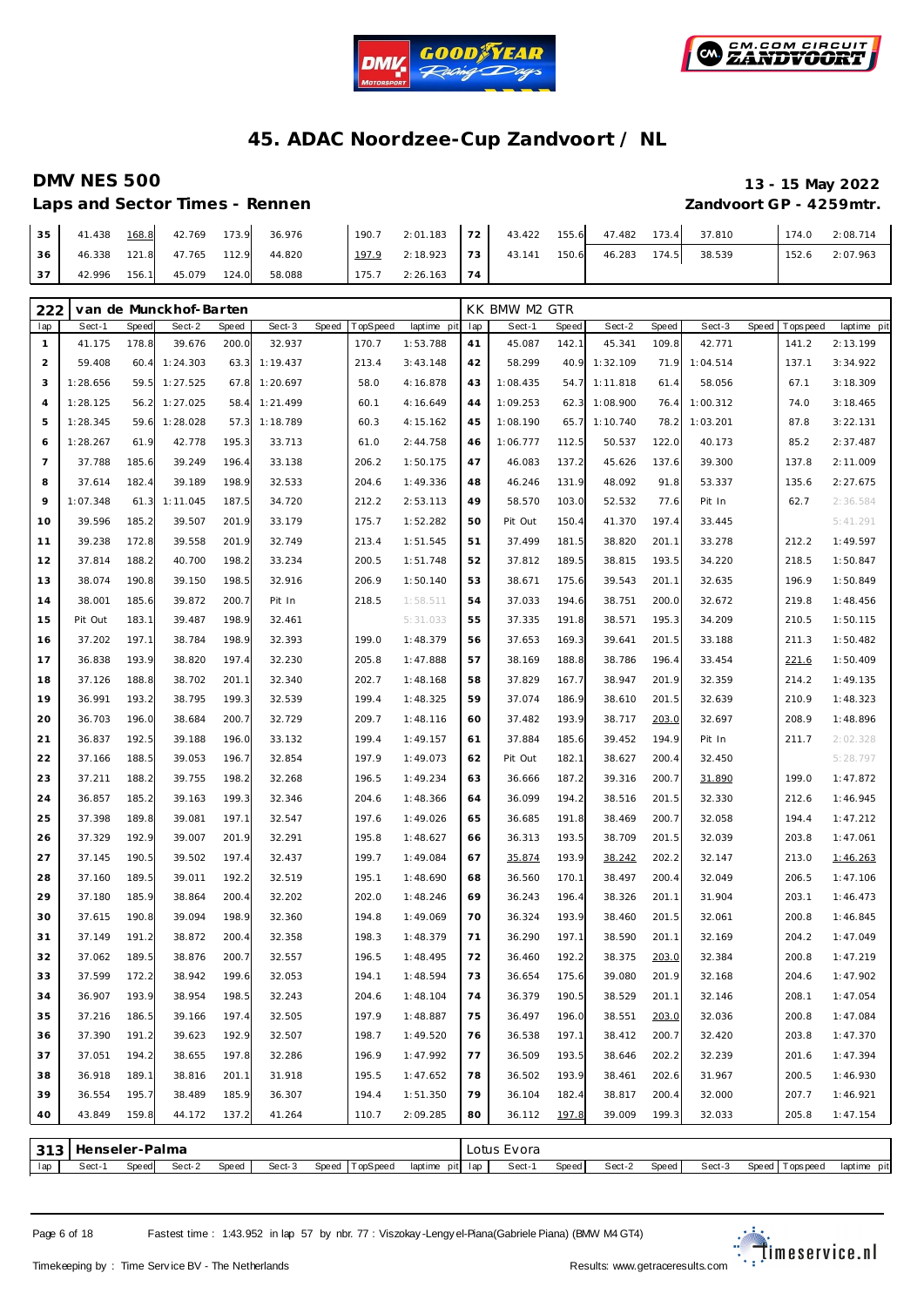



### **DMV NES 500 13 - 15 May 2022** Laps and Sector Times - Rennen *Zandvoort GP - 4259mtr.*

| 333            | Heidrich-Volmer |       |          |       |          |       |                 |             |     | <b>BMW 328i ST E36</b> |       |        |       |        |       |            |             |
|----------------|-----------------|-------|----------|-------|----------|-------|-----------------|-------------|-----|------------------------|-------|--------|-------|--------|-------|------------|-------------|
| lap            | Sect-1          | Speed | Sect-2   | Speed | Sect-3   | Speed | <b>TopSpeed</b> | laptime pit | lap | Sect-1                 | Speed | Sect-2 | Speed | Sect-3 | Speed | Tops pee d | laptime pit |
| $\mathbf{1}$   | 43.845          | 165.6 | 42.926   | 167.7 | 35.422   |       | 135.9           | 2:02.193    | 18  | 41.514                 | 172.0 | 42.454 | 169.3 | 36.609 |       | 191.3      | 2:00.577    |
| $\overline{2}$ | 1:06.014        | 57.7  | 1:23.618 | 53.4  | 1:18.889 |       | 185.8           | 3:48.521    | 19  | 41.348                 | 177.0 | 42.361 | 168.8 | 36.476 |       | 177.9      | 2:00.185    |
| 3              | 1:24.970        | 54.8  | 1:28.609 | 46.7  | 1:22.851 |       | 73.0            | 4:16.430    | 20  | 40.767                 | 176.2 | 42.002 | 168.2 | 35.790 |       | 188.1      | 1:58.559    |
| $\overline{4}$ | 1:26.749        | 49.6  | 1:27.682 | 47.9  | 1:22.654 |       | 76.4            | 4:17.085    | 21  | 40.341                 | 177.6 | 42.010 | 169.5 | 35.769 |       | 193.7      | 1:58.120    |
| 5              | 1:24.456        | 52.1  | 1:29.000 | 59.8  | 1:21.822 |       | 73.9            | 4:15.278    | 22  | 40.478                 | 176.8 | 41.849 | 169.5 | 36.149 |       | 198.3      | 1:58.476    |
| 6              | 1:19.829        | 128.0 | 43.480   | 167.7 | 35.511   |       | 80.0            | 2:38.820    | 23  | 40.929                 | 173.4 | 42.007 | 170.1 | 36.579 |       | 180.6      | 1:59.515    |
| $\overline{7}$ | 40.698          | 178.8 | 41.890   | 167.7 | 35.443   |       | 188.1           | 1:58.031    | 24  | 40.522                 | 167.7 | 43.672 | 165.9 | 35.399 |       | 194.1      | 1:59.593    |
| 8              | 40.725          | 175.6 | 3:03.321 | 116.0 | 38.879   |       | 174.3           | 4:22.925    | 25  | 40.044                 | 177.0 | 41.623 | 169.0 | 36.337 |       | 202.3      | 1:58.004    |
| 9              | 43.353          | 164.9 | 43.590   | 160.7 | 36.654   |       | 149.7           | 2:03.597    | 26  | 40.335                 | 177.3 | 41.799 | 168.8 | 35.516 |       | 201.2      | 1:57.650    |
| 10             | 41.611          | 174.8 | 42.526   | 166.4 | 35.892   |       | 174.0           | 2:00.029    | 27  | 39.926                 | 177.3 | 42.052 | 169.0 | 35.848 |       | 200.8      | 1:57.826    |
| 11             | 42.064          | 151.5 | 42.509   | 166.7 | 35.602   |       | 190.3           | 2:00.175    | 28  | 40.617                 | 175.6 | 41.762 | 168.5 | 35.778 |       | 188.4      | 1:58.157    |
| 12             | 41.008          | 172.2 | 42.135   | 166.7 | 35.803   |       | 180.3           | 1:58.946    | 29  | 40.241                 | 176.8 | 41.793 | 168.5 | 35.349 |       | 196.5      | 1:57.383    |
| 13             | 40.615          | 175.6 | 41.706   | 168.0 | 35.439   |       | 186.5           | 1:57.760    | 30  | 40.606                 | 176.5 | 42.259 | 168.0 | 35.714 |       | 192.4      | 1:58.579    |
| 14             | 40.649          | 171.2 | 41.866   | 168.5 | 35.476   |       | 193.7           | 1:57.991    | 31  | 40.426                 | 177.6 | 41.726 | 169.5 | 35.380 |       | 178.5      | 1:57.532    |
| 15             | 41.684          | 167.4 | 42.759   | 166.7 | Pit In   |       | 175.1           | 2:04.498    | 32  | 40.698                 | 172.0 | 59.772 | 161.4 | 36.226 |       | 189.0      | 2:16.696    |
| 16             | Pit Out         | 160.0 | 43.164   | 165.9 | 36.592   |       |                 | 5:45.327    | 33  | 41.309                 | 164.4 | 42.713 | 168.5 | 36.106 |       | 174.0      | 2:00.128    |
| 17             | 41.172          | 171.2 | 42.176   | 166.7 | 36.280   |       | 190.0           | 1:59.628    | 34  | 40.834                 | 168.0 | 42.673 | 167.4 | 36.030 |       | 170.2      | 1:59.537    |

| 474            |          |       |               |       | Beckwermert-SUB7BTG-Thiessen |       |          |             |     | BMW 318ti Cup |       |          |              |          |              |           |             |
|----------------|----------|-------|---------------|-------|------------------------------|-------|----------|-------------|-----|---------------|-------|----------|--------------|----------|--------------|-----------|-------------|
| lap            | Sect-1   | Speed | Sect-2        | Speed | Sect-3                       | Speed | TopSpeed | laptime pit | lap | Sect-1        | Speed | Sect-2   | <b>Speed</b> | Sect-3   | <b>Speed</b> | Tops peed | laptime pit |
| $\mathbf{1}$   | 48.475   | 149.2 | 47.288        | 140.3 | 49.058                       |       | 148.0    | 2:24.821    | 36  | 1:11.463      | 68.5  | 1:08.331 | 69.5         | 1:01.091 |              | 71.4      | 3:20.885    |
| $\overline{2}$ | 1:27.694 |       | 60.3 1:26.882 | 57.1  | 1:20.564                     |       | 61.0     | 4:15.140    | 37  | 1:08.471      | 76.6  | 1:07.380 | 72.1         | 1:01.318 |              | 58.6      | 3:17.169    |
| 3              | 1:30.944 | 57.5  | 1:27.707      | 56.8  | 1:19.821                     |       | 60.2     | 4:18.472    | 38  | 1:09.719      | 74.2  | 1:08.304 | 73.4         | 1:04.478 |              | 73.1      | 3:22.501    |
| $\overline{4}$ | 1:30.474 |       | 57.8 1:28.450 | 53.8  | 1:19.387                     |       | 55.3     | 4:18.311    | 39  | 1:06.934      | 111.1 | 47.798   | 141.2        | 40.192   |              | 75.1      | 2:34.924    |
| 5              | 1:30.599 | 52.0  | 1:27.174      | 54.4  | 1:19.061                     |       | 56.8     | 4:16.834    | 40  | 44.937        | 150.0 | 45.549   | 142.1        | 39.620   |              | 169.4     | 2:10.106    |
| 6              | 57.759   | 136.2 | 49.538        | 138.1 | 42.227                       |       | 60.5     | 2:29.524    | 41  | 45.202        | 149.4 | 51.068   | 80.9         | 55.906   |              | 170.7     | 2:32.176    |
| $\overline{7}$ | 47.055   | 137.8 | 49.504        | 137.9 | 41.517                       |       | 167.6    | 2:18.076    | 42  | 59.335        | 111.5 | 51.863   | 100.1        | 43.796   |              | 80.0      | 2:34.994    |
| 8              | 1:07.153 | 56.9  | 1:26.974      | 97.3  | 41.765                       |       | 158.1    | 3:15.892    | 43  | 45.408        | 150.8 | 45.654   | 141.0        | Pit In   |              | 155.9     | 2:17.081    |
| 9              | 47.461   | 133.5 | 49.138        | 137.2 | 41.158                       |       | 151.5    | 2:17.757    | 44  | Pit Out       | 152.1 | 44.569   | 142.5        | 39.032   |              |           | 5:53.326    |
| 10             | 46.918   | 147.9 | 46.811        | 139.0 | 40.489                       |       | 164.5    | 2:14.218    | 45  | 44.175        | 151.3 | 43.851   | 143.4        | 38.434   |              | 171.5     | 2:06.460    |
| 11             | 46.097   | 148.4 | 46.875        | 139.2 | 40.428                       |       | 168.6    | 2:13.400    | 46  | 43.593        | 152.3 | 43.520   | 143.4        | 38.327   |              | 174.0     | 2:05.440    |
| 12             | 47.101   | 149.6 | 46.478        | 140.6 | 40.767                       |       | 163.1    | 2:14.346    | 47  | 43.769        | 152.1 | 43.698   | 143.4        | 38.352   |              | 174.0     | 2:05.819    |
| 13             | 45.732   | 147.7 | 46.407        | 141.7 | 40.969                       |       | 171.8    | 2:13.108    | 48  | 43.531        | 152.1 | 43.418   | 143.8        | 38.824   |              | 173.2     | 2:05.773    |
| 14             | 46.801   | 148.4 | 46.935        | 141.0 | 41.238                       |       | 162.6    | 2:14.974    | 49  | 43.744        | 151.5 | 43.464   | 143.8        | 38.327   |              | 173.7     | 2:05.535    |
| 15             | 46.076   | 141.5 | 47.323        | 140.1 | 40.244                       |       | 167.6    | 2:13.643    | 50  | 43.727        | 149.6 | 44.063   | 142.3        | 38.220   |              | 172.1     | 2:06.010    |
| 16             | 45.851   | 149.2 | 46.532        | 139.5 | Pit In                       |       | 171.3    | 2:18.218    | 51  | 43.460        | 151.5 | 44.975   | 144.0        | 38.403   |              | 175.1     | 2:06.838    |
| 17             | Pit Out  | 143.4 | 48.270        | 138.5 | 40.674                       |       |          | 5:59.029    | 52  | 43.299        | 153.0 | 43.390   | 143.6        | 38.209   |              | 173.4     | 2:04.898    |
| 18             | 45.785   | 147.7 | 46.279        | 141.2 | 40.381                       |       | 167.8    | 2:12.445    | 53  | 43.677        | 151.5 | 43.363   | 144.8        | 38.129   |              | 172.3     | 2:05.169    |
| 19             | 45.996   | 148.8 | 45.931        | 141.2 | 39.870                       |       | 169.1    | 2:11.797    | 54  | 43.508        | 151.9 | 43.278   | 143.2        | 38.141   |              | 171.0     | 2:04.927    |
| 20             | 45.286   | 149.6 | 46.003        | 140.6 | 39.901                       |       | 171.3    | 2:11.190    | 55  | 43.473        | 151.9 | 43.176   | 144.2        | Pit In   |              | 171.3     | 2:09.040    |
| 21             | 45.811   | 151.0 | 45.446        | 142.3 | 39.260                       |       | 167.3    | 2:10.517    | 56  | Pit Out       | 122.9 | 47.964   | 139.9        | 40.832   |              |           | 5:57.421    |
| 22             | 45.042   | 149.8 | 46.004        | 140.8 | 39.672                       |       | 172.3    | 2:10.718    | 57  | 46.974        | 146.1 | 46.632   | 140.8        | 40.382   |              | 163.1     | 2:13.988    |
| 23             | 44.818   | 150.4 | 45.983        | 142.1 | 40.723                       |       | 170.7    | 2:11.524    | 58  | 46.707        | 145.4 | 46.846   | 140.3        | 40.208   |              | 157.7     | 2:13.761    |
| 24             | 44.532   | 151.0 | 44.825        | 143.2 | 39.834                       |       | 172.1    | 2:09.191    | 59  | 46.300        | 149.2 | 46.238   | 140.1        | 40.459   |              | 163.1     | 2:12.997    |
| 25             | 44.717   | 151.5 | 44.840        | 143.2 | 39.115                       |       | 172.1    | 2:08.672    | 60  | 46.451        | 147.5 | 46.681   | 139.7        | 40.828   |              | 170.7     | 2:13.960    |
| 26             | 45.086   | 149.6 | 44.947        | 142.7 | 39.040                       |       | 172.6    | 2:09.073    | 61  | 46.643        | 145.6 | 48.540   | 139.9        | 40.697   |              | 163.1     | 2:15.880    |
| 27             | 46.289   | 150.8 | 44.890        | 142.9 | 38.940                       |       | 170.7    | 2:10.119    | 62  | 46.351        | 142.3 | 48.438   | 139.2        | 40.931   |              | 171.3     | 2:15.720    |
| 28             | 45.195   | 151.5 | 44.592        | 143.2 | 38.882                       |       | 174.0    | 2:08.669    | 63  | 47.217        | 148.1 | 46.630   | 139.7        | 40.788   |              | 152.8     | 2:14.635    |

Page 7 of 18 Fastest time : 1:43.952 in lap 57 by nbr. 77 : Viszokay -Lengy el-Piana (Gabriele Piana) (BMW M4 GT4)

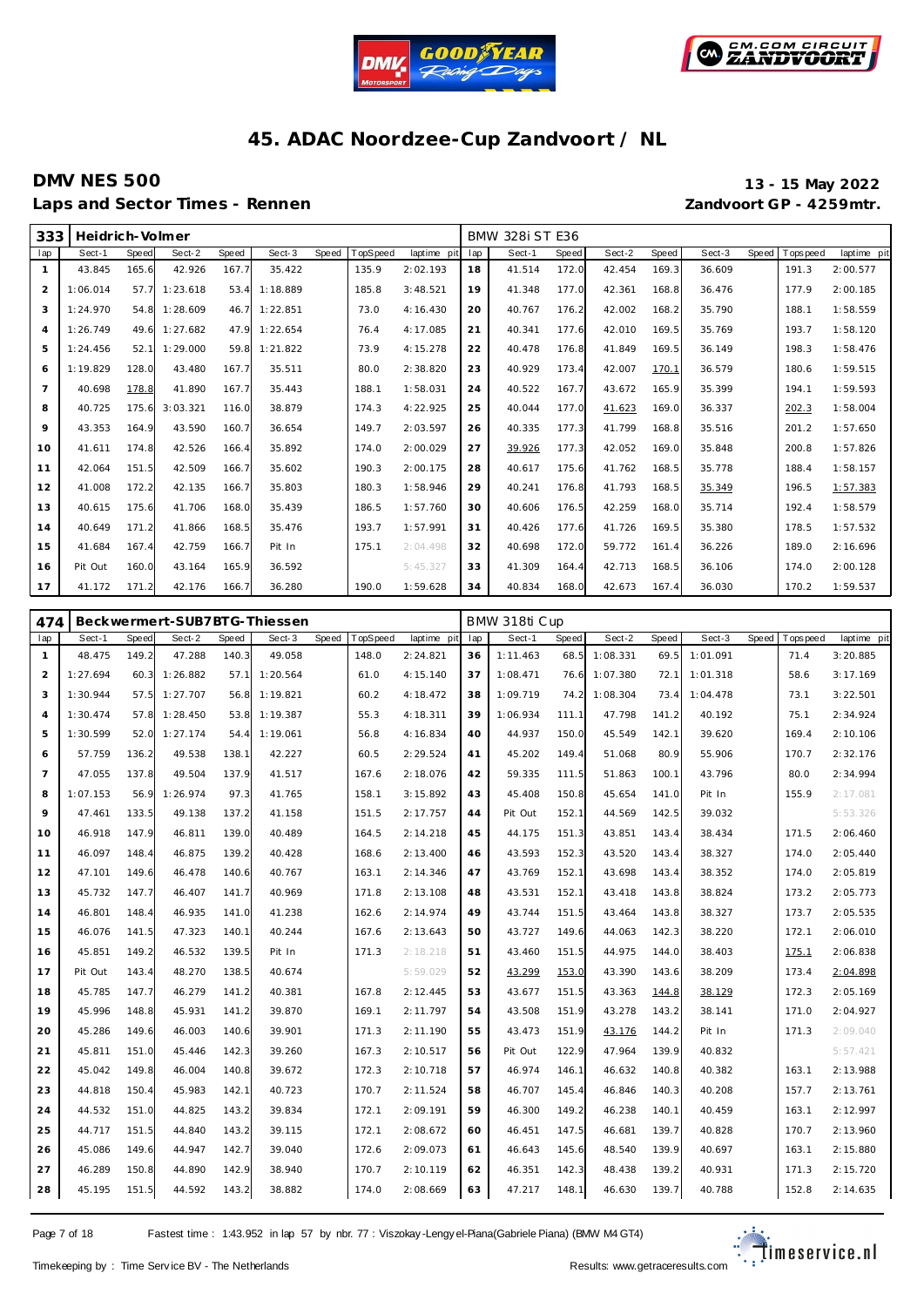



Laps and Sector Times - Rennen *Zandvoort GP - 4259mtr.* 

# **DMV NES 500 13 - 15 May 2022**

| 29 | 44.920   | 151.9 | 44.711   | 142.5 | 39.057   | 166.6 | 2:08.688 | 64 | 46.663 | 146.1 | 47.054 | 140.8 | 40.527 | 166.6 | 2:14.244 |
|----|----------|-------|----------|-------|----------|-------|----------|----|--------|-------|--------|-------|--------|-------|----------|
| 30 | 44.979   | 149.0 | 46.990   | 141.7 | 39.081   | 165.8 | 2:11.050 | 65 | 46.580 | 145.9 | 48.254 | 139.7 | 42.060 | 164.1 | 2:16.894 |
| 31 | 44.713   | 142.5 | 44.980   | 142.5 | 38.728   | 171.0 | 2:08.421 | 66 | 46.095 | 147.7 | 46.564 | 140.6 | 40.564 | 171.3 | 2:13.223 |
| 32 | 46.138   | 151.7 | 44.703   | 142.5 | 38.836   | 167.6 | 2:09.677 | 67 | 45.862 | 148.8 | 46.880 | 140.6 | 40.446 | 169.1 | 2:13.188 |
| 33 | 44.927   | 148.8 | 46.475   | 131.9 | Pit In   | 172.6 | 2:22.408 | 68 | 45.925 | 147.1 | 51.712 | 109.6 | 42.781 | 169.4 | 2:20.418 |
| 34 | Pit Out  | 91.4  | 1:02.065 | 77.3  | 58.350   |       | 3:33.667 | 69 | 46.072 | 147.3 | 47.203 | 141.2 | 40.610 | 169.9 | 2:13.885 |
| 35 | 1:01.153 | 53.9  | 1:29.668 | 62.6  | 1:07.872 | 93.2  | 3:38.693 | 70 | 45.942 | 145.6 | 47.473 | 139.5 | 40.634 | 167.8 | 2:14.049 |

| 523            |          |       | Hermann-Hermann-Hermann |       |          |       |          |             |     | BMW 318ti Cup |       |          |       |          |       |             |             |
|----------------|----------|-------|-------------------------|-------|----------|-------|----------|-------------|-----|---------------|-------|----------|-------|----------|-------|-------------|-------------|
| lap            | Sect-1   | Speed | Sect-2                  | Speed | Sect-3   | Speed | TopSpeed | laptime pit | lap | Sect-1        | Speed | Sect-2   | Speed | Sect-3   | Speed | T ops pee d | laptime pit |
| $\mathbf{1}$   | 48.290   | 142.3 | 47.829                  | 141.2 | 48.692   |       | 150.1    | 2:24.811    | 36  | 1:11.412      | 68.5  | 1:08.131 | 70.1  | 1:01.158 |       | 72.6        | 3:20.701    |
| $\overline{2}$ | 1:27.752 | 61.0  | 1:26.628                | 57.4  | 1:20.808 |       | 62.1     | 4:15.188    | 37  | 1:08.455      | 75.0  | 1:07.226 | 74.0  | 1:01.758 |       | 63.3        | 3:17.439    |
| 3              | 1:30.636 | 57.5  | 1:27.709                | 61.2  | 1:19.756 |       | 60.4     | 4:18.101    | 38  | 1:09.657      | 75.6  | 1:07.753 | 71.1  | 1:04.982 |       | 72.7        | 3:22.392    |
| $\overline{4}$ | 1:30.656 | 58.5  | 1:28.496                | 55.9  | 1:19.544 |       | 56.5     | 4:18.696    | 39  | 1:04.779      | 133.8 | 47.091   | 143.4 | 38.687   |       | 73.6        | 2:30.557    |
| 5              | 1:30.484 | 59.1  | 1:27.386                | 57.9  | 1:19.265 |       | 58.1     | 4:17.135    | 40  | 43.726        | 150.8 | 44.395   | 125.3 | 40.955   |       | 176.5       | 2:09.076    |
| 6              | 58.209   | 137.6 | 49.530                  | 136.0 | 42.242   |       | 61.6     | 2:29.981    | 41  | 43.968        | 150.6 | 57.215   | 74.3  | 56.631   |       | 175.7       | 2:37.814    |
| $\overline{7}$ | 47.112   | 138.6 | 49.270                  | 137.2 | 41.775   |       | 169.4    | 2:18.157    | 42  | 58.541        | 120.3 | 51.469   | 114.3 | 44.285   |       | 87.3        | 2:34.295    |
| 8              | 1:06.612 | 55.6  | 1:26.704                | 103.5 | 42.570   |       | 166.3    | 3:15.886    | 43  | 45.581        | 149.0 | 44.090   | 141.9 | 38.495   |       | 170.5       | 2:08.166    |
| 9              | 46.918   | 140.1 | 49.018                  | 136.2 | 41.770   |       | 170.2    | 2:17.706    | 44  | 44.312        | 151.7 | 43.774   | 145.4 | 38.540   |       | 173.2       | 2:06.626    |
| 10             | 48.560   | 140.3 | 48.064                  | 138.8 | 41.467   |       | 171.0    | 2:18.091    | 45  | 44.292        | 150.2 | 43.995   | 144.2 | 38.448   |       | 172.3       | 2:06.735    |
| 11             | 47.591   | 137.8 | 49.361                  | 138.6 | 41.979   |       | 166.0    | 2:18.931    | 46  | 44.188        | 150.6 | 43.604   | 145.4 | Pit In   |       | 175.7       | 2:11.643    |
| 12             | 47.267   | 137.2 | 49.217                  | 137.8 | 41.333   |       | 170.7    | 2:17.817    | 47  | Pit Out       | 137.2 | 48.520   | 141.2 | 40.840   |       |             | 6:00.236    |
| 13             | 48.220   | 141.5 | 48.297                  | 139.5 | 41.463   |       | 168.1    | 2:17.980    | 48  | 47.685        | 139.4 | 48.934   | 139.4 | 41.856   |       | 165.5       | 2:18.475    |
| 14             | 47.639   | 130.0 | 48.824                  | 139.7 | 42.723   |       | 168.4    | 2:19.186    | 49  | 47.543        | 140.4 | 49.563   | 135.2 | 44.278   |       | 167.8       | 2:21.384    |
| 15             | 47.079   | 142.7 | 49.201                  | 138.3 | 40.955   |       | 164.5    | 2:17.235    | 50  | 47.532        | 126.8 | 49.058   | 139.7 | 43.100   |       | 167.1       | 2:19.690    |
| 16             | 47.120   | 140.4 | 48.473                  | 137.8 | 41.065   |       | 172.3    | 2:16.658    | 51  | 46.565        | 143.2 | 48.016   | 139.7 | 41.201   |       | 165.8       | 2:15.782    |
| 17             | 46.794   | 140.6 | 48.103                  | 137.6 | 42.580   |       | 165.8    | 2:17.477    | 52  | 46.771        | 141.9 | 50.626   | 137.2 | Pit In   |       | 166.3       | 2:24.366    |
| 18             | 47.753   | 137.8 | 49.002                  | 138.3 | 42.017   |       | 167.8    | 2:18.772    | 53  | Pit Out       | 145.7 | 47.779   | 133.2 | 39.891   |       |             | 5:55.806    |
| 19             | 48.228   | 129.5 | 49.979                  | 139.0 | 41.816   |       | 166.6    | 2:20.023    | 54  | 45.240        | 148.4 | 46.247   | 141.9 | 39.871   |       | 168.9       | 2:11.358    |
| 20             | 47.412   | 134.2 | 50.003                  | 138.5 | Pit In   |       | 168.6    | 2:24.650    | 55  | 45.063        | 150.0 | 46.439   | 141.2 | 39.577   |       | 168.4       | 2:11.079    |
| 21             | Pit Out  | 133.8 | 46.320                  | 144.2 | 39.712   |       |          | 5:52.154    | 56  | 44.772        | 150.6 | 46.141   | 142.5 | 39.027   |       | 168.4       | 2:09.940    |
| 22             | 44.357   | 151.0 | 45.508                  | 139.9 | 39.038   |       | 174.8    | 2:08.903    | 57  | 44.583        | 145.9 | 45.985   | 142.7 | 39.114   |       | 171.3       | 2:09.682    |
| 23             | 44.709   | 148.4 | 46.353                  | 142.5 | 38.903   |       | 175.1    | 2:09.965    | 58  | 44.140        | 150.6 | 46.558   | 143.6 | 38.751   |       | 170.5       | 2:09.449    |
| 24             | 44.029   | 151.3 | 44.511                  | 144.0 | 38.771   |       | 173.2    | 2:07.311    | 59  | 44.240        | 153.0 | 45.807   | 142.7 | 39.217   |       | 171.5       | 2:09.264    |
| 25             | 45.070   | 148.6 | 44.587                  | 144.0 | 38.638   |       | 173.7    | 2:08.295    | 60  | 43.929        | 152.5 | 45.032   | 143.4 | 38.506   |       | 171.8       | 2:07.467    |
| 26             | 43.941   | 151.5 | 44.015                  | 144.8 | 38.455   |       | 174.0    | 2:06.411    | 61  | 43.905        | 154.7 | 47.607   | 141.5 | 38.608   |       | 173.4       | 2:10.120    |
| 27             | 44.259   | 150.2 | 44.014                  | 142.7 | 38.772   |       | 173.2    | 2:07.045    | 62  | 43.721        | 151.5 | 45.259   | 143.2 | 38.651   |       | 174.0       | 2:07.631    |
| 28             | 44.471   | 149.4 | 43.952                  | 143.0 | 38.690   |       | 172.9    | 2:07.113    | 63  | 44.050        | 151.0 | 45.411   | 143.0 | 40.002   |       | 172.6       | 2:09.463    |
| 29             | 44.141   | 148.8 | 44.088                  | 143.6 | 38.878   |       | 175.7    | 2:07.107    | 64  | 44.343        | 153.0 | 45.465   | 143.6 | 38.864   |       | 173.7       | 2:08.672    |
| 30             | 44.305   | 149.0 | 43.947                  | 143.0 | 38.496   |       | 172.1    | 2:06.748    | 65  | 43.872        | 151.5 | 45.068   | 144.2 | 38.981   |       | 170.2       | 2:07.921    |
| 31             | 44.411   | 149.2 | 44.156                  | 142.9 | 38.725   |       | 171.8    | 2:07.292    | 66  | 44.189        | 149.2 | 45.639   | 144.0 | 39.060   |       | 171.0       | 2:08.888    |
| 32             | 43.834   | 151.0 | 43.721                  | 141.7 | 41.345   |       | 175.9    | 2:08.900    | 67  | 44.038        | 153.0 | 45.192   | 143.8 | 39.246   |       | 171.3       | 2:08.476    |
| 33             | 45.861   | 147.9 | 45.352                  | 134.5 | 51.430   |       | 171.5    | 2:22.643    | 68  | 43.735        | 153.2 | 44.810   | 135.8 | 41.802   |       | 173.2       | 2:10.347    |
| 34             | 1:01.108 | 86.7  | 1:01.938                | 70.1  | 58.452   |       | 87.0     | 3:01.498    | 69  | 44.077        | 151.9 | 46.395   | 143.0 | 39.132   |       | 169.7       | 2:09.604    |
| 35             | 1:01.153 | 54.3  | 1:28.831                | 63.9  | 1:08.625 |       | 85.4     | 3:38.609    | 70  | 44.368        | 153.6 | 45.562   | 143.4 | 39.419   |       | 170.5       | 2:09.349    |
|                |          |       |                         |       |          |       |          |             |     |               |       |          |       |          |       |             |             |

|     | 530   Roepke-Pawlow      |       |        |       |               |                |                                    |      | BMW 328i ST E36 |         |               |       |               |                   |             |
|-----|--------------------------|-------|--------|-------|---------------|----------------|------------------------------------|------|-----------------|---------|---------------|-------|---------------|-------------------|-------------|
| lap | Sect-1                   | Speed | Sect-2 | Speed | Sect-3        | Speed TopSpeed | laptime pit lap                    |      | Sect-1          | Speed I | Sect-2        | Speed | Sect-3        | Speed   Tops peed | laptime pit |
|     | 44.679                   | 171.2 | 42.987 | 160.0 | 36.291        | 151.5          | 2:03.957                           | 39 I | 1:07.884        |         | 73.0 1:07.699 |       | 59.7 1:01.641 | 85.7              | 3:17.224    |
|     | 2 1:07.675 59.4 1:24.182 |       |        |       | 62.6 1:19.307 | <u> 195.5</u>  | 3:51.164 40 1:08.962 70.4 1:09.082 |      |                 |         |               |       | 58.1 1:04.062 | 84.9              | 3:22.106    |

Page 8 of 18 Fastest time : 1:43.952 in lap 57 by nbr. 77 : Viszokay -Lengy el-Piana (Gabriele Piana) (BMW M4 GT4)

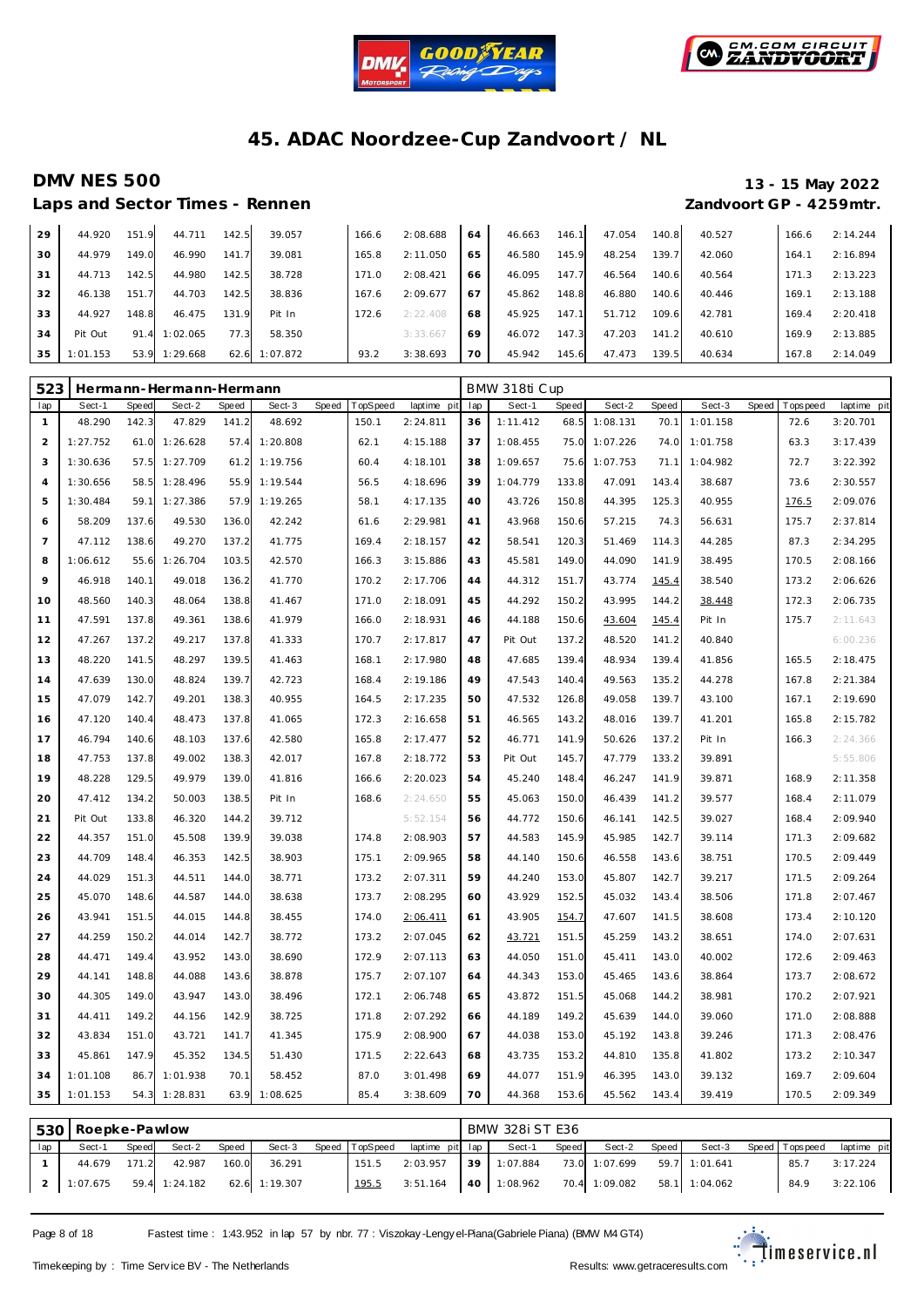



Laps and Sector Times - Rennen *Zandvoort GP - 4259mtr.* 

# **DMV NES 500 13 - 15 May 2022**

| 3              | 1:24.737 | 54.8  | 1:29.145 | 58.6  | 1:22.834 | 69.3  | 4:16.716 | 41 | 1:07.061 | 110.5 | 49.920 | 151.9 | 37.809 | 66.5  | 2:34.790 |
|----------------|----------|-------|----------|-------|----------|-------|----------|----|----------|-------|--------|-------|--------|-------|----------|
| $\overline{4}$ | 1:25.699 | 49.5  | 1:28.994 | 53.4  | 1:23.536 | 61.6  | 4:18.229 | 42 | 45.061   | 154.3 | 45.521 | 133.2 | 38.618 | 141.0 | 2:09.200 |
| 5              | 1:24.266 | 53.2  | 1:28.662 | 59.1  | 1:20.328 | 73.8  | 4:13.256 | 43 | 45.822   | 137.1 | 50.989 | 66.1  | 54.439 | 149.7 | 2:31.250 |
| 6              | 1:19.233 | 143.6 | 43.669   | 161.2 | 36.423   | 67.4  | 2:39.325 | 44 | 1:00.019 | 107.7 | 52.412 | 82.6  | 42.820 | 69.8  | 2:35.251 |
| $\overline{7}$ | 41.832   | 169.8 | 42.885   | 159.1 | 36.877   | 194.8 | 2:01.594 | 45 | 41.575   | 167.7 | 42.542 | 160.7 | 35.885 | 169.7 | 2:00.002 |
| 8              | 41.945   | 170.9 | 43.053   | 154.7 | 1:11.133 | 188.7 | 2:36.131 | 46 | 41.424   | 167.4 | 42.053 | 161.7 | 35.850 | 174.5 | 1:59.327 |
| 9              | 1:07.247 | 163.1 | 42.718   | 161.7 | 36.263   | 64.2  | 2:26.228 | 47 | 41.469   | 173.9 | 41.545 | 161.9 | 35.461 | 184.9 | 1:58.475 |
| 10             | 41.965   | 170.9 | 42.713   | 161.7 | 36.216   | 189.7 | 2:00.894 | 48 | 41.329   | 171.7 | 41.595 | 162.2 | 35.677 | 190.3 | 1:58.601 |
| 11             | 41.444   | 171.4 | 42.013   | 160.5 | 36.036   | 186.1 | 1:59.493 | 49 | 40.525   | 173.9 | 41.591 | 162.2 | 35.461 | 192.7 | 1:57.577 |
| 12             | 41.277   | 172.2 | 42.242   | 159.5 | 36.121   | 184.6 | 1:59.640 | 50 | 40.328   | 175.0 | 41.458 | 162.9 | 35.768 | 191.0 | 1:57.554 |
| 13             | 42.061   | 154.1 | 42.092   | 161.9 | 35.830   | 184.9 | 1:59.983 | 51 | 40.407   | 174.8 | 41.439 | 162.4 | 35.393 | 189.7 | 1:57.239 |
| 14             | 41.157   | 170.9 | 42.168   | 152.1 | 36.379   | 181.8 | 1:59.704 | 52 | 40.559   | 175.3 | 41.502 | 162.2 | 35.715 | 191.7 | 1:57.776 |
| 15             | 41.104   | 170.3 | 41.795   | 161.2 | 35.939   | 191.7 | 1:58.838 | 53 | 40.648   | 173.6 | 41.673 | 164.1 | 35.521 | 186.5 | 1:57.842 |
| 16             | 41.226   | 172.5 | 41.774   | 159.8 | 36.540   | 185.8 | 1:59.540 | 54 | 40.490   | 172.0 | 42.499 | 146.1 | Pit In | 191.7 | 2:05.702 |
| 17             | 41.344   | 164.9 | 42.730   | 160.5 | 35.937   | 186.1 | 2:00.011 | 55 | Pit Out  | 172.5 | 42.473 | 164.1 | 35.976 |       | 5:38.764 |
| 18             | 41.891   | 174.5 | 41.582   | 162.9 | 35.651   | 185.8 | 1:59.124 | 56 | 41.380   | 170.9 | 42.237 | 162.9 | 36.319 | 193.4 | 1:59.936 |
| 19             | 42.265   | 171.4 | 41.500   | 163.4 | Pit In   | 188.7 | 2:04.150 | 57 | 41.526   | 168.5 | 42.377 | 161.0 | 35.917 | 191.0 | 1:59.820 |
| 20             | Pit Out  | 156.3 | 44.177   | 153.6 | 36.137   |       | 5:43.410 | 58 | 41.309   | 169.3 | 42.332 | 163.1 | 35.843 | 186.5 | 1:59.484 |
| 21             | 41.992   | 166.9 | 42.653   | 156.7 | 36.156   | 177.9 | 2:00.801 | 59 | 42.173   | 141.0 | 44.072 | 162.4 | 36.371 | 192.0 | 2:02.616 |
| 22             | 42.088   | 168.5 | 42.777   | 159.5 | 36.407   | 160.9 | 2:01.272 | 60 | 40.991   | 172.5 | 41.993 | 159.8 | 36.061 | 183.0 | 1:59.045 |
| 23             | 41.573   | 172.8 | 42.086   | 160.7 | 35.830   | 178.2 | 1:59.489 | 61 | 41.048   | 171.4 | 42.790 | 149.0 | 36.803 | 189.4 | 2:00.641 |
| 24             | 41.469   | 173.9 | 42.040   | 160.7 | 36.115   | 171.3 | 1:59.624 | 62 | 41.126   | 171.4 | 41.773 | 159.3 | 36.813 | 184.9 | 1:59.712 |
| 25             | 40.953   | 173.1 | 41.853   | 161.4 | 35.933   | 186.1 | 1:58.739 | 63 | 41.296   | 171.7 | 42.360 | 161.2 | 36.455 | 185.5 | 2:00.111 |
| 26             | 40.884   | 173.9 | 42.348   | 161.7 | 35.959   | 187.1 | 1:59.191 | 64 | 41.214   | 170.9 | 41.720 | 160.7 | 36.059 | 190.0 | 1:58.993 |
| 27             | 40.790   | 171.4 | 42.450   | 161.2 | 35.961   | 185.2 | 1:59.201 | 65 | 41.326   | 173.6 | 41.718 | 161.7 | 35.956 | 181.5 | 1:59.000 |
| 28             | 41.071   | 161.2 | 42.240   | 162.2 | 35.734   | 185.8 | 1:59.045 | 66 | 41.191   | 170.3 | 41.926 | 161.2 | 36.252 | 188.1 | 1:59.369 |
| 29             | 40.590   | 173.4 | 41.679   | 161.4 | 35.891   | 183.6 | 1:58.160 | 67 | 41.575   | 171.2 | 42.355 | 162.2 | 36.200 | 177.4 | 2:00.130 |
| 30             | 40.726   | 169.5 | 44.096   | 160.7 | 35.434   | 176.2 | 2:00.256 | 68 | 41.480   | 170.3 | 42.007 | 157.4 | 36.084 | 189.7 | 1:59.571 |
| 31             | 41.557   | 172.0 | 41.811   | 161.4 | 35.542   | 160.0 | 1:58.910 | 69 | 44.670   | 138.6 | 44.618 | 159.8 | Pit In | 150.1 | 2:13.988 |
| 32             | 40.719   | 173.1 | 41.733   | 163.1 | 35.511   | 181.5 | 1:57.963 | 70 | Pit Out  | 165.9 | 45.429 | 149.8 | 39.832 |       | 4:48.114 |
| 33             | 41.279   | 176.2 | 43.776   | 161.0 | 35.796   | 150.7 | 2:00.851 | 71 | 42.894   | 147.7 | 45.615 | 151.5 | 38.094 | 167.1 | 2:06.603 |
| 34             | 41.013   | 171.4 | 41.773   | 162.2 | Pit In   | 183.6 | 2:03.015 | 72 | 44.595   | 158.4 | 44.415 | 151.9 | 37.713 | 144.1 | 2:06.723 |
| 35             | Pit Out  | 153.4 | 44.430   | 124.0 | 38.956   |       | 5:43.169 | 73 | 42.908   | 166.4 | 45.038 | 151.7 | 37.694 | 173.7 | 2:05.640 |
| 36             | 42.526   | 160.5 | 44.952   | 109.5 | 58.082   | 169.4 | 2:25.560 | 74 | 43.048   | 164.9 | 43.214 | 159.1 | 37.019 | 169.7 | 2:03.281 |
| 37             | 1:02.678 | 33.4  | 1:30.962 | 71.9  | 1:05.632 | 112.1 | 3:39.272 | 75 | 42.411   | 164.1 | 43.177 | 156.7 | 38.757 | 175.1 | 2:04.345 |
| 38             | 1:09.398 | 65.7  | 1:10.873 | 70.0  | 1:00.020 | 55.4  | 3:20.291 | 76 |          |       |        |       |        |       |          |

| 542            |          |       | Beckwermert-Micheel-Bedbur |       |          |       |          |             |     | BMW 318ti Cup |       |          |       |          |       |            |             |
|----------------|----------|-------|----------------------------|-------|----------|-------|----------|-------------|-----|---------------|-------|----------|-------|----------|-------|------------|-------------|
| lap            | Sect-1   | Speed | Sect-2                     | Speed | Sect-3   | Speed | TopSpeed | laptime pit | lap | Sect-1        | Speed | Sect-2   | Speed | Sect-3   | Speed | Tops pee d | laptime pit |
|                | 46.696   | 152.1 | 46.290                     | 143.6 | 42.846   |       | 149.1    | 2:15.832    | 37  | 1:08.978      | 60.6  | 1:11.026 | 64.1  | 59.424   |       | 65.0       | 3:19.428    |
| $\overline{2}$ | 1:30.314 | 56.5  | 1:29.867                   | 56.0  | 1:21.952 |       | 60.6     | 4:22.133    | 38  | 1:08.127      | 70.5  | 1:08.145 | 61.9  | 1:01.480 |       | 77.2       | 3:17.752    |
| 3              | 1:29.721 | 57.7  | 1:28.313                   | 56.5  | 1:19.770 |       | 59.3     | 4:17.804    | 39  | 1:08.560      | 68.4  | 1:08.763 | 68.2  | 1:04.489 |       | 81.0       | 3:21.812    |
| $\overline{4}$ | 1:29.043 | 58.0  | 1:27.411                   | 61.1  | 1:20.077 |       | 57.8     | 4:16.531    | 40  | 1:06.888      | 112.3 | 51.573   | 137.9 | 40.273   |       | 67.6       | 2:38.734    |
| 5              | 1:27.553 | 58.5  | 1:28.244                   | 58.0  | 1:20.412 |       | 59.9     | 4:16.209    | 41  | 45.904        | 149.2 | 45.499   | 141.5 | 39.692   |       | 159.7      | 2:11.095    |
| 6              | 59.107   | 145.6 | 46.521                     | 141.7 | 39.888   |       | 58.7     | 2:25.516    | 42  | 45.543        | 148.6 | 46.165   | 80.0  | 54.230   |       | 163.6      | 2:25.938    |
| $\overline{7}$ | 45.378   | 147.5 | 46.106                     | 142.1 | 39.508   |       | 173.4    | 2:10.992    | 43  | 59.333        | 112.3 | 52.736   | 86.3  | 43.275   |       | 69.5       | 2:35.344    |
| 8              | 47.024   | 118.9 | 1:25.888                   | 58.8  | 54.289   |       | 158.1    | 3:07.201    | 44  | 46.334        | 149.2 | 45.621   | 141.7 | Pit In   |       | 145.3      | 2:19.724    |
| 9              | 45.471   | 145.6 | 45.615                     | 143.0 | 39.544   |       | 171.8    | 2:10.630    | 45  | Pit Out       | 147.7 | 46.918   | 140.1 | 40.314   |       |            | 5:55.727    |
| 10             | 45.533   | 134.3 | 46.718                     | 141.9 | 40.264   |       | 172.9    | 2:12.515    | 46  | 45.390        | 151.7 | 46.093   | 140.8 | 39.991   |       | 157.9      | 2:11.474    |
| 11             | 45.803   | 134.7 | 46.505                     | 141.9 | 38.803   |       | 175.4    | 2:11.111    | 47  | 44.740        | 150.6 | 45.504   | 141.5 | 41.051   |       | 171.3      | 2:11.295    |

Page 9 of 18 Fastest time : 1:43.952 in lap 57 by nbr. 77 : Viszokay -Lengy el-Piana (Gabriele Piana) (BMW M4 GT4)

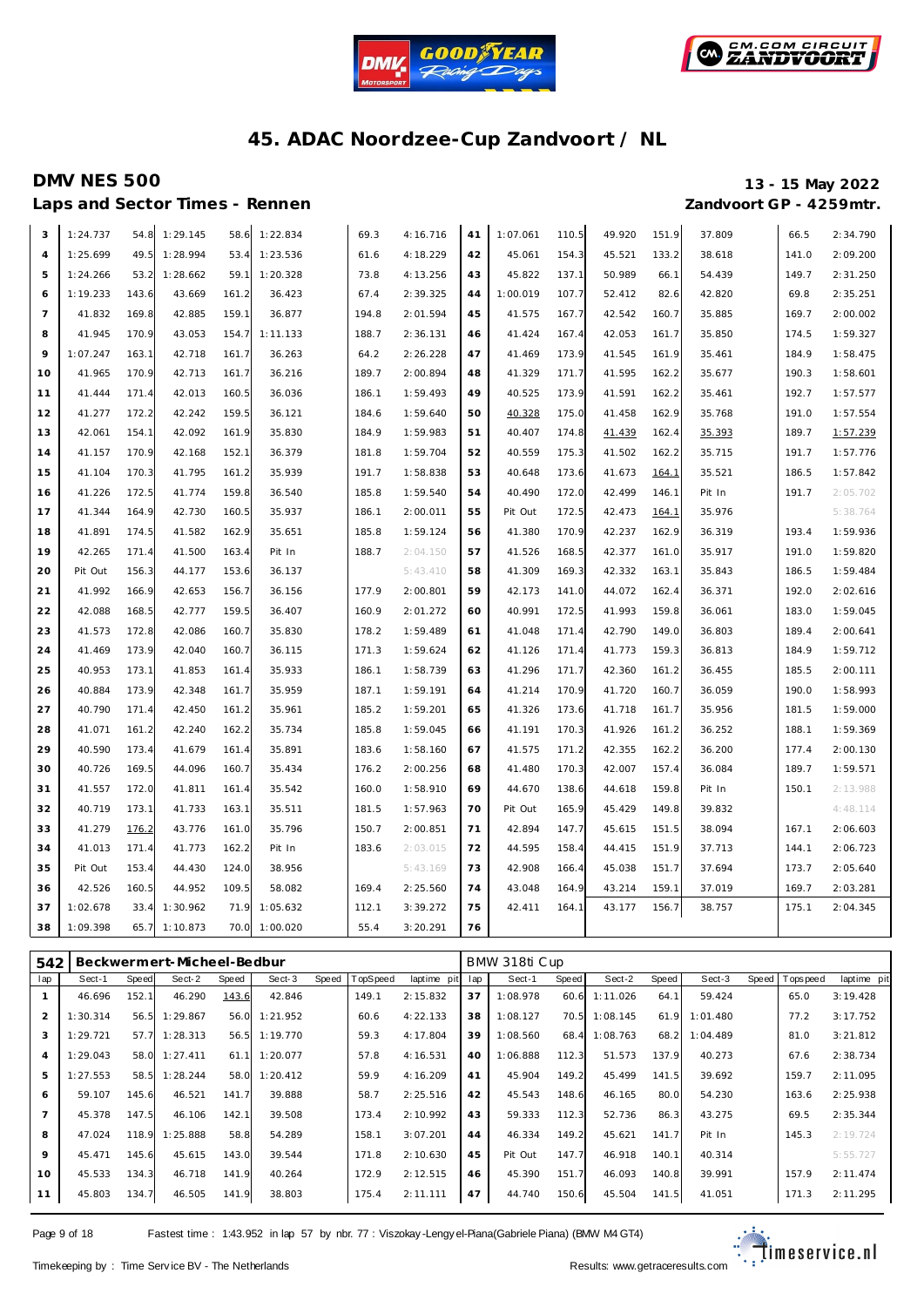



Laps and Sector Times - Rennen *Zandvoort GP - 4259mtr.* 

# **DMV NES 500 13 - 15 May 2022**

| 12 | 44.640  | 149.4 | 46.061   | 141.0 | 39.147   | 175.7 | 2:09.848 | 48 | 44.409  | 152.5 | 46.320 | 142.1 | 39.224 | 173.7 | 2:09.953 |
|----|---------|-------|----------|-------|----------|-------|----------|----|---------|-------|--------|-------|--------|-------|----------|
| 13 | 44.759  | 148.6 | 44.925   | 142.5 | 40.425   | 175.4 | 2:10.109 | 49 | 44.233  | 151.9 | 45.634 | 141.2 | 39.272 | 173.2 | 2:09.139 |
| 14 | 44.778  | 146.3 | 44.627   | 143.2 | 38.988   | 172.9 | 2:08.393 | 50 | 44.724  | 151.3 | 45.716 | 142.5 | 38.997 | 171.5 | 2:09.437 |
| 15 | 44.769  | 150.0 | 45.079   | 141.0 | 39.655   | 172.3 | 2:09.503 | 51 | 44.530  | 140.4 | 49.746 | 142.1 | 41.544 | 172.9 | 2:15.820 |
| 16 | 45.645  | 139.5 | 45.292   | 141.7 | 39.686   | 174.8 | 2:10.623 | 52 | 44.664  | 150.2 | 44.818 | 141.5 | 40.194 | 175.1 | 2:09.676 |
| 17 | 44.860  | 147.3 | 45.827   | 141.0 | 39.424   | 174.5 | 2:10.111 | 53 | 44.257  | 150.8 | 44.992 | 142.1 | 39.055 | 174.8 | 2:08.304 |
| 18 | 45.552  | 147.1 | 45.685   | 140.3 | Pit In   | 172.6 | 2:16.011 | 54 | 44.268  | 150.0 | 44.919 | 142.1 | 39.292 | 173.7 | 2:08.479 |
| 19 | Pit Out | 149.6 | 45.808   | 141.9 | 39.865   |       | 5:53.972 | 55 | 44.473  | 151.7 | 46.948 | 140.4 | 39.465 | 171.0 | 2:10.886 |
| 20 | 45.428  | 140.8 | 46.928   | 139.4 | 39.811   | 164.3 | 2:12.167 | 56 | 44.448  | 150.8 | 47.195 | 142.7 | 41.091 | 168.6 | 2:12.734 |
| 21 | 46.378  | 150.4 | 47.397   | 140.6 | 40.250   | 167.6 | 2:14.025 | 57 | 45.661  | 149.8 | 44.941 | 140.8 | Pit In | 168.9 | 2:14.519 |
| 22 | 46.077  | 147.9 | 47.685   | 140.1 | 41.407   | 161.2 | 2:15.169 | 58 | Pit Out | 147.1 | 45.725 | 141.0 | 39.636 |       | 5:52.955 |
| 23 | 46.054  | 147.5 | 46.031   | 138.1 | 39.891   | 161.4 | 2:11.976 | 59 | 45.260  | 147.3 | 47.339 | 141.4 | 39.830 | 166.6 | 2:12.429 |
| 24 | 45.743  | 148.8 | 45.860   | 140.3 | 39.816   | 163.1 | 2:11.419 | 60 | 45.635  | 135.0 | 45.155 | 140.3 | 39.408 | 157.7 | 2:10.198 |
| 25 | 45.709  | 149.4 | 46.462   | 142.1 | 39.817   | 166.3 | 2:11.988 | 61 | 45.239  | 150.0 | 46.372 | 142.1 | 39.714 | 165.3 | 2:11.325 |
| 26 | 47.430  | 147.9 | 47.721   | 138.8 | 39.942   | 157.0 | 2:15.093 | 62 | 45.286  | 149.8 | 45.042 | 141.2 | 39.333 | 167.1 | 2:09.661 |
| 27 | 45.785  | 150.0 | 45.655   | 140.4 | 39.910   | 166.0 | 2:11.350 | 63 | 45.284  | 150.6 | 44.763 | 142.3 | 39.405 | 166.8 | 2:09.452 |
| 28 | 45.982  | 150.8 | 45.484   | 141.9 | 39.795   | 161.2 | 2:11.261 | 64 | 45.163  | 150.6 | 44.421 | 142.1 | 39.387 | 168.4 | 2:08.971 |
| 29 | 45.266  | 150.0 | 45.276   | 143.0 | 40.303   | 164.8 | 2:10.845 | 65 | 46.180  | 149.8 | 45.264 | 140.3 | 39.190 | 165.5 | 2:10.634 |
| 30 | 45.246  | 134.0 | 45.438   | 141.4 | 39.451   | 169.9 | 2:10.135 | 66 | 45.431  | 149.8 | 45.267 | 139.9 | 40.081 | 167.1 | 2:10.779 |
| 31 | 45.453  | 149.4 | 47.009   | 142.3 | 40.766   | 170.2 | 2:13.228 | 67 | 45.456  | 149.0 | 45.108 | 140.1 | 39.338 | 168.9 | 2:09.902 |
| 32 | 45.266  | 142.7 | 46.346   | 141.9 | 39.381   | 169.1 | 2:10.993 | 68 | 45.612  | 149.0 | 46.762 | 141.2 | 39.316 | 165.3 | 2:11.690 |
| 33 | 45.011  | 150.0 | 45.912   | 139.4 | 41.770   | 163.6 | 2:12.693 | 69 | 45.045  | 149.4 | 45.692 | 125.9 | 42.644 | 165.0 | 2:13.381 |
| 34 | 47.013  | 139.4 | 48.161   | 92.9  | 44.655   | 133.9 | 2:19.829 | 70 | 44.719  | 150.8 | 45.759 | 141.9 | 38.740 | 166.3 | 2:09.218 |
| 35 | 45.195  | 149.6 | 45.913   | 113.9 | 41.914   | 161.6 | 2:13.022 | 71 | 45.071  | 152.8 | 45.071 | 143.0 | 38.986 | 162.3 | 2:09.128 |
| 36 | 56.967  | 37.0  | 1:32.982 | 72.6  | 1:04.467 | 159.0 | 3:34.416 | 72 |         |       |        |       |        |       |          |

| 550            | Niemann-Knap |       |               |       |          |       |          |             |     | Renault Clio 4 |       |          |       |          |       |            |             |
|----------------|--------------|-------|---------------|-------|----------|-------|----------|-------------|-----|----------------|-------|----------|-------|----------|-------|------------|-------------|
| lap            | Sect-1       | Speed | Sect-2        | Speed | $Sect-3$ | Speed | TopSpeed | laptime pit | lap | Sect-1         | Speed | Sect-2   | Speed | $Sect-3$ | Speed | Tops pee d | laptime pit |
| $\mathbf{1}$   | 43.557       | 164.1 | 42.338        | 177.3 | 35.222   |       | 156.5    | 2:01.117    | 41  | 1:11.280       | 74.9  | 1:08.086 | 72.1  | 1:01.469 |       | 72.8       | 3:20.835    |
| 2              | 1:06.504     | 58.0  | 1:23.194      | 63.8  | 1:18.657 |       | 187.4    | 3:48.355    | 42  | 1:08.446       | 82.6  | 1:07.244 | 75.1  | 1:01.494 |       | 74.8       | 3:17.184    |
| 3              | 1:25.336     |       | 51.7 1:28.618 | 47.0  | 1:22.011 |       | 68.1     | 4:15.965    | 43  | 1:09.909       | 77.1  | 1:07.660 | 74.4  | 1:05.106 |       | 67.9       | 3:22.675    |
| $\overline{4}$ | 1:26.261     | 57.0  | 1:28.479      | 55.2  | 1:21.454 |       | 81.7     | 4:16.194    | 44  | 1:03.876       | 142.9 | 44.947   | 134.3 | 39.006   |       | 74.4       | 2:27.829    |
| 5              | 1:25.872     | 54.2  | 1:29.102      | 56.9  | 1:21.097 |       | 84.3     | 4:16.071    | 45  | 44.587         | 151.7 | 47.144   | 130.8 | 39.319   |       | 158.1      | 2:11.050    |
| 6              | 1:21.155     | 135.0 | 43.094        | 176.2 | 34.963   |       | 74.6     | 2:39.212    | 46  | 43.606         | 154.3 | 58.470   | 72.2  | 56.881   |       | 160.4      | 2:38.957    |
| $\overline{7}$ | 39.401       | 178.2 | 40.644        | 177.9 | 34.370   |       | 187.7    | 1:54.415    | 47  | 57.942         | 125.1 | 52.042   | 113.7 | 41.892   |       | 84.5       | 2:31.876    |
| 8              | 39.235       | 178.8 | 40.583        | 177.9 | 35.434   |       | 186.8    | 1:55.252    | 48  | 39.542         | 175.9 | 40.705   | 182.7 | Pit In   |       | 176.5      | 2:01.261    |
| 9              | 1:21.401     | 58.3  | 56.686        | 180.3 | 34.324   |       | 66.1     | 2:52.411    | 49  | Pit Out        | 152.8 | 42.717   | 180.6 | 35.067   |       |            | 5:43.465    |
| 10             | 38.696       | 183.7 | 40.449        | 178.2 | 34.220   |       | 186.5    | 1:53.365    | 50  | 39.806         | 170.6 | 41.080   | 181.2 | 34.815   |       | 187.7      | 1:55.701    |
| 11             | 38.898       | 180.9 | 40.492        | 178.8 | 34.235   |       | 183.6    | 1:53.625    | 51  | 40.066         | 175.9 | 40.625   | 178.8 | 34.925   |       | 182.4      | 1:55.616    |
| 12             | 40.251       | 146.9 | 41.915        | 177.9 | 34.118   |       | 192.7    | 1:56.284    | 52  | 39.672         | 172.5 | 40.971   | 175.3 | 34.439   |       | 193.4      | 1:55.082    |
| 13             | 38.905       | 177.3 | 40.353        | 179.1 | 33.904   |       | 193.0    | 1:53.162    | 53  | 39.103         | 176.8 | 40.232   | 180.3 | 34.239   |       | 188.7      | 1:53.574    |
| 14             | 38.611       | 173.6 | 41.588        | 179.7 | 34.424   |       | 198.7    | 1:54.623    | 54  | 38.739         | 172.8 | 40.379   | 182.1 | 34.113   |       | 196.9      | 1:53.231    |
| 15             | 38.958       | 182.1 | 40.387        | 181.2 | 33.906   |       | 191.7    | 1:53.251    | 55  | 39.346         | 161.9 | 40.692   | 181.5 | 35.974   |       | 186.8      | 1:56.012    |
| 16             | 38.594       | 175.9 | 41.676        | 180.0 | 34.033   |       | 190.3    | 1:54.303    | 56  | 39.040         | 178.2 | 40.238   | 180.0 | 34.270   |       | 191.7      | 1:53.548    |
| 17             | 38.987       | 152.5 | 41.231        | 179.1 | 33.861   |       | 193.7    | 1:54.079    | 57  | 38.343         | 181.2 | 40.294   | 181.2 | 33.944   |       | 200.8      | 1:52.581    |
| 18             | 38.830       | 175.6 | 41.203        | 178.8 | Pit In   |       | 197.2    | 1:59.920    | 58  | 38.878         | 178.2 | 40.335   | 181.8 | 33.955   |       | 188.4      | 1:53.168    |
| 19             | Pit Out      | 173.4 | 40.334        | 180.9 | 34.210   |       |          | 5:40.757    | 59  | 38.641         | 181.5 | 40.022   | 180.6 | 33.957   |       | 193.4      | 1:52.620    |
| 20             | 38.464       | 169.8 | 39.866        | 181.5 | 33.794   |       | 191.7    | 1:52.124    | 60  | 38.793         | 180.3 | 40.386   | 180.9 | 33.894   |       | 193.0      | 1:53.073    |
| 21             | 38.309       | 188.8 | 39.568        | 181.8 | 33.753   |       | 193.0    | 1:51.630    | 61  | 38.915         | 178.5 | 40.321   | 180.6 | Pit In   |       | 186.5      | 1:59.430    |
| 22             | 38.417       | 183.1 | 40.250        | 181.2 | 33.604   |       | 191.7    | 1:52.271    | 62  | Pit Out        | 185.2 | 40.059   | 181.2 | 33.944   |       |            | 5:33.698    |

Page 10 of 18 Fastest time : 1:43.952 in lap 57 by nbr. 77 : Viszokay -Lengy el-Piana (Gabriele Piana) (BMW M4 GT4)

![](_page_9_Picture_13.jpeg)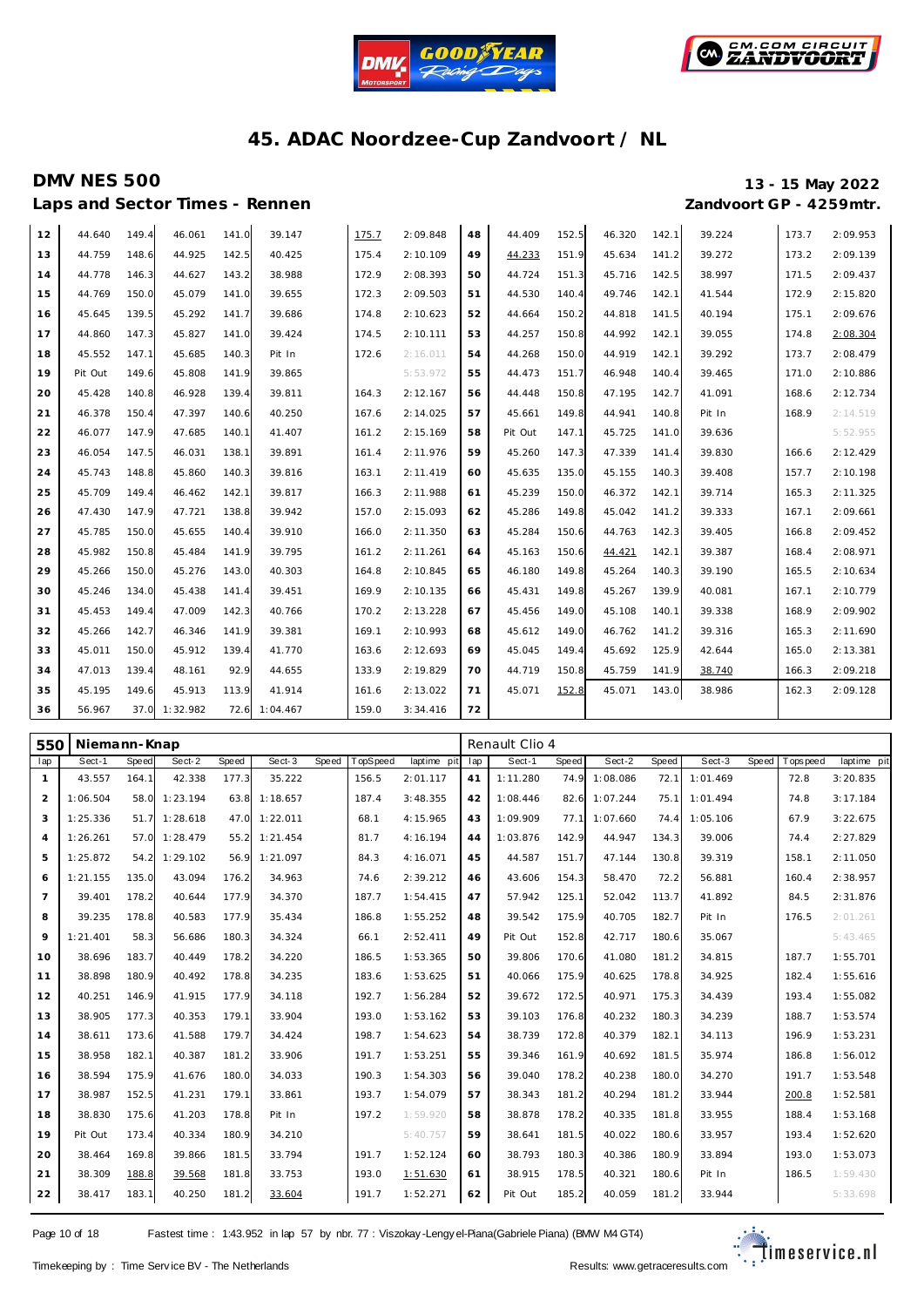![](_page_10_Picture_0.jpeg)

![](_page_10_Picture_1.jpeg)

# **DMV NES 500 13 - 15 May 2022**

Laps and Sector Times - Rennen *Zandvoort GP - 4259mtr.* 

| 23 | 38.326   | 185.9 | 39.807   | 181.5 | 33.954   | 199.7 | 1:52.087 | 63 | 38.112 | 188.5 | 40.033 | 182.7 | 34.164 | 197.2 | 1:52.309 |
|----|----------|-------|----------|-------|----------|-------|----------|----|--------|-------|--------|-------|--------|-------|----------|
| 24 | 38.835   | 184.3 | 39.971   | 180.6 | 34.083   | 188.7 | 1:52.889 | 64 | 38.466 | 185.6 | 39.922 | 183.7 | 34.096 | 193.4 | 1:52.484 |
| 25 | 38.513   | 186.2 | 39.896   | 182.1 | 33.891   | 191.0 | 1:52.300 | 65 | 38.410 | 185.9 | 40.125 | 183.1 | 33.929 | 197.9 | 1:52.464 |
| 26 | 38.454   | 184.3 | 40.114   | 181.5 | 33.906   | 195.5 | 1:52.474 | 66 | 38.427 | 185.2 | 39.854 | 183.4 | 33.824 | 187.1 | 1:52.105 |
| 27 | 38.497   | 183.7 | 40.045   | 181.5 | 34.061   | 188.7 | 1:52.603 | 67 | 38.703 | 187.2 | 40.123 | 182.7 | 33.932 | 174.5 | 1:52.758 |
| 28 | 38.478   | 184.0 | 40.079   | 181.2 | 34.190   | 190.0 | 1:52.747 | 68 | 38.432 | 183.1 | 40.151 | 183.1 | 34.332 | 193.7 | 1:52.915 |
| 29 | 39.594   | 182.1 | 40.324   | 182.1 | 34.118   | 189.7 | 1:54.036 | 69 | 38.868 | 180.0 | 40.866 | 183.1 | 33.903 | 180.6 | 1:53.637 |
| 30 | 38.635   | 185.6 | 40.108   | 182.7 | 34.317   | 187.7 | 1:53.060 | 70 | 38.822 | 171.7 | 40.635 | 182.7 | 34.025 | 187.7 | 1:53.482 |
| 31 | 38.699   | 177.9 | 40.817   | 172.5 | 34.973   | 190.7 | 1:54.489 | 71 | 38.331 | 185.6 | 40.185 | 182.4 | 33.881 | 195.8 | 1:52.397 |
| 32 | 38.469   | 183.4 | 40.557   | 180.6 | 34.060   | 187.4 | 1:53.086 | 72 | 38.406 | 179.4 | 40.380 | 183.4 | 33.960 | 191.7 | 1:52.746 |
| 33 | 38.423   | 187.5 | 40.142   | 182.1 | 34.159   | 193.0 | 1:52.724 | 73 | 39.108 | 187.8 | 40.131 | 183.7 | 33.907 | 191.3 | 1:53.146 |
| 34 | 39.523   | 157.2 | 40.902   | 180.9 | 34.318   | 190.0 | 1:54.743 | 74 | 38.739 | 187.5 | 40.204 | 183.7 | 33.804 | 184.2 | 1:52.747 |
| 35 | 38.858   | 182.4 | 40.693   | 181.5 | 34.288   | 189.0 | 1:53.839 | 75 | 38.873 | 171.7 | 40.425 | 183.4 | 33.853 | 192.4 | 1:53.151 |
| 36 | 38.698   | 183.4 | 40.338   | 180.6 | 34.145   | 192.0 | 1:53.181 | 76 | 38.421 | 187.2 | 40.361 | 175.6 | 34.604 | 191.3 | 1:53.386 |
| 37 | 38.691   | 185.6 | 40.428   | 181.2 | 34.096   | 188.4 | 1:53.215 | 77 | 38.433 | 188.2 | 40.719 | 172.2 | 36.038 | 188.1 | 1:55.190 |
| 38 | 41.609   | 170.3 | 41.687   | 153.4 | 55.539   | 173.2 | 2:18.835 | 78 | 38.578 | 181.2 | 40.908 | 183.4 | 34.035 | 189.7 | 1:53.521 |
| 39 | 1:01.305 | 89.9  | 1:01.636 | 83.1  | 58.722   | 88.7  | 3:01.663 | 79 | 38.699 | 182.4 | 40.959 | 182.7 | 36.750 | 192.0 | 1:56.408 |
| 40 | 1:00.516 | 54.5  | 1:28.113 | 61.8  | 1:09.473 | 106.3 | 3:38.102 | 80 |        |       |        |       |        |       |          |

| 553            | Borcheld-Richert |       |          |       |          |       |          |             |     |          |              |               |       |          |       |            |             |
|----------------|------------------|-------|----------|-------|----------|-------|----------|-------------|-----|----------|--------------|---------------|-------|----------|-------|------------|-------------|
| lap            | Sect-1           | Speed | Sect-2   | Speed | Sect-3   | Speed | TopSpeed | laptime pit | lap | Sect-1   | <b>Speed</b> | Sect-2        | Speed | Sect-3   | Speed | Tops pee d | laptime pit |
| $\mathbf{1}$   | 44.427           | 160.7 | 42.226   | 179.7 | 35.200   |       | 149.7    | 2:01.853    | 40  | 1:02.451 | 33.8         | 1:31.368      | 68.7  | 1:05.469 |       | 109.6      | 3:39.288    |
| 2              | 1:06.514         | 59.0  | 1:23.393 | 56.9  | 1:18.577 |       | 186.5    | 3:48.484    | 41  | 1:09.715 |              | 64.9 1:09.917 | 70.0  | 1:00.599 |       | 62.2       | 3:20.231    |
| 3              | 1:25.374         | 51.8  | 1:28.460 | 47.7  | 1:22.473 |       | 69.2     | 4:16.307    | 42  | 1:08.137 | 82.2         | 1:07.400      | 62.9  | 1:02.089 |       | 88.5       | 3:17.626    |
| $\overline{4}$ | 1:27.329         | 48.0  | 1:27.387 | 53.2  | 1:21.772 |       | 72.8     | 4:16.488    | 43  | 1:08.931 | 72.0         | 1:08.691      | 62.5  | 1:04.038 |       | 89.4       | 3:21.660    |
| 5              | 1:25.650         | 49.5  | 1:29.041 | 57.3  | 1:21.263 |       | 80.5     | 4:15.954    | 44  | 1:07.624 | 111.6        | 48.924        | 146.1 | 38.970   |       | 73.5       | 2:35.518    |
| 6              | 1:20.386         | 130.0 | 44.524   | 160.7 | 36.026   |       | 73.1     | 2:40.936    | 45  | 44.894   | 148.8        | 45.354        | 150.6 | 38.979   |       | 148.9      | 2:09.227    |
| $\overline{7}$ | 40.952           | 168.0 | 42.317   | 176.2 | 35.525   |       | 171.5    | 1:58.794    | 46  | 44.967   | 150.4        | 51.174        | 72.2  | 54.641   |       | 149.5      | 2:30.782    |
| 8              | 40.510           | 172.0 | 42.084   | 175.9 | 46.790   |       | 173.4    | 2:09.384    | 47  | 59.757   | 101.9        | 53.148        | 69.1  | Pit In   |       | 68.9       | 2:40.898    |
| 9              | 1:01.410         | 61.5  | 58.222   | 179.1 | 35.600   |       | 98.8     | 2:35.232    | 48  | Pit Out  | 155.4        | 42.736        | 177.0 | 35.258   |       |            | 5:50.374    |
| 10             | 40.938           | 166.9 | 42.336   | 178.8 | 35.063   |       | 176.2    | 1:58.337    | 49  | 40.470   | 170.6        | 41.857        | 177.0 | 34.813   |       | 175.7      | 1:57.140    |
| 11             | 40.991           | 161.9 | 42.113   | 178.8 | 34.554   |       | 177.4    | 1:57.658    | 50  | 39.967   | 168.8        | 42.228        | 176.2 | 35.285   |       | 177.9      | 1:57.480    |
| 12             | 39.674           | 172.2 | 42.174   | 177.9 | 34.527   |       | 182.1    | 1:56.375    | 51  | 40.217   | 173.9        | 42.170        | 177.6 | 35.642   |       | 163.3      | 1:58.029    |
| 13             | 40.488           | 150.0 | 42.893   | 180.0 | 34.439   |       | 179.7    | 1:57.820    | 52  | 40.151   | 172.8        | 42.228        | 177.6 | 35.392   |       | 174.5      | 1:57.771    |
| 14             | 40.023           | 170.1 | 42.519   | 168.5 | 34.615   |       | 182.7    | 1:57.157    | 53  | 40.606   | 164.1        | 42.328        | 179.1 | 35.192   |       | 170.7      | 1:58.126    |
| 15             | 39.877           | 173.4 | 41.474   | 179.7 | 34.449   |       | 182.1    | 1:55.800    | 54  | 39.746   | 172.8        | 41.915        | 179.1 | 34.892   |       | 179.4      | 1:56.553    |
| 16             | 40.110           | 169.8 | 41.480   | 180.6 | 34.197   |       | 179.1    | 1:55.787    | 55  | 39.819   | 173.4        | 41.620        | 179.1 | 34.717   |       | 180.6      | 1:56.156    |
| 17             | 40.402           | 173.4 | 42.302   | 177.9 | Pit In   |       | 169.7    | 2:04.953    | 56  | 40.177   | 175.3        | 41.704        | 180.9 | 35.576   |       | 178.2      | 1:57.457    |
| 18             | Pit Out          | 158.6 | 42.535   | 175.0 | 34.497   |       |          | 5:41.522    | 57  | 39.705   | 164.4        | 42.610        | 178.8 | 36.295   |       | 195.8      | 1:58.610    |
| 19             | 41.210           | 167.4 | 41.951   | 180.3 | 35.498   |       | 175.9    | 1:58.659    | 58  | 41.688   | 149.2        | 45.138        | 178.8 | 35.043   |       | 179.7      | 2:01.869    |
| 20             | 38.998           | 177.9 | 41.789   | 181.2 | 33.993   |       | 193.0    | 1:54.780    | 59  | 39.893   | 171.7        | 47.543        | 166.9 | 35.285   |       | 189.7      | 2:02.721    |
| 21             | 38.959           | 181.8 | 40.234   | 183.4 | 34.084   |       | 202.0    | 1:53.277    | 60  | 39.864   | 172.2        | 42.229        | 175.3 | Pit In   |       | 176.5      | 2:04.101    |
| 22             | 38.821           | 177.3 | 41.526   | 180.6 | 34.766   |       | 193.4    | 1:55.113    | 61  | Pit Out  | 159.8        | 42.340        | 177.9 | 34.143   |       |            | 5:43.052    |
| 23             | 38.705           | 184.6 | 40.445   | 184.9 | 34.442   |       | 202.7    | 1:53.592    | 62  | 40.556   | 173.9        | 40.447        | 182.4 | 34.229   |       | 188.1      | 1:55.232    |
| 24             | 38.921           | 183.7 | 40.568   | 182.1 | 33.634   |       | 200.1    | 1:53.123    | 63  | 38.886   | 181.5        | 40.945        | 179.4 | 33.903   |       | 194.1      | 1:53.734    |
| 25             | 39.790           | 159.8 | 41.787   | 185.9 | 33.973   |       | 188.4    | 1:55.550    | 64  | 39.482   | 182.4        | 40.597        | 183.4 | 33.743   |       | 176.2      | 1:53.822    |
| 26             | 39.440           | 184.0 | 40.204   | 182.7 | 34.647   |       | 205.0    | 1:54.291    | 65  | 38.284   | 184.3        | 41.272        | 182.4 | 33.713   |       | 207.7      | 1:53.269    |
| 27             | 39.629           | 175.6 | 40.616   | 181.5 | 33.605   |       | 194.1    | 1:53.850    | 66  | 38.515   | 184.3        | 41.182        | 181.2 | 33.837   |       | 194.1      | 1:53.534    |
| 28             | 38.869           | 187.5 | 40.058   | 185.6 | 33.754   |       | 199.0    | 1:52.681    | 67  | 38.638   | 176.2        | 41.986        | 178.5 | 33.766   |       | 184.2      | 1:54.390    |
| 29             | 46.479           | 181.2 | 40.510   | 186.9 | 33.633   |       | 214.2    | 2:00.622    | 68  | 38.897   | 171.7        | 41.076        | 180.3 | 33.880   |       | 189.4      | 1:53.853    |

Page 11 of 18 Fastest time : 1:43.952 in lap 57 by nbr. 77 : Viszokay -Lengy el-Piana (Gabriele Piana) (BMW M4 GT4)

![](_page_10_Picture_13.jpeg)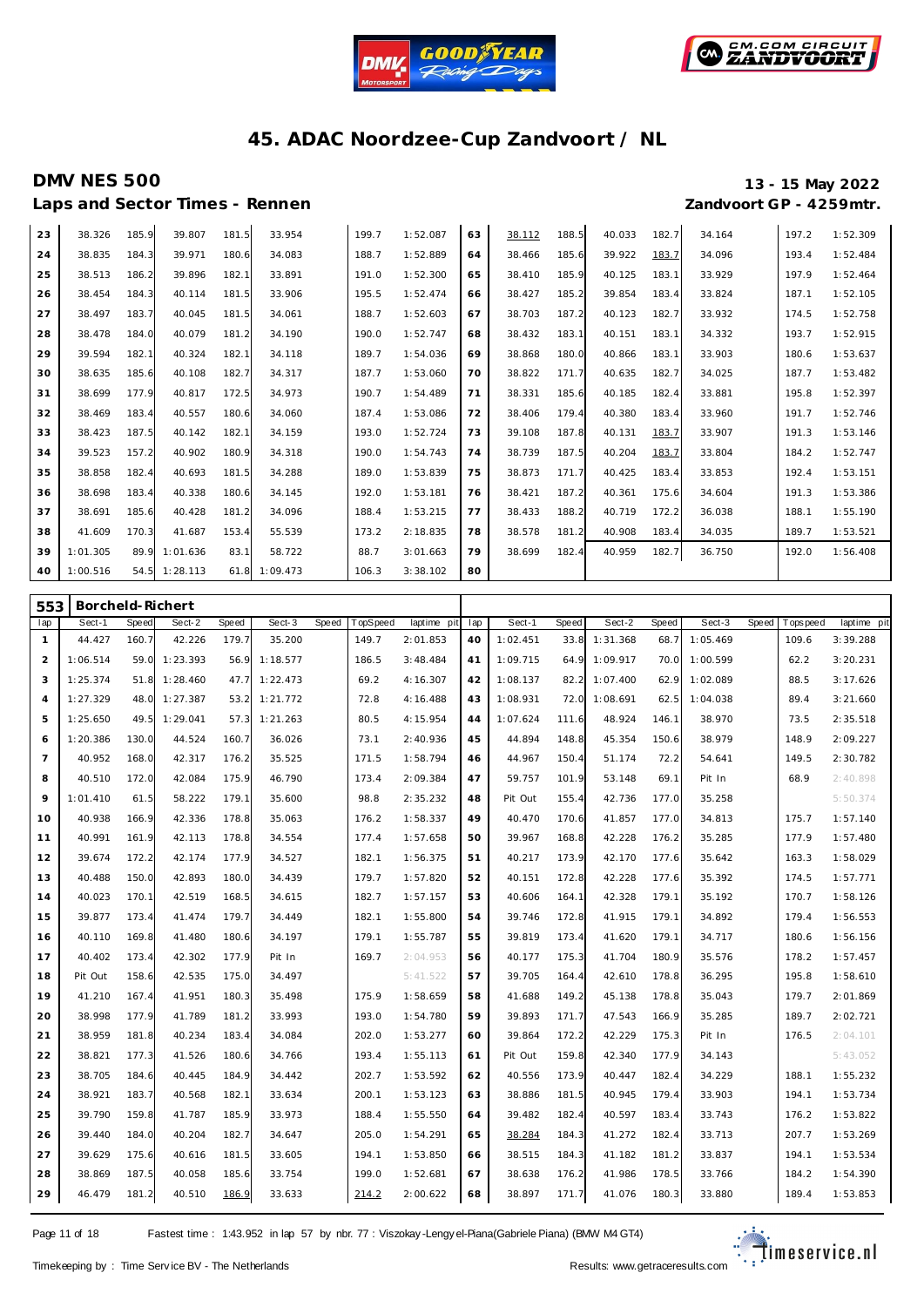![](_page_11_Picture_0.jpeg)

![](_page_11_Picture_1.jpeg)

# **Laps and Sector Times - Rennen**

**DMV NES 500 13 - 15 May 2022**

|    |        |       |        |       | .      |       |          |    |        |       |        |       |        |       |          |
|----|--------|-------|--------|-------|--------|-------|----------|----|--------|-------|--------|-------|--------|-------|----------|
| 30 | 38.818 | 184.9 | 40.165 | 186.2 | 33.853 | 200.1 | 1:52.836 | 69 | 39.083 | 182.4 | 40.335 | 186.9 | 33.728 | 196.9 | 1:53.146 |
| 31 | 38.344 | 189.5 | 39.943 | 186.5 | 33.767 | 203.1 | 1:52.054 | 70 | 40.128 | 168.2 | 41.137 | 179.1 | 34.090 | 177.4 | 1:55.355 |
| 32 | 38.990 | 183.4 | 40.231 | 186.5 | 33.828 | 192.4 | 1:53.049 | 71 | 39.123 | 170.6 | 41.056 | 180.0 | 33.759 | 195.5 | 1:53.938 |
| 33 | 38.523 | 183.4 | 40.847 | 186.9 | 33.684 | 192.0 | 1:53.054 | 72 | 38.693 | 183.7 | 40.316 | 185.6 | 33.691 | 199.0 | 1:52.700 |
| 34 | 39.089 | 177.9 | 40.900 | 180.9 | 34.345 | 180.6 | 1:54.334 | 73 | 38.389 | 181.8 | 40.518 | 185.9 | 33.568 | 196.5 | 1:52.475 |
| 35 | 39.564 | 161.2 | 40.456 | 185.2 | 33.749 | 197.9 | 1:53.769 | 74 | 38.723 | 178.2 | 41.052 | 180.3 | 33.917 | 198.7 | 1:53.692 |
| 36 | 38.997 | 180.0 | 41.093 | 178.5 | 33.991 | 188.7 | 1:54.081 | 75 | 40.148 | 174.8 | 42.255 | 166.2 | 34.311 | 177.9 | 1:56.714 |
| 37 | 38.896 | 181.2 | 41.190 | 184.9 | 35.169 | 199.0 | 1:55.255 | 76 | 39.046 | 177.6 | 43.083 | 149.0 | 34.839 | 191.0 | 1:56.968 |
| 38 | 41.118 | 162.9 | 43.355 | 146.5 | 42.100 | 192.0 | 2:06.573 | 77 | 39.080 | 176.2 | 41.426 | 152.5 | 35.448 | 188.1 | 1:55.954 |
| 39 | 43.084 | 162.9 | 45.820 | 113.6 | 57.725 | 152.4 | 2:26.629 | 78 | 39.883 | 176.5 | 41.770 | 178.5 | 34.661 | 187.7 | 1:56.314 |

| 556            | Brezina-Müller |       |               |       |          |              |          |             |     | Opel Astra Cup |       |        |       |        |              |            |             |
|----------------|----------------|-------|---------------|-------|----------|--------------|----------|-------------|-----|----------------|-------|--------|-------|--------|--------------|------------|-------------|
| lap            | Sect-1         | Speed | Sect-2        | Speed | Sect-3   | <b>Speed</b> | TopSpeed | laptime pit | lap | Sect-1         | Speed | Sect-2 | Speed | Sect-3 | <b>Speed</b> | T ops peed | laptime pit |
| $\mathbf{1}$   | 47.109         | 148.8 | 44.687        | 171.4 | 36.683   |              | 138.5    | 2:08.479    | 30  | 46.974         | 137.4 | 48.818 | 136.2 | 41.761 |              | 164.8      | 2:17.553    |
| 2              | 1:19.512       | 58.3  | 1:26.076      | 57.8  | 1:19.113 |              | 93.4     | 4:04.701    | 31  | 47.271         | 137.9 | 48.519 | 137.8 | 41.175 |              | 161.9      | 2:16.965    |
| 3              | 1:27.597       |       | 57.0 1:28.167 | 55.4  | 1:21.814 |              | 63.5     | 4:17.578    | 32  | 46.988         | 138.6 | 48.670 | 137.2 | 41.855 |              | 164.3      | 2:17.513    |
| $\overline{4}$ | 1:28.852       | 57.8  | 1:26.599      | 59.2  | 1:19.481 |              | 62.3     | 4:14.932    | 33  | 59.839         | 129.5 | 51.917 | 136.9 | 43.954 |              | 160.7      | 2:35.710    |
| 5              | 1:28.620       | 60.9  | 1:25.431      | 61.4  | 1:20.491 |              | 62.0     | 4:14.542    | 34  | 46.663         | 139.2 | 47.760 | 137.2 | 41.462 |              | 167.3      | 2:15.885    |
| 6              | 1:11.946       | 147.9 | 46.066        | 169.0 | 38.035   |              | 61.2     | 2:36.047    | 35  | 47.508         | 136.4 | 49.070 | 118.8 | 42.501 |              | 164.5      | 2:19.079    |
| 7              | 42.738         | 157.0 | 44.334        | 170.3 | 36.697   |              | 164.8    | 2:03.769    | 36  | 47.979         | 138.1 | 48.048 | 137.8 | Pit In |              | 167.8      | 2:23.876    |
| 8              | 42.053         | 161.2 | 56.292        | 59.6  | 1:17.919 |              | 163.3    | 2:56.264    | 37  | Pit Out        | 124.9 | 51.157 | 151.0 | 40.390 |              |            | 6:45.083    |
| 9              | 54.412         | 158.8 | 44.020        | 171.4 | 36.486   |              | 61.2     | 2:14.918    | 38  | 45.083         | 145.4 | 45.934 | 165.6 | 38.580 |              | 157.7      | 2:09.597    |
| 10             | 42.665         | 154.9 | 44.129        | 173.4 | 36.212   |              | 152.6    | 2:03.006    | 39  | 47.917         | 131.7 | 49.774 | 160.7 | 38.072 |              | 160.7      | 2:15.763    |
| 11             | 42.083         | 149.4 | 43.372        | 172.0 | Pit In   |              | 170.2    | 2:12.466    | 40  | 43.241         | 141.9 | 46.941 | 169.8 | 37.251 |              | 171.0      | 2:07.433    |
| 12             | Pit Out        | 115.3 | 50.419        | 133.3 | Pit In   |              |          | 4:32.342    | 41  | 44.240         | 145.9 | 45.641 | 171.2 | 36.924 |              | 163.1      | 2:06.805    |
| 13             | Pit Out        | 153.0 | 44.063        | 173.1 | 36.346   |              |          | 17:06.108   | 42  | 43.426         | 144.4 | 45.369 | 165.6 | 37.636 |              | 173.4      | 2:06.431    |
| 14             | 43.002         | 143.4 | 43.787        | 171.7 | 36.221   |              | 178.5    | 2:03.010    | 43  | 43.716         | 139.7 | 45.189 | 167.4 | 37.998 |              | 171.0      | 2:06.903    |
| 15             | 43.472         | 155.2 | 45.319        | 166.7 | 38.949   |              | 180.3    | 2:07.740    | 44  | 43.692         | 145.0 | 46.602 | 151.9 | 38.345 |              | 170.2      | 2:08.639    |
| 16             | 41.846         | 159.1 | 45.190        | 173.6 | 36.082   |              | 177.1    | 2:03.118    | 45  | 43.379         | 143.0 | 45.882 | 158.4 | 38.938 |              | 169.7      | 2:08.199    |
| 17             | 42.373         | 151.5 | 44.172        | 172.5 | 36.181   |              | 164.5    | 2:02.726    | 46  | 43.975         | 147.7 | 47.000 | 167.4 | 39.232 |              | 174.0      | 2:10.207    |
| 18             | 42.307         | 161.2 | 48.127        | 172.0 | 37.129   |              | 162.1    | 2:07.563    | 47  | 45.038         | 139.2 | 46.124 | 168.2 | 38.221 |              | 167.1      | 2:09.383    |
| 19             | 41.995         | 160.0 | 51.031        | 135.3 | Pit In   |              | 190.7    | 2:21.273    | 48  | 45.089         | 146.5 | 47.006 | 149.4 | 38.532 |              | 160.2      | 2:10.627    |
| 20             | Pit Out        | 135.5 | 51.741        | 90.7  | 53.363   |              |          | 23:31.588   | 49  | 44.097         | 139.4 | 45.352 | 170.3 | 37.179 |              | 175.1      | 2:06.628    |
| 21             | 52.162         | 111.1 | 1:02.139      | 79.6  | 1:04.979 |              | 112.8    | 2:59.280    | 50  | 44.276         | 141.9 | 46.830 | 153.2 | 40.231 |              | 172.1      | 2:11.337    |
| 22             | 1:08.066       | 52.0  | 1:11.855      | 60.4  | 58.217   |              | 71.3     | 3:18.138    | 51  | 44.773         | 139.5 | 46.955 | 147.5 | 39.050 |              | 167.8      | 2:10.778    |
| 23             | 1:09.044       | 58.1  | 1:08.700      | 78.7  | 1:01.109 |              | 69.3     | 3:18.853    | 52  | 46.065         | 138.6 | 46.257 | 164.4 | 39.035 |              | 148.2      | 2:11.357    |
| 24             | 1:07.314       | 64.9  | 1:10.927      | 77.0  | 1:03.624 |              | 80.7     | 3:21.865    | 53  | 45.980         | 133.3 | 47.544 | 164.9 | 39.506 |              | 173.4      | 2:13.030    |
| 25             | 1:06.389       | 113.2 | 52.271        | 134.8 | 42.472   |              | 89.6     | 2:41.132    | 54  | 47.121         | 134.2 | 47.423 | 150.4 | 41.105 |              | 151.8      | 2:15.649    |
| 26             | 47.885         | 138.5 | 48.815        | 137.1 | 42.053   |              | 162.8    | 2:18.753    | 55  | 44.717         | 143.6 | 47.625 | 162.9 | 40.161 |              | 169.7      | 2:12.503    |
| 27             | 47.212         | 137.6 | 48.837        | 135.3 | 41.632   |              | 163.6    | 2:17.681    | 56  | 47.164         | 136.5 | 47.076 | 164.4 | 39.874 |              | 165.3      | 2:14.114    |
| 28             | 56.713         | 101.3 | 52.652        | 94.2  | 46.080   |              | 68.1     | 2:35.445    | 57  | 45.597         | 129.5 | 48.118 | 162.2 | 42.284 |              | 159.3      | 2:15.999    |
| 29             | 46.623         | 139.5 | 48.661        | 136.7 | 41.206   |              | 166.8    | 2:16.490    | 58  |                |       |        |       |        |              |            |             |

| 559 | Ohlsson-Eis |       |                 |       |               |       |          |                 |    | VW Scirocco Cup R |       |        |       |        |                 |             |
|-----|-------------|-------|-----------------|-------|---------------|-------|----------|-----------------|----|-------------------|-------|--------|-------|--------|-----------------|-------------|
| lap | Sect-1      | Speed | Sect-2          | Speed | Sect-3        | Speed | TopSpeed | laptime pit lap |    | Sect-1            | Speed | Sect-2 | Speed | Sect-3 | Speed Tops peed | laptime pit |
|     | 43.758      | 170.1 | 41.505          | 181.5 | 34.843        |       | 139.2    | 2:00.106        | 13 | 38.841            | 193.9 | 40.198 | 180.0 | 33.796 | 208.            | 1:52.835    |
|     | 1:06.545    | 59.2  | 1:22.849        | 65.8  | 1:17.391      |       | 201.6    | 3:46.785        | 14 | 39.367            | 192.2 | 40.509 | 181.5 | 34.753 | 200.8           | 1:54.629    |
|     | 1:26.700    |       | 48.2 1:28.476   | 50.6  | 1:19.465      |       | 64.0     | 4:14.641        | 15 | 38.929            | 191.5 | 40.375 | 181.5 | 33.994 | 190.7           | 1:53.298    |
|     | 1:28.903    |       | $57.2$ 1:28.190 |       | 58.4 1:18.873 |       | 57.4     | 4:15.966        | 16 | 39.228            | 166.7 | 40.631 | 181.5 | 33.866 | 191.7           | 1:53.725    |
| 5   | 1:28.332    |       | 54.2 1:28.928   |       | 49.6 1:18.976 |       | 56.5     | 4:16.236        | 17 | 39.080            | 189.5 | 40.468 | 180.0 | 34.216 | 203.5           | 1:53.764    |

Page 12 of 18 Fastest time : 1:43.952 in lap 57 by nbr. 77 : Viszokay -Lengy el-Piana (Gabriele Piana) (BMW M4 GT4)

![](_page_11_Picture_10.jpeg)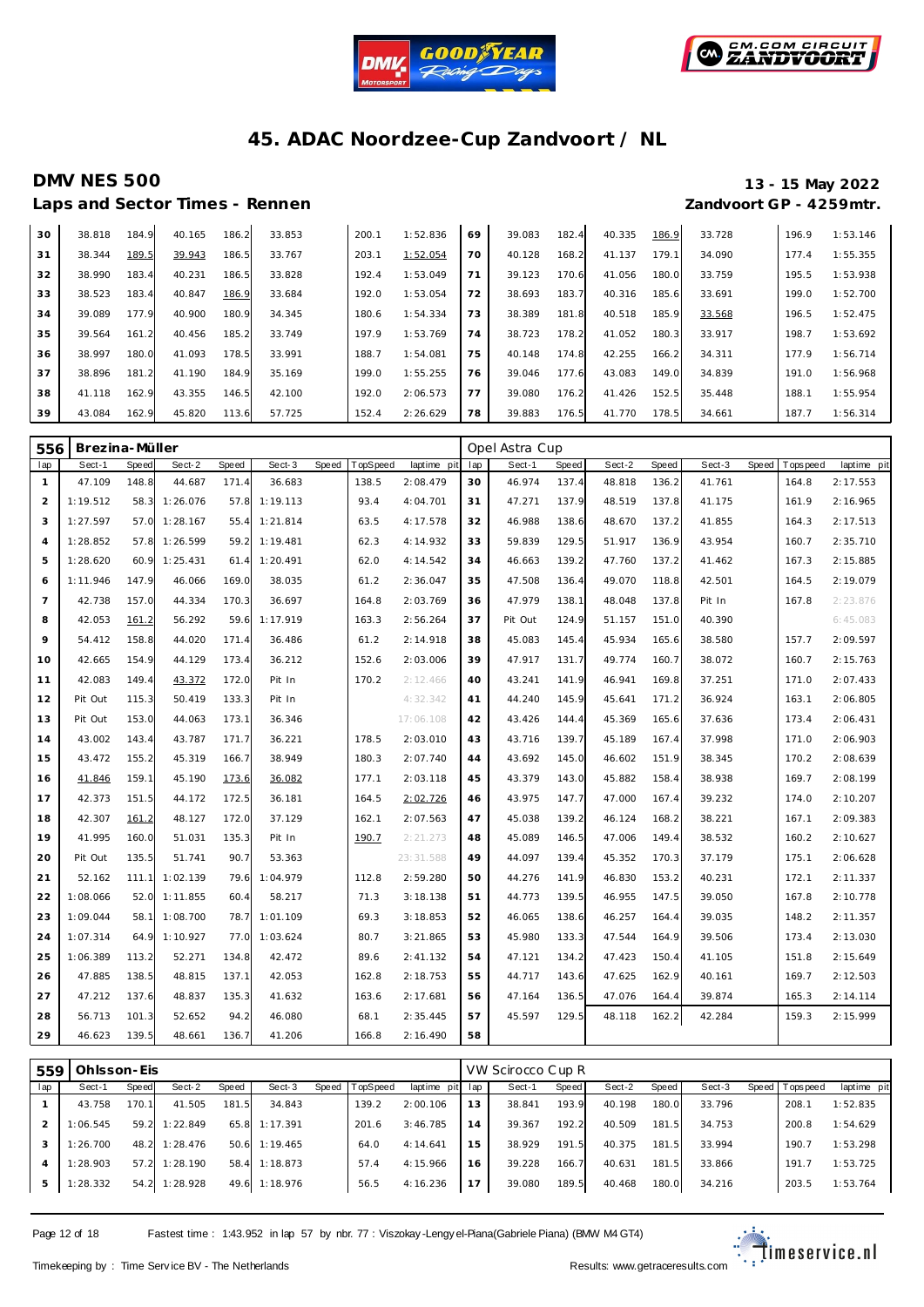![](_page_12_Picture_0.jpeg)

![](_page_12_Picture_1.jpeg)

Laps and Sector Times - Rennen *Zandvoort GP - 4259mtr.* 

# **DMV NES 500 13 - 15 May 2022**

| 6        | 1:24.123 | 119.9 | 43.226 | 180.6 | 33.782 | 60.9  | 2:41.131 | 18 | 38.721  | 192.9 | 40.288 | 179.4 | 33.941 | 204.6 | 1:52.950 |
|----------|----------|-------|--------|-------|--------|-------|----------|----|---------|-------|--------|-------|--------|-------|----------|
|          | 38.252   | 194.9 | 40.191 | 180.6 | 34.315 | 210.1 | 1:52.758 | 19 | 38.682  | 192.9 | 40.155 | 181.8 | 34.382 | 200.8 | 1:53.219 |
| 8        | 39.151   | 192.5 | 40.563 | 180.3 | 36.681 | 195.8 | 1:56.395 | 20 | 38.635  | 193.2 | 40.444 | 181.5 | 34.298 | 197.6 | 1:53.377 |
| 9        | 1:22.273 | 58.1  | 56.372 | 180.9 | 33.965 | 67.9  | 2:52.610 | 21 | 39.064  | 192.2 | 40.887 | 172.2 | Pit In | 199.0 | 2:04.816 |
| $10^{-}$ | 39.042   | 192.2 | 40.744 | 178.2 | 34.357 | 189.0 | 1:54.143 | 22 | Pit Out | 162.2 | 42.844 | 177.9 | 35.804 |       | 6:30.740 |
| 11       | 39.143   | 192.2 | 40.400 | 181.5 | 33.865 | 198.7 | 1:53.408 | 23 | 41.757  | 163.6 | 41.699 | 173.4 | Pit In | 174.0 | 2:02.079 |
| 12       | 40.844   | 170.3 | 40.620 | 179.7 | 33.776 | 201.6 | 1:55.240 | 24 |         |       |        |       |        |       |          |

| 565            |          |       | Henssler-Markus Nölken |       |          |       |          |             |     | BMW M240i RC |       |          |       |          |       |             |             |
|----------------|----------|-------|------------------------|-------|----------|-------|----------|-------------|-----|--------------|-------|----------|-------|----------|-------|-------------|-------------|
| lap            | Sect-1   | Speed | Sect-2                 | Speed | Sect-3   | Speed | TopSpeed | laptime pit | lap | Sect-1       | Speed | Sect-2   | Speed | Sect-3   | Speed | T ops pee d | laptime pit |
| $\mathbf{1}$   | 45.676   | 158.6 | 43.470                 | 158.1 | 36.880   |       | 137.6    | 2:06.026    | 39  | 1:09.318     | 82.1  | 1:08.198 | 69.1  | 1:04.269 |       | 71.5        | 3:21.785    |
| $\overline{c}$ | 1:07.036 | 60.3  | 1:23.710               | 58.7  | 1:19.566 |       | 184.2    | 3:50.312    | 40  | 1:04.584     | 129.5 | 45.629   | 141.7 | 38.803   |       | 74.1        | 2:29.016    |
| 3              | 1:24.694 | 54.4  | 1:28.988               | 61.0  | 1:23.408 |       | 72.8     | 4:17.090    | 41  | 44.577       | 151.3 | 47.210   | 130.6 | 38.468   |       | 166.0       | 2:10.255    |
| $\overline{4}$ | 1:25.694 | 47.5  | 1:28.613               | 56.7  | 1:24.361 |       | 63.4     | 4:18.668    | 42  | 44.482       | 153.6 | 57.626   | 73.5  | 57.143   |       | 150.5       | 2:39.251    |
| 5              | 1:23.452 | 53.7  | 1:28.953               | 56.8  | 1:20.793 |       | 85.4     | 4:13.198    | 43  | 56.445       | 130.6 | 52.890   | 108.2 | 42.786   |       | 92.5        | 2:32.121    |
| 6              | 1:16.289 | 154.9 | 43.390                 | 177.0 | 35.487   |       | 86.0     | 2:35.166    | 44  | 41.292       | 163.4 | 43.865   | 176.8 | 35.276   |       | 203.8       | 2:00.433    |
| $\overline{7}$ | 40.738   | 171.7 | 42.909                 | 177.6 | 35.402   |       | 185.5    | 1:59.049    | 45  | 41.186       | 157.0 | 45.899   | 172.5 | 36.009   |       | 189.0       | 2:03.094    |
| 8              | 40.239   | 175.0 | 42.261                 | 177.9 | 49.449   |       | 178.2    | 2:11.949    | 46  | 41.406       | 170.6 | 43.351   | 173.6 | Pit In   |       | 189.4       | 2:06.554    |
| 9              | 1:02.500 | 68.1  | 54.352                 | 178.8 | 35.128   |       | 95.8     | 2:31.980    | 47  | Pit Out      | 163.4 | 43.735   | 176.5 | 36.735   |       |             | 5:41.410    |
| 10             | 41.045   | 170.6 | 42.967                 | 178.5 | 34.728   |       | 184.2    | 1:58.740    | 48  | 41.568       | 170.6 | 42.997   | 176.8 | 35.904   |       | 180.0       | 2:00.469    |
| 11             | 40.808   | 177.0 | 42.474                 | 178.5 | 34.663   |       | 191.3    | 1:57.945    | 49  | 41.954       | 167.7 | 43.167   | 177.6 | 35.521   |       | 170.5       | 2:00.642    |
| 12             | 39.835   | 180.3 | 42.074                 | 178.2 | 35.097   |       | 193.7    | 1:57.006    | 50  | 40.737       | 173.1 | 42.476   | 178.5 | 35.023   |       | 186.1       | 1:58.236    |
| 13             | 39.513   | 173.6 | 43.130                 | 176.8 | 34.488   |       | 203.5    | 1:57.131    | 51  | 39.979       | 178.2 | 41.670   | 178.2 | 35.538   |       | 198.3       | 1:57.187    |
| 14             | 39.640   | 179.1 | 42.147                 | 173.6 | 35.299   |       | 202.0    | 1:57.086    | 52  | 40.650       | 178.2 | 41.928   | 177.6 | 36.906   |       | 178.2       | 1:59.484    |
| 15             | 39.920   | 177.3 | 41.619                 | 178.8 | 34.244   |       | 192.7    | 1:55.783    | 53  | 40.136       | 175.9 | 42.260   | 178.5 | 35.371   |       | 194.8       | 1:57.767    |
| 16             | 40.312   | 184.6 | 41.680                 | 179.7 | 34.434   |       | 189.4    | 1:56.426    | 54  | 41.132       | 149.4 | 44.188   | 177.6 | 35.869   |       | 198.7       | 2:01.189    |
| 17             | 39.502   | 183.4 | 42.599                 | 177.3 | 34.949   |       | 196.5    | 1:57.050    | 55  | 41.187       | 169.0 | 42.316   | 177.6 | 35.598   |       | 188.4       | 1:59.101    |
| 18             | 39.517   | 180.3 | 42.365                 | 177.3 | Pit In   |       | 198.7    | 2:04.403    | 56  | 40.079       | 178.2 | 41.946   | 177.3 | 34.877   |       | 192.7       | 1:56.902    |
| 19             | Pit Out  | 182.4 | 42.372                 | 176.8 | 37.849   |       |          | 5:43.235    | 57  | 40.511       | 164.1 | 42.874   | 173.6 | 35.244   |       | 185.2       | 1:58.629    |
| 20             | 43.305   | 173.4 | 43.081                 | 172.8 | 35.549   |       | 173.7    | 2:01.935    | 58  | 41.649       | 132.4 | 43.227   | 176.8 | 35.649   |       | 197.9       | 2:00.525    |
| 21             | 40.264   | 178.8 | 42.530                 | 176.2 | 34.643   |       | 194.4    | 1:57.437    | 59  | 40.108       | 172.2 | 42.343   | 177.0 | 34.909   |       | 193.7       | 1:57.360    |
| 22             | 40.567   | 177.0 | 43.129                 | 171.7 | 35.193   |       | 183.9    | 1:58.889    | 60  | 39.429       | 177.3 | 41.737   | 178.5 | 35.322   |       | 194.4       | 1:56.488    |
| 23             | 39.569   | 175.9 | 41.963                 | 179.4 | 35.459   |       | 201.2    | 1:56.991    | 61  | 40.358       | 170.6 | 43.236   | 176.2 | 35.412   |       | 175.7       | 1:59.006    |
| 24             | 39.500   | 177.6 | 43.087                 | 176.8 | 36.223   |       | 199.4    | 1:58.810    | 62  | 41.488       | 166.9 | 43.160   | 176.5 | 35.397   |       | 173.2       | 2:00.045    |
| 25             | 40.617   | 138.3 | 44.709                 | 165.9 | 36.320   |       | 205.8    | 2:01.646    | 63  | 40.305       | 175.6 | 42.750   | 176.8 | 35.522   |       | 195.5       | 1:58.577    |
| 26             | 40.310   | 179.1 | 43.527                 | 177.6 | 34.815   |       | 195.8    | 1:58.652    | 64  | 40.406       | 176.5 | 42.439   | 176.2 | 34.777   |       | 178.5       | 1:57.622    |
| 27             | 39.410   | 180.6 | 41.543                 | 177.6 | 35.081   |       | 208.5    | 1:56.034    | 65  | 39.884       | 180.9 | 42.124   | 177.3 | 35.046   |       | 183.9       | 1:57.054    |
| 28             | 1:34.050 | 99.5  | 1:01.270               | 111.7 | Pit In   |       | 185.8    | 3:34.689    | 66  | 40.710       | 174.2 | 42.891   | 177.0 | 35.727   |       | 188.1       | 1:59.328    |
| 29             | Pit Out  | 120.0 | 45.310                 | 170.9 | 36.140   |       |          | 5:50.266    | 67  | 40.906       | 171.4 | 43.127   | 175.3 | 36.263   |       | 185.2       | 2:00.296    |
| 30             | 40.351   | 168.2 | 44.202                 | 175.0 | 35.412   |       | 183.3    | 1:59.965    | 68  | 41.386       | 171.4 | 43.010   | 175.0 | 35.565   |       | 171.0       | 1:59.961    |
| 31             | 40.306   | 179.4 | 42.966                 | 176.8 | 35.004   |       | 195.1    | 1:58.276    | 69  | 41.037       | 169.3 | 43.445   | 176.2 | 35.815   |       | 194.8       | 2:00.297    |
| 32             | 40.201   | 177.3 | 43.006                 | 175.9 | 35.505   |       | 204.2    | 1:58.712    | 70  | 41.118       | 170.9 | 43.242   | 177.3 | 35.918   |       | 186.5       | 2:00.278    |
| 33             | 39.781   | 177.3 | 42.386                 | 177.0 | 35.587   |       | 208.1    | 1:57.754    | 71  | 40.213       | 170.9 | 43.799   | 175.3 | 35.604   |       | 202.3       | 1:59.616    |
| 34             | 40.077   | 178.2 | 46.923                 | 82.8  | 58.357   |       | 211.3    | 2:25.357    | 72  | 40.544       | 179.7 | 42.676   | 176.2 | 35.403   |       | 181.5       | 1:58.623    |
| 35             | 1:01.464 | 90.8  | 1:01.293               | 88.0  | 58.650   |       | 86.0     | 3:01.407    | 73  | 41.592       | 131.2 | 43.430   | 177.0 | 35.489   |       | 199.4       | 2:00.511    |
| 36             | 1:00.524 | 59.5  | 1:27.605               | 58.1  | 1:09.549 |       | 110.1    | 3:37.678    | 74  | 41.494       | 171.2 | 43.205   | 176.5 | 35.398   |       | 175.1       | 2:00.097    |
| 37             | 1:10.762 | 75.3  | 1:07.742               | 79.6  | 1:02.814 |       | 67.6     | 3:21.318    | 75  | 40.400       | 174.2 | 42.640   | 177.9 | 36.112   |       | 194.1       | 1:59.152    |
| 38             | 1:07.656 | 80.4  | 1:07.232               | 73.6  | 1:02.206 |       | 72.6     | 3:17.094    | 76  | 40.494       | 171.2 | 43.159   | 175.6 | 37.258   |       | 203.1       | 2:00.911    |

Page 13 of 18 Fastest time : 1:43.952 in lap 57 by nbr. 77 : Viszokay -Lengy el-Piana (Gabriele Piana) (BMW M4 GT4)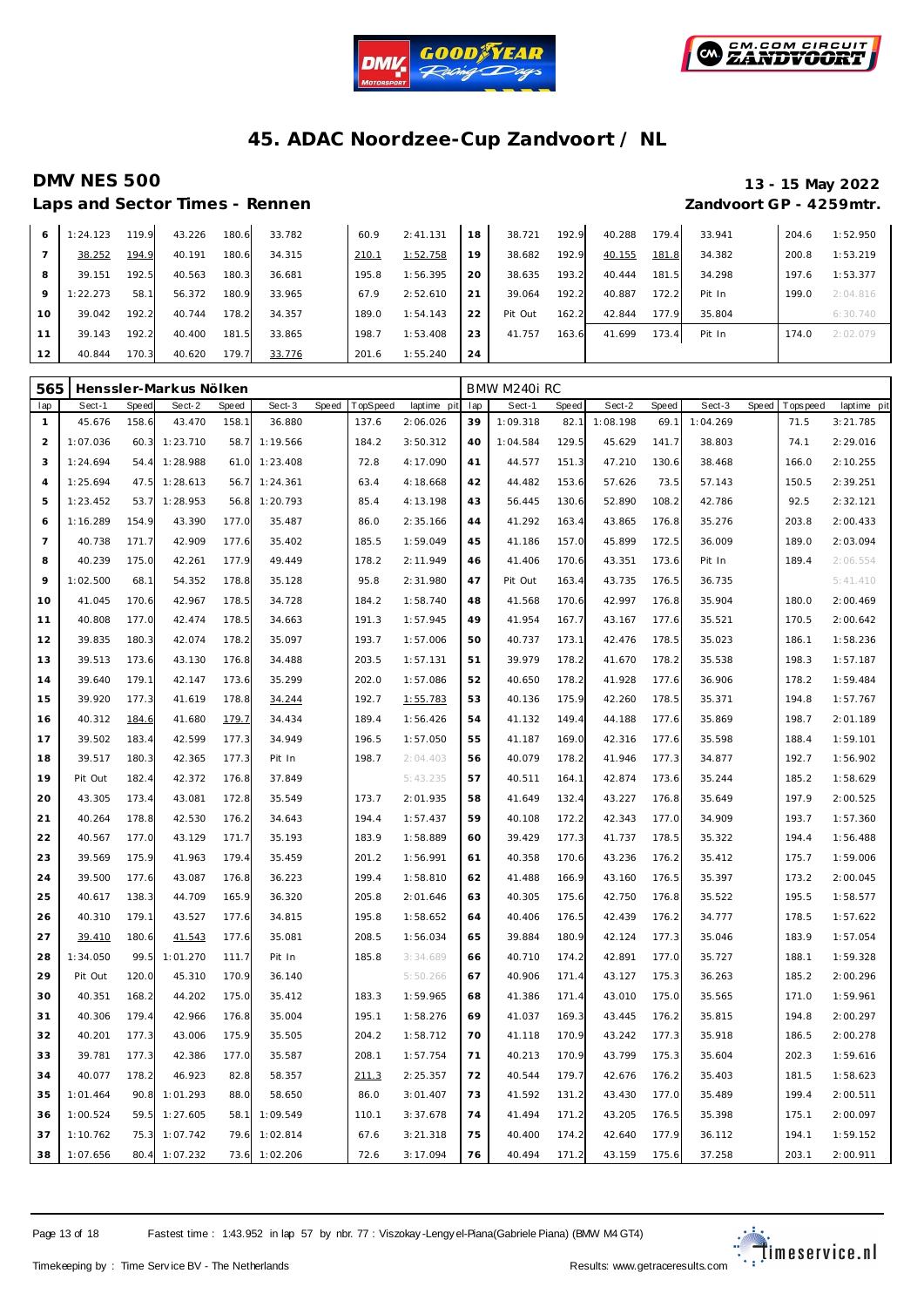![](_page_13_Picture_0.jpeg)

![](_page_13_Picture_1.jpeg)

### **DMV NES 500 13 - 15 May 2022** Laps and Sector Times - Rennen *Zandvoort GP - 4259mtr.*

| 583            | Hammel-Nehls |              |          |       |          |       |          |             |     | Opel Astra TCR |       |          |       |          |       |             |             |
|----------------|--------------|--------------|----------|-------|----------|-------|----------|-------------|-----|----------------|-------|----------|-------|----------|-------|-------------|-------------|
| lap            | Sect-1       | <b>Speed</b> | Sect-2   | Speed | Sect-3   | Speed | TopSpeed | laptime pit | lap | Sect-1         | Speed | Sect-2   | Speed | Sect-3   | Speed | T ops pee d | laptime pit |
| $\mathbf{1}$   | 39.290       | 198.9        | 37.983   | 188.5 | 32.438   |       | 171.8    | 1:49.711    | 33  | 42.495         | 156.7 | 44.951   | 113.0 | 58.546   |       | 161.2       | 2:25.992    |
| $\overline{2}$ | 57.764       | 60.8         | 1:25.542 | 59.6  | 1:19.501 |       | 215.5    | 3:42.807    | 34  | 1:02.545       | 34.5  | 1:31.788 | 81.6  | 1:04.887 |       | 117.0       | 3:39.220    |
| 3              | 1:28.711     | 58.3         | 1:27.629 | 59.0  | 1:19.198 |       | 58.1     | 4:15.538    | 35  | 1:09.889       | 61.4  | 1:10.710 | 67.5  | 59.580   |       | 54.9        | 3:20.179    |
| $\overline{4}$ | 1:29.254     | 57.1         | 1:27.850 | 57.1  | 1:19.282 |       | 57.1     | 4:16.386    | 36  | 1:08.169       | 74.3  | 1:07.693 | 55.5  | 1:01.603 |       | 87.1        | 3:17.465    |
| 5              | 1:29.723     | 59.6         | 1:28.160 | 57.7  | 1:19.085 |       | 58.4     | 4:16.968    | 37  | 1:08.984       | 73.0  | 1:08.854 | 59.4  | 1:04.180 |       | 84.5        | 3:22.018    |
| 6              | 1:29.641     | 58.9         | 42.667   | 189.8 | 32.196   |       | 58.2     | 2:44.504    | 38  | 1:07.124       | 127.4 | 49.578   | 141.0 | 37.649   |       | 63.9        | 2:34.351    |
| $\overline{7}$ | 36.514       | 200.7        | 38.027   | 188.8 | 32.325   |       | 217.2    | 1:46.866    | 39  | 45.549         | 162.4 | 45.250   | 131.9 | 38.519   |       | 143.6       | 2:09.318    |
| 8              | 36.920       | 198.9        | 38.264   | 188.2 | 32.369   |       | 210.9    | 1:47.553    | 40  | 45.714         | 141.0 | 51.282   | 64.0  | 54.618   |       | 143.4       | 2:31.614    |
| 9              | 59.772       | 60.4         | 1:21.731 | 151.0 | 32.910   |       | 217.6    | 2:54.413    | 41  | 59.595         | 114.0 | 52.925   | 79.8  | 41.449   |       | 73.3        | 2:33.969    |
| 10             | 36.748       | 198.9        | 38.274   | 188.8 | 32.609   |       | 210.1    | 1:47.631    | 42  | 39.503         | 155.4 | 41.010   | 188.5 | 32.943   |       | 198.7       | 1:53.456    |
| 11             | 37.061       | 198.2        | 38.982   | 188.8 | 32.531   |       | 214.7    | 1:48.574    | 43  | 38.983         | 181.5 | 40.537   | 189.8 | 33.396   |       | 206.9       | 1:52.916    |
| 12             | 37.030       | 198.9        | 38.397   | 187.8 | 33.210   |       | 218.5    | 1:48.637    | 44  | 38.117         | 186.9 | 40.347   | 182.1 | Pit In   |       | 210.1       | 1:59.051    |
| 13             | 37.010       | 198.5        | 38.610   | 186.2 | 32.546   |       | 215.1    | 1:48.166    | 45  | Pit Out        | 179.4 | 40.570   | 189.1 | 33.339   |       |             | 5:35.976    |
| 14             | 37.541       | 184.6        | 38.723   | 188.2 | 32.530   |       | 214.2    | 1:48.794    | 46  | 38.122         | 195.3 | 38.858   | 191.2 | 33.534   |       | 207.7       | 1:50.514    |
| 15             | 36.889       | 199.6        | 39.188   | 165.6 | Pit In   |       | 219.4    | 1:55.851    | 47  | 38.639         | 190.8 | 39.672   | 190.8 | 33.263   |       | 213.4       | 1:51.574    |
| 16             | Pit Out      | 157.0        | 41.948   | 189.8 | 34.198   |       |          | 19:20.293   | 48  | 37.689         | 196.4 | 39.166   | 190.5 | 33.759   |       | 212.6       | 1:50.614    |
| 17             | 39.448       | 179.7        | 40.004   | 190.8 | 33.341   |       | 175.9    | 1:52.793    | 49  | 38.600         | 179.4 | 40.085   | 190.5 | 33.018   |       | 210.5       | 1:51.703    |
| 18             | 38.322       | 191.8        | 39.022   | 190.8 | 34.927   |       | 203.1    | 1:52.271    | 50  | 38.216         | 192.2 | 38.846   | 191.2 | 33.761   |       | 216.8       | 1:50.823    |
| 19             | 38.311       | 190.1        | 40.504   | 188.8 | 33.052   |       | 203.5    | 1:51.867    | 51  | 38.015         | 196.7 | 39.840   | 190.8 | 32.919   |       | 212.2       | 1:50.774    |
| 20             | 38.082       | 189.8        | 40.641   | 189.8 | 33.547   |       | 219.8    | 1:52.270    | 52  | 37.576         | 196.4 | 39.019   | 191.8 | 33.133   |       | 213.8       | 1:49.728    |
| 21             | 38.177       | 190.5        | 42.000   | 183.1 | 33.081   |       | 202.0    | 1:53.258    | 53  | 37.624         | 197.1 | 38.941   | 192.2 | 32.720   |       | 213.4       | 1:49.285    |
| 22             | 38.333       | 193.9        | 39.974   | 189.5 | 33.802   |       | 187.4    | 1:52.109    | 54  | 37.336         | 196.0 | 39.216   | 190.8 | 33.319   |       | 216.4       | 1:49.871    |
| 23             | 38.359       | 194.6        | 39.953   | 189.1 | 33.140   |       | 197.9    | 1:51.452    | 55  | 38.834         | 160.7 | 40.311   | 190.5 | Pit In   |       | 211.3       | 1:58.501    |
| 24             | 38.743       | 189.8        | 39.226   | 189.1 | 32.999   |       | 202.0    | 1:50.968    | 56  | Pit Out        | 184.3 | 38.729   | 191.2 | 32.625   |       |             | 5:31.124    |
| 25             | 38.763       | 190.5        | 41.204   | 182.4 | 34.125   |       | 193.4    | 1:54.092    | 57  | 37.125         | 197.4 | 38.024   | 190.8 | 32.260   |       | 208.1       | 1:47.409    |
| 26             | 39.639       | 181.5        | 39.296   | 189.8 | 33.150   |       | 199.4    | 1:52.085    | 58  | 38.207         | 169.3 | 38.484   | 192.2 | 32.312   |       | 205.0       | 1:49.003    |
| 27             | 38.216       | 191.2        | 39.651   | 187.8 | 33.183   |       | 202.7    | 1:51.050    | 59  | 36.763         | 200.7 | 38.038   | 191.2 | 32.180   |       | 219.8       | 1:46.981    |
| 28             | 37.847       | 193.9        | 39.841   | 189.8 | 33.398   |       | 219.4    | 1:51.086    | 60  | 37.183         | 192.9 | 38.477   | 192.2 | 32.070   |       | 216.4       | 1:47.730    |
| 29             | 37.734       | 196.0        | 39.358   | 188.5 | 33.370   |       | 202.7    | 1:50.462    | 61  | 36.776         | 201.1 | 38.079   | 191.8 | 32.207   |       | 200.8       | 1:47.062    |
| 30             | 39.126       | 194.6        | 39.328   | 187.8 | 33.317   |       | 196.9    | 1:51.771    | 62  | 36.724         | 200.7 | 38.911   | 192.2 | 32.381   |       | 220.7       | 1:48.016    |
| 31             | 38.352       | 193.9        | 39.199   | 190.5 | 35.333   |       | 207.7    | 1:52.884    | 63  | 37.521         | 175.9 | 39.215   | 191.5 | 32.288   |       | 207.7       | 1:49.024    |
| 32             | 40.250       | 172.5        | 42.638   | 135.3 | 38.645   |       | 202.0    | 2:01.533    | 64  | 37.035         | 196.4 | 39.850   | 170.9 | Pit In   |       | 216.4       | 2:00.712    |

| 586            | Redlich-Redlich |       |               |       |          |       |          |             |     | Opel Astra TCR |       |          |       |          |       |           |             |
|----------------|-----------------|-------|---------------|-------|----------|-------|----------|-------------|-----|----------------|-------|----------|-------|----------|-------|-----------|-------------|
| lap            | Sect-1          | Speed | Sect-2        | Speed | Sect-3   | Speed | TopSpeed | laptime pit | lap | Sect-1         | Speed | Sect-2   | Speed | Sect-3   | Speed | Tops peed | laptime pit |
|                | 44.092          | 172.2 | 41.590        | 187.2 | 33.666   |       | 155.0    | 1:59.348    | 40  | 1:00.862       | 55.1  | 1:28.282 | 63.5  | 1:09.296 |       | 97.9      | 3:38.440    |
| 2              | 59.786          | 58.4  | 1:26.831      | 54.0  | 1:19.419 |       | 209.3    | 3:46.036    | 41  | 1:11.476       | 69.2  | 1:08.148 | 69.7  | 1:01.140 |       | 72.3      | 3:20.764    |
| 3              | 1:27.589        |       | 55.0 1:27.953 | 55.9  | 1:19.507 |       | 59.6     | 4:15.049    | 42  | 1:08.579       | 75.5  | 1:07.173 | 73.6  | 1:01.522 |       | 68.5      | 3:17.274    |
| $\overline{4}$ | 1:28.665        |       | 53.5 1:27.861 | 57.5  | 1:19.015 |       | 68.3     | 4:15.541    | 43  | 1:09.833       | 73.4  | 1:07.644 | 74.7  | 1:04.918 |       | 69.4      | 3:22.395    |
| 5              | 1:28.983        |       | 53.4 1:28.175 | 54.3  | 1:18.852 |       | 61.1     | 4:16.010    | 44  | 1:04.085       | 138.3 | 46.565   | 158.4 | 37.047   |       | 77.9      | 2:27.697    |
| 6              | 1:25.368        | 115.4 | 42.727        | 182.4 | 34.186   |       | 57.4     | 2:42.281    | 45  | 44.513         | 141.9 | 47.279   | 122.3 | 39.011   |       | 141.3     | 2:10.803    |
|                | 38.096          | 190.1 | 40.032        | 176.8 | 33.752   |       | 211.7    | 1:51.880    | 46  | 44.079         | 154.3 | 58.368   | 71.0  | 56.989   |       | 142.1     | 2:39.436    |
| 8              | 37.952          | 187.2 | 39.445        | 185.9 | 33.304   |       | 212.2    | 1:50.701    | 47  | 57.953         | 131.7 | 51.878   | 101.3 | Pit In   |       | 82.6      | 2:39.098    |
| 9              | 1:13.026        | 55.5  | 1:05.962      | 182.4 | 34.065   |       | 143.8    | 2:53.053    | 48  | Pit Out        | 178.2 | 42.911   | 187.2 | 34.609   |       |           | 5:44.241    |
| 10             | 40.146          | 154.9 | 39.676        | 188.8 | 34.894   |       | 200.1    | 1:54.716    | 49  | 38.902         | 181.2 | 41.021   | 187.8 | 33.799   |       | 199.7     | 1:53.722    |
| 11             | 38.923          | 184.6 | 39.272        | 187.8 | 33.551   |       | 207.7    | 1:51.746    | 50  | 39.134         | 177.6 | 40.596   | 183.1 | 36.288   |       | 198.7     | 1:56.018    |
| 12             | 38.396          | 181.2 | 39.889        | 184.6 | 33.512   |       | 197.9    | 1:51.797    | 51  | 39.150         | 184.3 | 40.060   | 183.7 | 34.781   |       | 193.0     | 1:53.991    |
| 13             | 40.780          | 179.1 | 39.340        | 186.9 | 33.303   |       | 181.2    | 1:53.423    | 52  | 38.857         | 184.3 | 41.283   | 168.8 | 33.974   |       | 200.1     | 1:54.114    |

Page 14 of 18 Fastest time : 1:43.952 in lap 57 by nbr. 77 : Viszokay -Lengy el-Piana (Gabriele Piana) (BMW M4 GT4)

![](_page_13_Picture_11.jpeg)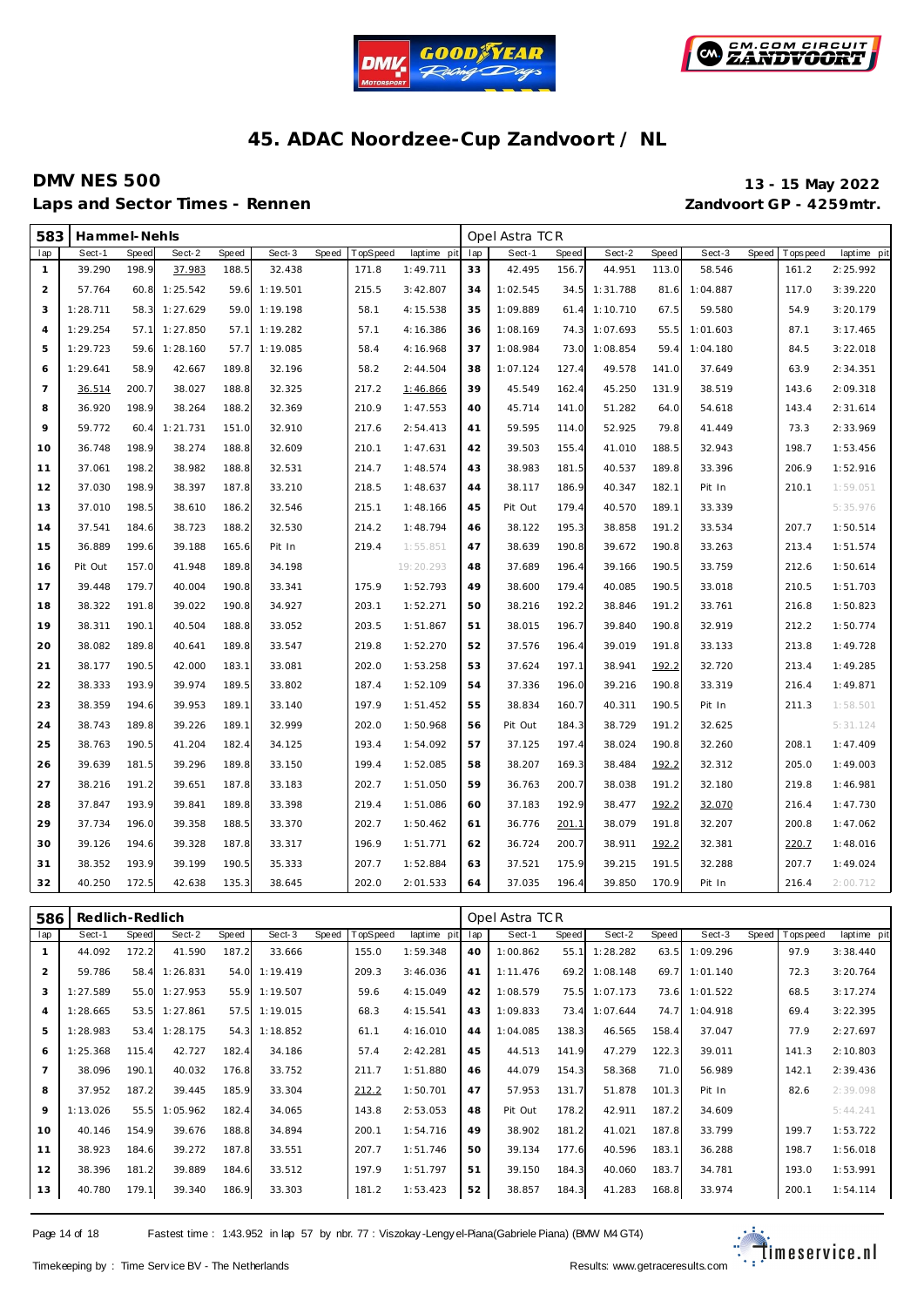![](_page_14_Picture_0.jpeg)

![](_page_14_Picture_1.jpeg)

Laps and Sector Times - Rennen *Zandvoort GP - 4259mtr.* 

# **DMV NES 500 13 - 15 May 2022**

| 14 | 39.878   | 137.8 | 39.740   | 186.9 | 33.216 | 200.5 | 1:52.834 | 53 | 38.490  | 183.7 | 39.827 | 186.2 | 34.398 | 196.5 | 1:52.715 |
|----|----------|-------|----------|-------|--------|-------|----------|----|---------|-------|--------|-------|--------|-------|----------|
| 15 | 38.151   | 184.3 | 39.389   | 187.5 | 33.503 | 205.0 | 1:51.043 | 54 | 38.421  | 189.8 | 39.564 | 184.9 | 33.563 | 196.9 | 1:51.548 |
| 16 | 38.684   | 177.0 | 40.282   | 188.2 | 33.490 | 208.9 | 1:52.456 | 55 | 39.226  | 153.2 | 40.512 | 171.4 | 36.017 | 184.2 | 1:55.755 |
| 17 | 37.994   | 184.0 | 39.402   | 187.2 | 33.037 | 200.5 | 1:50.433 | 56 | 38.288  | 177.0 | 39.393 | 186.9 | 33.278 | 206.2 | 1:50.959 |
| 18 | 37.744   | 188.5 | 39.206   | 187.5 | 34.734 | 210.9 | 1:51.684 | 57 | 38.319  | 182.4 | 39.312 | 186.5 | 33.645 | 200.8 | 1:51.276 |
| 19 | 38.611   | 182.7 | 39.115   | 187.8 | 33.337 | 202.7 | 1:51.063 | 58 | 38.348  | 177.9 | 39.310 | 188.2 | 33.420 | 202.7 | 1:51.078 |
| 20 | 38.397   | 184.3 | 39.276   | 186.5 | 33.699 | 205.0 | 1:51.372 | 59 | 38.459  | 173.9 | 39.680 | 187.5 | 33.364 | 202.0 | 1:51.503 |
| 21 | 38.258   | 186.2 | 39.119   | 188.2 | 33.444 | 198.3 | 1:50.821 | 60 | 38.773  | 183.1 | 39.456 | 186.5 | Pit In | 197.9 | 1:57.944 |
| 22 | 37.972   | 184.6 | 39.122   | 188.8 | 33.085 | 210.9 | 1:50.179 | 61 | Pit Out | 157.0 | 43.594 | 181.8 | 37.998 |       | 5:47.856 |
| 23 | 37.877   | 185.2 | 39.488   | 189.8 | 33.652 | 202.7 | 1:51.017 | 62 | 44.566  | 149.4 | 44.566 | 174.8 | Pit In | 145.1 | 2:12.897 |
| 24 | 39.282   | 188.5 | 39.272   | 187.5 | 33.554 | 204.6 | 1:52.108 | 63 | Pit Out | 129.3 | 44.386 | 182.7 | 35.820 |       | 2:49.892 |
| 25 | 38.028   | 185.6 | 39.269   | 187.8 | 33.060 | 207.7 | 1:50.357 | 64 | 42.964  | 169.3 | 42.738 | 183.7 | 35.335 | 167.3 | 2:01.037 |
| 26 | 38.176   | 184.9 | 39.246   | 188.5 | 33.132 | 200.1 | 1:50.554 | 65 | 40.535  | 157.7 | 44.253 | 182.1 | 34.854 | 172.9 | 1:59.642 |
| 27 | 38.996   | 168.2 | 41.079   | 187.2 | 34.742 | 194.4 | 1:54.817 | 66 | 40.146  | 157.7 | 42.121 | 185.2 | 34.867 | 171.3 | 1:57.134 |
| 28 | 39.257   | 184.0 | 39.219   | 188.2 | 35.116 | 202.3 | 1:53.592 | 67 | 40.358  | 163.9 | 42.236 | 185.2 | 35.316 | 168.9 | 1:57.910 |
| 29 | 38.002   | 184.0 | 39.609   | 187.2 | 33.004 | 201.2 | 1:50.615 | 68 | 40.905  | 153.6 | 43.398 | 183.1 | 34.919 | 150.9 | 1:59.222 |
| 30 | 38.186   | 193.2 | 39.451   | 188.2 | 33.822 | 204.6 | 1:51.459 | 69 | 40.550  | 152.1 | 43.344 | 183.1 | 35.655 | 183.3 | 1:59.549 |
| 31 | 38.170   | 179.7 | 39.442   | 188.5 | Pit In | 209.7 | 1:56.673 | 70 | 40.836  | 162.2 | 43.469 | 178.8 | 35.330 | 160.7 | 1:59.635 |
| 32 | Pit Out  | 159.1 | 45.104   | 183.1 | 36.057 |       | 5:49.973 | 71 | 40.987  | 150.4 | 43.097 | 183.4 | 34.864 | 174.3 | 1:58.948 |
| 33 | 40.748   | 161.2 | 42.804   | 183.4 | 35.499 | 183.0 | 1:59.051 | 72 | 41.958  | 162.9 | 42.782 | 183.1 | 36.433 | 162.6 | 2:01.173 |
| 34 | 41.075   | 148.6 | 44.780   | 164.9 | 36.008 | 166.0 | 2:01.863 | 73 | 40.904  | 154.9 | 44.130 | 181.5 | 34.929 | 168.9 | 1:59.963 |
| 35 | 42.572   | 164.4 | 42.977   | 184.3 | 35.240 | 148.0 | 2:00.789 | 74 | 42.389  | 159.1 | 42.559 | 167.2 | 36.126 | 154.3 | 2:01.074 |
| 36 | 40.980   | 157.4 | 43.856   | 184.9 | 34.631 | 175.4 | 1:59.467 | 75 | 42.614  | 159.5 | 43.438 | 183.4 | 34.575 | 153.5 | 2:00.627 |
| 37 | 41.363   | 163.4 | 43.550   | 184.6 | 35.041 | 203.1 | 1:59.954 | 76 | 41.140  | 167.7 | 43.779 | 175.3 | 35.549 | 148.2 | 2:00.468 |
| 38 | 43.320   | 162.9 | 43.971   | 152.3 | 53.399 | 148.5 | 2:20.690 | 77 | 40.633  | 162.2 | 42.712 | 184.3 | 35.132 | 181.5 | 1:58.477 |
| 39 | 1:01.503 | 81.4  | 1:01.483 | 77.7  | 58.616 | 86.9  | 3:01.602 | 78 | 40.185  | 168.5 | 42.868 | 186.9 | 37.274 | 159.3 | 2:00.327 |

| 598            | Hemker-Mühlenz |       |               |       |          |       |          |             |     | Audi R8 GT |              |          |       |          |                   |             |
|----------------|----------------|-------|---------------|-------|----------|-------|----------|-------------|-----|------------|--------------|----------|-------|----------|-------------------|-------------|
| lap            | Sect-1         | Speed | Sect-2        | Speed | Sect-3   | Speed | TopSpeed | laptime pit | lap | Sect-1     | <b>Speed</b> | Sect-2   | Speed | Sect-3   | Speed   Tops peed | laptime pit |
| $\mathbf{1}$   | 39.875         | 173.9 | 39.650        | 194.2 | 33.000   |       | 181.2    | 1:52.525    | 41  | 1:09.005   | 69.7         | 1:07.663 | 57.7  | 1:01.773 | 80.0              | 3:18.441    |
| 2              | 59.275         | 59.3  | 1:24.677      | 64.4  | 1:18.664 |       | 217.2    | 3:42.616    | 42  | 1:08.355   | 64.0         | 1:08.481 | 67.2  | 1:04.492 | 74.8              | 3:21.328    |
| 3              | 1:29.066       |       | 59.0 1:27.530 | 62.5  | 1:20.355 |       | 57.9     | 4:16.951    | 43  | 1:06.606   | 104.9        | 51.399   | 133.3 | 40.329   | 77.2              | 2:38.334    |
| $\overline{4}$ | 1:28.717       | 56.8  | 1:26.875      | 60.8  | 1:21.723 |       | 60.4     | 4:17.315    | 44  | 46.112     | 146.9        | 45.504   | 161.2 | 39.416   | 150.9             | 2:11.032    |
| 5              | 1:28.303       | 58.0  | 1:27.991      | 57.1  | 1:18.857 |       | 61.5     | 4:15.151    | 45  | 45.905     | 145.9        | 46.148   | 84.8  | 53.920   | 165.3             | 2:25.973    |
| 6              | 1:28.220       | 59.2  | 43.279        | 192.5 | 33.101   |       | 56.4     | 2:44.600    | 46  | 59.400     | 104.2        | 52.646   | 81.4  | 42.899   | 63.6              | 2:34.945    |
| $\overline{7}$ | 37.543         | 180.9 | 39.741        | 193.2 | 32.821   |       | 215.1    | 1:50.105    | 47  | 39.718     | 170.1        | 41.893   | 190.8 | 35.429   | 206.9             | 1:57.040    |
| 8              | 37.319         | 184.0 | 39.068        | 194.9 | 32.673   |       | 216.8    | 1:49.060    | 48  | 38.937     | 169.8        | 41.346   | 196.7 | 34.167   | 197.9             | 1:54.450    |
| 9              | 1:07.736       | 62.4  | 1:12.135      | 178.2 | 34.786   |       | 221.6    | 2:54.657    | 49  | 39.738     | 153.2        | 42.520   | 196.0 | 34.917   | 212.6             | 1:57.175    |
| 10             | 39.724         | 170.9 | 39.976        | 193.9 | 33.118   |       | 169.7    | 1:52.818    | 50  | 38.842     | 171.4        | 42.290   | 187.2 | 34.628   | 213.0             | 1:55.760    |
| 11             | 38.696         | 160.5 | 39.527        | 198.2 | 32.923   |       | 205.8    | 1:51.146    | 51  | 38.402     | 178.8        | 41.212   | 195.3 | 34.404   | 210.9             | 1:54.018    |
| 12             | 37.779         | 180.6 | 40.847        | 193.9 | 32.873   |       | 196.5    | 1:51.499    | 52  | 38.675     | 175.6        | 42.188   | 195.7 | 36.552   | 215.9             | 1:57.415    |
| 13             | 38.395         | 181.8 | 40.591        | 177.6 | 33.015   |       | 196.5    | 1:52.001    | 53  | 38.923     | 173.1        | 40.848   | 197.1 | 33.720   | 206.5             | 1:53.491    |
| 14             | 37.463         | 187.2 | 39.409        | 193.5 | 33.223   |       | 202.0    | 1:50.095    | 54  | 42.777     | 103.9        | 44.024   | 194.2 | Pit In   | 215.9             | 2:05.422    |
| 15             | 38.428         | 183.7 | 39.593        | 200.4 | 32.838   |       | 192.7    | 1:50.859    | 55  | Pit Out    | 157.0        | 43.975   | 187.2 | 34.815   |                   | 6:33.494    |
| 16             | 38.292         | 184.9 | 39.321        | 197.8 | 32.635   |       | 203.1    | 1:50.248    | 56  | 38.241     | 177.6        | 40.083   | 187.2 | 33.657   | 219.4             | 1:51.981    |
| 17             | 37.587         | 184.3 | 39.121        | 196.7 | 32.319   |       | 214.7    | 1:49.027    | 57  | 37.858     | 180.3        | 39.475   | 195.3 | 32.791   | 219.8             | 1:50.124    |
| 18             | 37.695         | 168.5 | 39.625        | 196.7 | 32.617   |       | 220.3    | 1:49.937    | 58  | 38.097     | 177.6        | 39.619   | 196.4 | 33.812   | 216.4             | 1:51.528    |
| 19             | 37.121         | 186.5 | 39.178        | 196.4 | 32.417   |       | 219.8    | 1:48.716    | 59  | 37.814     | 184.3        | 39.293   | 194.9 | 32.732   | 213.0             | 1:49.839    |
| 20             | 37.849         | 183.7 | 39.887        | 196.0 | 33.055   |       | 204.2    | 1:50.791    | 60  | 37.138     | 185.2        | 39.370   | 196.7 | 32.200   | 225.7             | 1:48.708    |
| 21             | 37.852         | 184.3 | 39.557        | 197.4 | 32.993   |       | 210.9    | 1:50.402    | 61  | 36.820     | 187.8        | 39.034   | 193.5 | 32.347   | 229.1             | 1:48.201    |

Page 15 of 18 Fastest time : 1:43.952 in lap 57 by nbr. 77 : Viszokay -Lengy el-Piana (Gabriele Piana) (BMW M4 GT4)

![](_page_14_Picture_12.jpeg)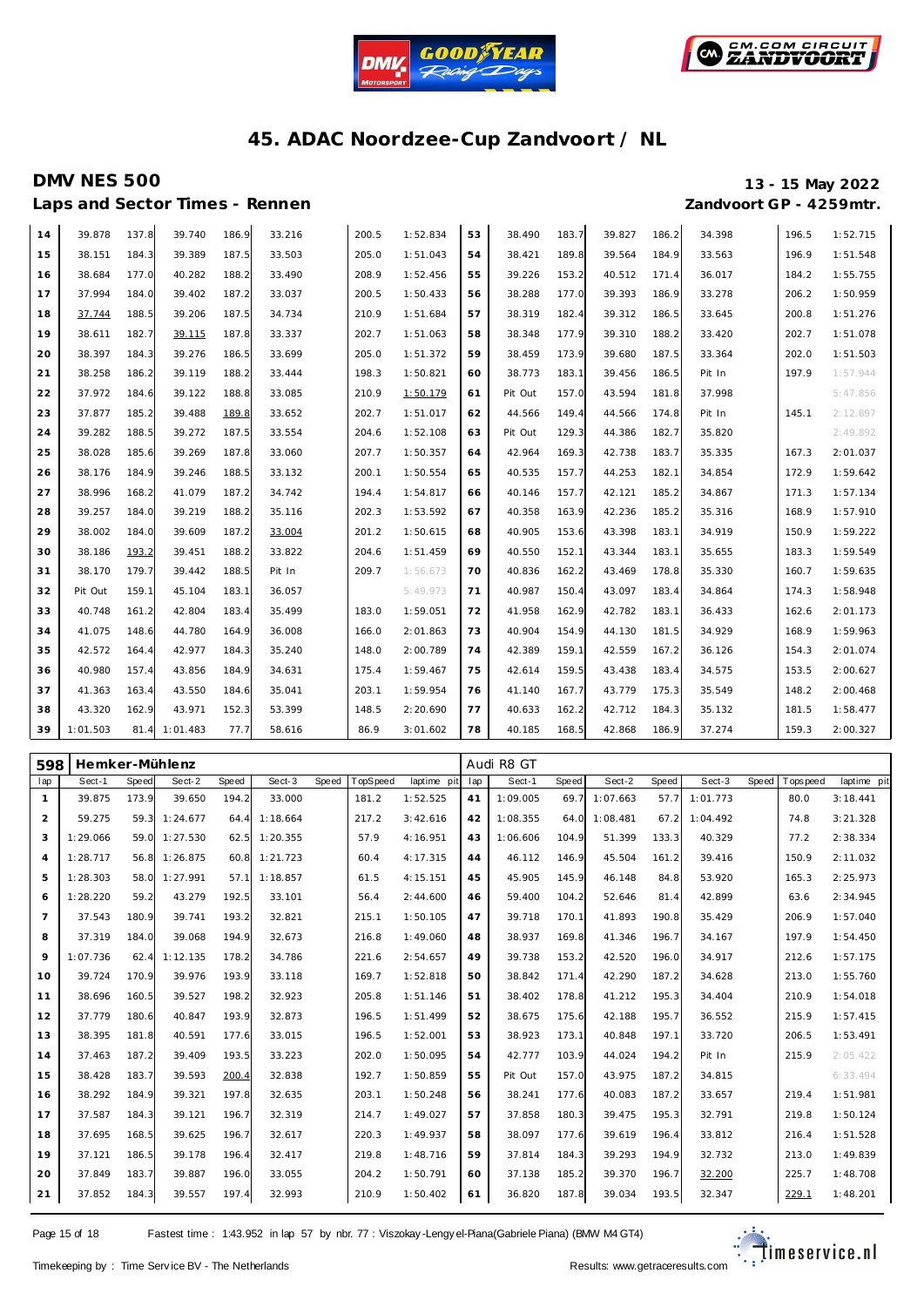![](_page_15_Picture_0.jpeg)

![](_page_15_Picture_1.jpeg)

# **DMV NES 500 13 - 15 May 2022**

Laps and Sector Times - Rennen *Zandvoort GP - 4259mtr.* 

| 22 | 37.835   | 187.2 | 39.360        | 199.3 | 32.678   | 210.1 | 1:49.873 | 62 | 36.672 | 190.5 | 38.927 | 195.7 | 32.513 | 225.7 | 1:48.112 |
|----|----------|-------|---------------|-------|----------|-------|----------|----|--------|-------|--------|-------|--------|-------|----------|
| 23 | 37.140   | 187.5 | 39.239        | 197.8 | 33.198   | 215.9 | 1:49.577 | 63 | 38.608 | 160.5 | 39.796 | 190.1 | 32.871 | 190.0 | 1:51.275 |
| 24 | 37.581   | 184.6 | 39.647        | 198.2 | 33.815   | 209.7 | 1:51.043 | 64 | 37.698 | 185.9 | 39.116 | 195.7 | 32.323 | 202.0 | 1:49.137 |
| 25 | 37.806   | 180.9 | 40.322        | 192.2 | Pit In   | 219.4 | 1:59.727 | 65 | 37.893 | 159.1 | 39.857 | 196.0 | 33.976 | 222.1 | 1:51.726 |
| 26 | Pit Out  | 163.4 | 43.273        | 191.2 | 34.697   |       | 5:49.145 | 66 | 38.391 | 176.8 | 41.316 | 192.5 | 32.975 | 208.1 | 1:52.682 |
| 27 | 39.649   | 165.7 | 40.745        | 194.2 | 33.393   | 180.6 | 1:53.787 | 67 | 37.601 | 181.5 | 39.542 | 196.4 | 32.669 | 210.5 | 1:49.812 |
| 28 | 38.206   | 177.9 | 39.911        | 196.0 | 33.699   | 190.7 | 1:51.816 | 68 | 37.632 | 179.4 | 39.385 | 195.3 | 32.789 | 208.9 | 1:49.806 |
| 29 | 37.868   | 173.6 | 40.063        | 197.8 | 33.698   | 204.2 | 1:51.629 | 69 | 38.158 | 179.7 | 39.491 | 196.7 | 32.575 | 182.1 | 1:50.224 |
| 30 | 37.958   | 179.7 | 40.071        | 195.7 | 33.638   | 209.7 | 1:51.667 | 70 | 37.869 | 180.0 | 39.436 | 196.0 | 32.287 | 205.8 | 1:49.592 |
| 31 | 38.062   | 183.1 | 39.922        | 197.4 | 33.017   | 205.8 | 1:51.001 | 71 | 37.232 | 184.9 | 39.631 | 195.7 | 32.563 | 215.9 | 1:49.426 |
| 32 | 38.362   | 163.1 | 40.055        | 196.4 | 33.035   | 213.4 | 1:51.452 | 72 | 38.293 | 153.8 | 40.231 | 194.9 | 32.647 | 219.4 | 1:51.171 |
| 33 | 37.562   | 188.8 | 40.083        | 194.9 | 34.412   | 200.1 | 1:52.057 | 73 | 36.978 | 189.5 | 39.191 | 197.8 | 33.209 | 216.8 | 1:49.378 |
| 34 | 38.440   | 173.9 | 40.708        | 194.9 | 33.792   | 199.0 | 1:52.940 | 74 | 38.518 | 169.5 | 40.664 | 197.4 | 32.823 | 217.2 | 1:52.005 |
| 35 | 39.295   | 169.3 | 44.209        | 189.1 | Pit In   | 183.6 | 2:04.446 | 75 | 37.316 | 188.2 | 39.687 | 193.5 | 33.984 | 217.2 | 1:50.987 |
| 36 | Pit Out  | 170.7 | 41.629        | 186.2 | 41.955   |       | 5:53.693 | 76 | 37.319 | 183.4 | 39.558 | 197.4 | 32.462 | 209.3 | 1:49.339 |
| 37 | 44.737   | 161.4 | 42.727        | 182.4 | 42.747   | 128.4 | 2:10.211 | 77 | 43.786 | 182.1 | 39.657 | 196.4 | 32.225 | 226.2 | 1:55.668 |
| 38 | 45.252   | 150.0 | 45.601        | 113.8 | 42.128   | 157.7 | 2:12.981 | 78 | 37.427 | 184.9 | 40.668 | 196.0 | 33.204 | 220.3 | 1:51.299 |
| 39 | 57.925   | 43.9  | 1:32.329      | 73.9  | 1:04.473 | 155.6 | 3:34.727 | 79 | 36.887 | 188.2 | 39.828 | 196.4 | 32.988 | 216.4 | 1:49.703 |
| 40 | 1:08.701 |       | 55.8 1:11.354 | 59.2  | 58.846   | 63.3  | 3:18.901 | 80 | 37.970 | 188.2 | 39.692 | 197.1 | 33.305 | 208.5 | 1:50.967 |

| 718            |          |       | Reiter-Müller-Böhnisch |       |               |       |          |             |     | Porsche 718 Cayman GT4 CS |       |          |       |          |       |           |             |
|----------------|----------|-------|------------------------|-------|---------------|-------|----------|-------------|-----|---------------------------|-------|----------|-------|----------|-------|-----------|-------------|
| lap            | Sect-1   | Speed | Sect-2                 | Speed | Sect-3        | Speed | TopSpeed | laptime pit | lap | Sect-1                    | Speed | Sect-2   | Speed | Sect-3   | Speed | Tops peed | laptime pit |
| $\mathbf{1}$   | 44.541   | 170.1 | 42.197                 | 183.7 | 34.694        |       | 161.6    | 2:01.432    | 41  | 1:10.670                  | 65.0  | 1:08.823 | 74.4  | 1:01.123 |       | 75.4      | 3:20.616    |
| $\overline{a}$ | 1:06.137 | 59.5  | 1:20.477               |       | 51.4 1:19.309 |       | 203.5    | 3:45.923    | 42  | 1:08.371                  | 76.3  | 1:07.304 | 67.1  | 1:01.808 |       | 79.0      | 3:17.483    |
| 3              | 1:27.297 | 53.3  | 1:28.140               | 54.4  | 1:19.684      |       | 58.4     | 4:15.121    | 43  | 1:08.522                  | 80.2  | 1:09.216 | 60.3  | 1:04.019 |       | 76.7      | 3:21.757    |
| $\overline{4}$ | 1:28.252 | 55.8  | 1:28.363               | 53.6  | 1:18.636      |       | 61.6     | 4:15.251    | 44  | 1:05.754                  | 110.8 | 48.395   | 135.0 | 40.173   |       | 84.0      | 2:34.322    |
| 5              | 1:28.870 | 54.0  | 1:28.622               | 50.1  | 1:18.462      |       | 58.3     | 4:15.954    | 45  | 45.159                    | 150.0 | 44.914   | 137.2 | 39.154   |       | 149.3     | 2:09.227    |
| 6              | 1:25.978 | 120.9 | 43.635                 | 180.3 | 34.715        |       | 57.3     | 2:44.328    | 46  | 45.725                    | 136.4 | 52.221   | 65.6  | 54.540   |       | 146.5     | 2:32.486    |
| $\overline{7}$ | 39.002   | 187.8 | 40.484                 | 187.2 | 33.248        |       | 195.1    | 1:52.734    | 47  | 1:00.005                  | 98.9  | 52.605   | 74.8  | 39.950   |       | 73.1      | 2:32.560    |
| 8              | 39.269   | 187.5 | 40.605                 | 189.1 | 35.710        |       | 201.2    | 1:55.584    | 48  | 40.502                    | 157.4 | 41.719   | 191.8 | 33.973   |       | 170.5     | 1:56.194    |
| 9              | 1:22.425 | 57.1  | 56.425                 | 189.5 | 33.762        |       | 66.1     | 2:52.612    | 49  | 38.758                    | 160.5 | 40.630   | 192.2 | 33.015   |       | 209.7     | 1:52.403    |
| 10             | 39.348   | 191.2 | 40.392                 | 187.5 | 34.147        |       | 179.4    | 1:53.887    | 50  | 38.417                    | 195.7 | 40.471   | 187.2 | 34.870   |       | 219.0     | 1:53.758    |
| 11             | 38.609   | 184.6 | 40.349                 | 188.8 | 33.312        |       | 209.7    | 1:52.270    | 51  | 38.993                    | 154.5 | 40.836   | 191.2 | 33.470   |       | 212.2     | 1:53.299    |
| 12             | 38.800   | 183.7 | 40.415                 | 189.1 | 33.029        |       | 205.4    | 1:52.244    | 52  | 37.484                    | 198.9 | 39.788   | 191.8 | 32.972   |       | 207.7     | 1:50.244    |
| 13             | 38.233   | 190.1 | 40.824                 | 189.5 | 34.075        |       | 207.3    | 1:53.132    | 53  | 37.695                    | 189.8 | 39.683   | 190.5 | 33.322   |       | 201.2     | 1:50.700    |
| 14             | 38.372   | 192.2 | 40.045                 | 189.1 | 32.783        |       | 209.7    | 1:51.200    | 54  | 39.198                    | 178.8 | 41.461   | 190.8 | 34.237   |       | 219.4     | 1:54.896    |
| 15             | 38.073   | 193.2 | 40.088                 | 190.1 | 33.010        |       | 205.8    | 1:51.171    | 55  | 38.094                    | 190.8 | 40.188   | 190.5 | Pit In   |       | 215.1     | 1:58.535    |
| 16             | 38.216   | 189.1 | 40.065                 | 189.5 | 34.023        |       | 206.5    | 1:52.304    | 56  | Pit Out                   | 184.6 | 39.437   | 191.8 | 32.596   |       |           | 5:34.358    |
| 17             | 38.393   | 185.6 | 40.265                 | 189.5 | 33.279        |       | 198.3    | 1:51.937    | 57  | 37.024                    | 198.2 | 39.462   | 190.5 | 33.032   |       | 213.8     | 1:49.518    |
| 18             | 38.278   | 192.9 | 39.972                 | 190.1 | 32.965        |       | 200.5    | 1:51.215    | 58  | 37.364                    | 197.1 | 39.117   | 192.2 | 33.051   |       | 209.7     | 1:49.532    |
| 19             | 39.561   | 175.9 | 41.493                 | 188.8 | 34.060        |       | 196.5    | 1:55.114    | 59  | 37.463                    | 196.0 | 39.321   | 191.5 | 32.665   |       | 205.0     | 1:49.449    |
| 20             | 39.443   | 176.2 | 41.942                 | 188.2 | 34.014        |       | 205.4    | 1:55.399    | 60  | 37.078                    | 191.2 | 39.773   | 191.8 | Pit In   |       | 210.9     | 1:57.055    |
| 21             | 39.699   | 185.9 | 41.184                 | 187.2 | 34.105        |       | 205.4    | 1:54.988    | 61  | Pit Out                   | 200.0 | 39.154   | 191.2 | 33.301   |       |           | 5:31.649    |
| 22             | 39.039   | 193.9 | 40.906                 | 188.8 | 34.110        |       | 190.7    | 1:54.055    | 62  | 37.832                    | 187.5 | 40.007   | 186.2 | 33.108   |       | 215.1     | 1:50.947    |
| 23             | 39.180   | 167.2 | 41.642                 | 189.8 | Pit In        |       | 202.7    | 2:01.558    | 63  | 37.276                    | 192.9 | 38.935   | 192.5 | 32.566   |       | 210.9     | 1:48.777    |
| 24             | Pit Out  | 175.3 | 42.621                 | 186.2 | 34.909        |       |          | 6:25.545    | 64  | 37.232                    | 180.9 | 39.239   | 192.9 | 32.584   |       | 224.8     | 1:49.055    |
| 25             | 40.053   | 180.3 | 41.248                 | 186.5 | 34.371        |       | 195.5    | 1:55.672    | 65  | 36.816                    | 199.3 | 38.974   | 190.1 | 32.504   |       | 226.7     | 1:48.294    |
| 26             | 39.468   | 187.2 | 41.037                 | 188.2 | 34.477        |       | 203.8    | 1:54.982    | 66  | 37.022                    | 196.7 | 39.603   | 191.2 | 33.918   |       | 229.5     | 1:50.543    |
| 27             | 38.879   | 190.1 | 40.895                 | 188.5 | 33.323        |       | 206.9    | 1:53.097    | 67  | 37.515                    | 170.6 | 39.580   | 191.2 | 32.799   |       | 226.2     | 1:49.894    |
| 28             | 38.228   | 193.9 | 39.836                 | 191.8 | 32.846        |       | 210.9    | 1:50.910    | 68  | 36.875                    | 195.7 | 39.156   | 192.9 | 32.647   |       | 222.5     | 1:48.678    |

Page 16 of 18 Fastest time : 1:43.952 in lap 57 by nbr. 77 : Viszokay -Lengy el-Piana (Gabriele Piana) (BMW M4 GT4)

![](_page_15_Picture_11.jpeg)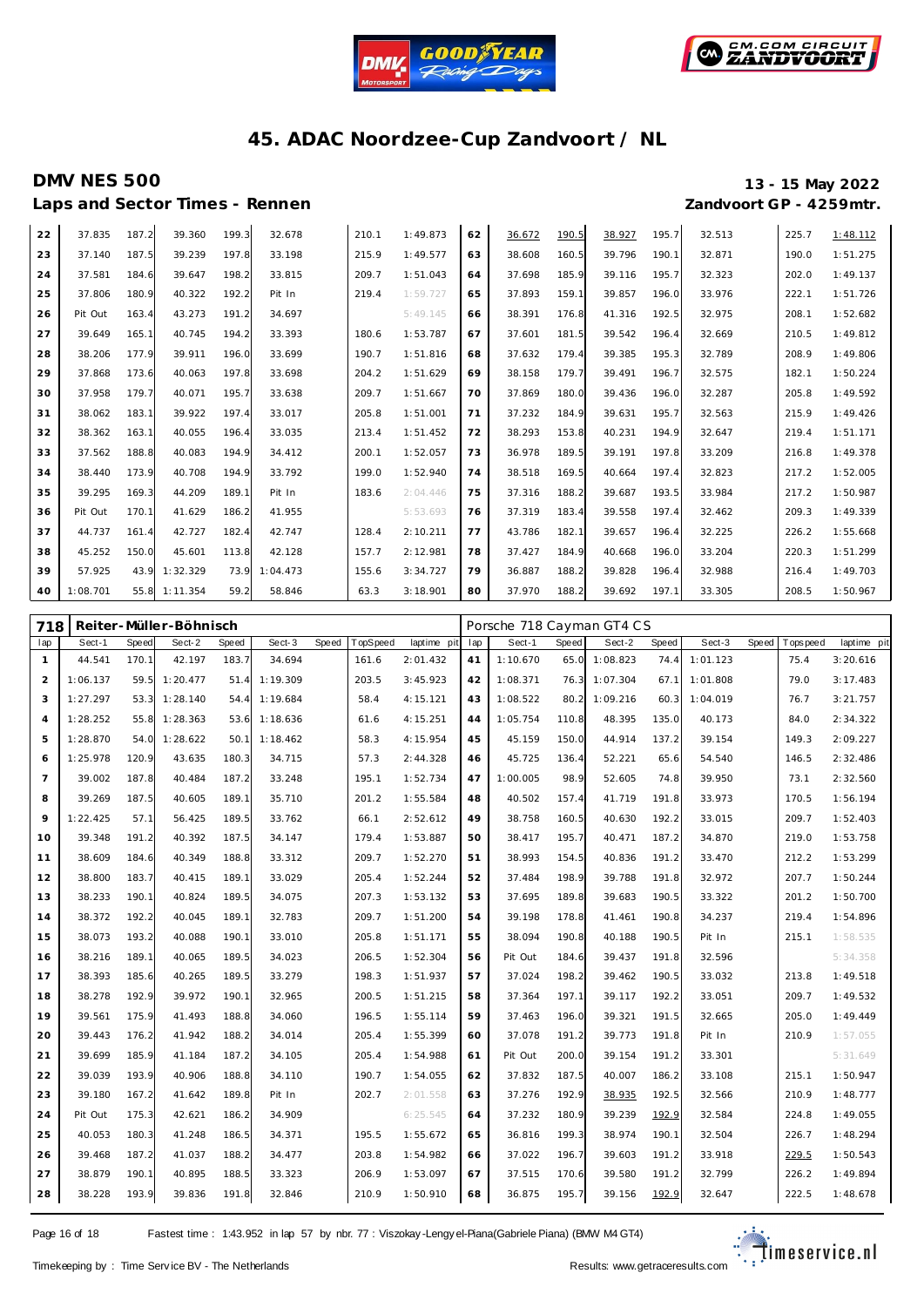![](_page_16_Picture_0.jpeg)

![](_page_16_Picture_1.jpeg)

### **DMV NES 500 13 - 15 May 2022 Laps and Sector Times - Rennen**

|                        |  | 13 - 15 May 2022 |
|------------------------|--|------------------|
| Zandvoort GP - 4259mtr |  |                  |

| –∽~ | $-0.1$   |       | .        |       |          |       |          |    |        |       |        |       |        |       |          |
|-----|----------|-------|----------|-------|----------|-------|----------|----|--------|-------|--------|-------|--------|-------|----------|
| 29  | 37.346   | 189.1 | 40.265   | 189.5 | 33.019   | 208.5 | 1:50.630 | 69 | 37.802 | 194.6 | 39.244 | 192.5 | 33.432 | 200.5 | 1:50.478 |
| 30  | 37.751   | 197.1 | 40.790   | 188.2 | 32.833   | 207.7 | 1:51.374 | 70 | 37.071 | 194.9 | 39.746 | 188.8 | 32.721 | 223.9 | 1:49.538 |
| 31  | 38.729   | 162.7 | 42.161   | 185.9 | 34.332   | 202.7 | 1:55.222 | 71 | 37.371 | 195.3 | 39.574 | 192.5 | 32.473 | 222.5 | 1:49.418 |
| 32  | 37.746   | 198.9 | 41.325   | 186.2 | 34.348   | 201.6 | 1:53.419 | 72 | 36.662 | 201.1 | 38.962 | 191.8 | 32.602 | 229.1 | 1:48.226 |
| 33  | 37.883   | 192.9 | 40.303   | 186.5 | 33.876   | 213.4 | 1:52.062 | 73 | 37.385 | 199.6 | 39.079 | 192.5 | 32.437 | 221.2 | 1:48.901 |
| 34  | 38.368   | 172.8 | 41.434   | 189.8 | 33.120   | 208.9 | 1:52.922 | 74 | 36.717 | 193.5 | 40.027 | 189.8 | 33.210 | 222.1 | 1:49.954 |
| 35  | 38.573   | 188.5 | 40.597   | 191.8 | 33.252   | 211.7 | 1:52.422 | 75 | 37.835 | 173.4 | 40.198 | 184.6 | 33.102 | 200.8 | 1:51.135 |
| 36  | 38.199   | 147.7 | 40.450   | 191.5 | 34.047   | 204.2 | 1:52.696 | 76 | 37.578 | 190.8 | 39.680 | 192.2 | 32.493 | 229.5 | 1:49.751 |
| 37  | 37.623   | 200.0 | 40.316   | 190.8 | 33.780   | 210.5 | 1:51.719 | 77 | 37.783 | 162.7 | 40.897 | 192.9 | 33.181 | 225.3 | 1:51.861 |
| 38  | 51.536   | 129.2 | 50.520   | 103.9 | 44.068   | 221.6 | 2:26.124 | 78 | 37.053 | 202.6 | 41.012 | 190.5 | 32.668 | 207.7 | 1:50.733 |
| 39  | 40.769   | 165.9 | 47.157   | 72.3  | 58.703   | 190.7 | 2:26.629 | 79 | 37.186 | 203.0 | 39.616 | 191.8 | 32.711 | 223.0 | 1:49.513 |
| 40  | 1:01.969 | 39.4  | 1:30.108 | 65.3  | 1:07.093 | 107.9 | 3:39.170 | 80 | 36.805 | 192.5 | 39.755 | 192.2 | 32.643 | 220.7 | 1:49.203 |

| 911            | Becker-Schmickler |              |          |       |          |              |          |             | Porsche 991 |          |       |          |              |          |       |             |             |
|----------------|-------------------|--------------|----------|-------|----------|--------------|----------|-------------|-------------|----------|-------|----------|--------------|----------|-------|-------------|-------------|
| lap            | Sect-1            | <b>Speed</b> | Sect-2   | Speed | Sect-3   | <b>Speed</b> | TopSpeed | laptime pit | lap         | Sect-1   | Speed | Sect-2   | <b>Speed</b> | Sect-3   | Speed | T ops pee d | laptime pit |
| $\mathbf{1}$   | 42.587            | 187.5        | 41.293   | 186.2 | 33.239   |              | 159.0    | 1:57.119    | 41          | 1:10.802 | 71.0  | 1:08.970 | 74.2         | 1:00.450 |       | 65.3        | 3:20.222    |
| $\overline{2}$ | 59.305            | 61.7         | 1:26.636 | 57.5  | 1:19.107 |              | 208.5    | 3:45.048    | 42          | 1:08.968 | 75.5  | 1:07.085 | 69.5         | 1:01.695 |       | 58.1        | 3:17.748    |
| 3              | 1:28.513          | 58.6         | 1:27.590 | 60.2  | 1:19.348 |              | 57.1     | 4:15.451    | 43          | 1:08.834 | 75.5  | 1:09.279 | 63.2         | 1:03.999 |       | 75.1        | 3:22.112    |
| $\overline{4}$ | 1:29.114          | 56.3         | 1:27.567 | 57.9  | 1:19.271 |              | 56.7     | 4:15.952    | 44          | 1:05.968 | 108.1 | 48.667   | 136.2        | 40.201   |       | 83.9        | 2:34.836    |
| 5              | 1:28.947          | 57.5         | 1:27.724 | 61.6  | 1:19.470 |              | 60.6     | 4:16.141    | 45          | 45.087   | 148.1 | 44.792   | 137.1        | 39.333   |       | 146.1       | 2:09.212    |
| 6              | 1:26.746          | 107.5        | 42.611   | 186.2 | 33.118   |              | 59.4     | 2:42.475    | 46          | 45.688   | 140.1 | 51.820   | 68.2         | 54.697   |       | 149.5       | 2:32.205    |
| $\overline{7}$ | 38.034            | 193.9        | 39.561   | 186.5 | 33.212   |              | 206.5    | 1:50.807    | 47          | 59.716   | 109.1 | 52.562   | 85.4         | 40.591   |       | 75.0        | 2:32.869    |
| 8              | 37.323            | 194.2        | 39.818   | 184.6 | 33.301   |              | 208.9    | 1:50.442    | 48          | 40.523   | 164.1 | 42.957   | 185.9        | 35.181   |       | 175.1       | 1:58.661    |
| 9              | 1:13.818          | 59.3         | 1:07.786 | 183.4 | 33.764   |              | 180.9    | 2:55.368    | 49          | 40.468   | 168.5 | 41.952   | 185.9        | 34.943   |       | 203.8       | 1:57.363    |
| 10             | 37.924            | 187.8        | 40.813   | 187.8 | 33.458   |              | 202.0    | 1:52.195    | 50          | 40.198   | 167.7 | 42.205   | 182.7        | Pit In   |       | 205.4       | 2:04.227    |
| 11             | 37.705            | 189.8        | 40.014   | 187.2 | 33.431   |              | 199.4    | 1:51.150    | 51          | Pit Out  | 163.1 | 41.840   | 184.9        | 35.214   |       |             | 5:37.488    |
| 12             | 38.443            | 164.6        | 40.566   | 185.9 | 33.624   |              | 202.7    | 1:52.633    | 52          | 39.739   | 169.8 | 41.835   | 185.6        | 34.670   |       | 202.7       | 1:56.244    |
| 13             | 37.868            | 191.2        | 40.062   | 186.2 | 33.338   |              | 199.0    | 1:51.268    | 53          | 39.592   | 171.4 | 41.605   | 185.9        | 34.680   |       | 199.7       | 1:55.877    |
| 14             | 38.092            | 191.8        | 40.098   | 187.8 | 33.300   |              | 193.0    | 1:51.490    | 54          | 39.822   | 167.7 | 41.435   | 183.7        | 35.031   |       | 197.9       | 1:56.288    |
| 15             | 37.696            | 189.8        | 40.543   | 186.9 | 33.501   |              | 209.7    | 1:51.740    | 55          | 39.690   | 169.8 | 41.518   | 186.5        | 35.202   |       | 201.2       | 1:56.410    |
| 16             | 38.109            | 187.8        | 40.225   | 186.9 | 33.505   |              | 199.0    | 1:51.839    | 56          | 39.838   | 168.0 | 44.524   | 177.6        | 35.034   |       | 203.1       | 1:59.396    |
| 17             | 37.840            | 190.1        | 40.092   | 186.2 | 33.401   |              | 199.4    | 1:51.333    | 57          | 40.088   | 163.9 | 41.854   | 184.9        | 35.319   |       | 194.8       | 1:57.261    |
| 18             | 37.857            | 185.9        | 40.321   | 184.9 | 33.565   |              | 201.2    | 1:51.743    | 58          | 40.031   | 164.4 | 42.301   | 185.2        | 35.649   |       | 199.4       | 1:57.981    |
| 19             | 37.980            | 189.8        | 40.264   | 186.5 | 33.318   |              | 205.8    | 1:51.562    | 59          | 40.356   | 166.9 | 41.342   | 187.5        | 35.055   |       | 202.3       | 1:56.753    |
| 20             | 38.150            | 188.5        | 40.429   | 186.5 | 33.601   |              | 199.7    | 1:52.180    | 60          | 40.413   | 165.9 | 41.576   | 185.2        | 35.161   |       | 197.6       | 1:57.150    |
| 21             | 37.684            | 189.8        | 40.075   | 186.5 | 33.388   |              | 205.0    | 1:51.147    | 61          | 40.208   | 166.4 | 41.601   | 181.8        | 35.242   |       | 200.1       | 1:57.051    |
| 22             | 38.543            | 188.2        | 40.373   | 187.2 | 33.409   |              | 202.0    | 1:52.325    | 62          | 40.309   | 168.0 | 42.738   | 144.4        | Pit In   |       | 199.7       | 2:07.357    |
| 23             | 38.038            | 193.2        | 40.349   | 186.9 | 33.372   |              | 194.1    | 1:51.759    | 63          | Pit Out  | 185.9 | 40.425   | 187.5        | 33.567   |       |             | 5:36.369    |
| 24             | 37.778            | 190.8        | 40.905   | 186.2 | Pit In   |              | 204.2    | 1:57.283    | 64          | 38.029   | 186.5 | 39.912   | 186.9        | 33.427   |       | 201.6       | 1:51.368    |
| 25             | Pit Out           | 164.6        | 42.585   | 183.7 | 35.729   |              |          | 5:42.190    | 65          | 37.590   | 190.8 | 39.945   | 186.9        | 33.210   |       | 203.8       | 1:50.745    |
| 26             | 40.101            | 169.0        | 43.212   | 183.4 | 35.602   |              | 202.3    | 1:58.915    | 66          | 37.481   | 194.6 | 39.934   | 187.5        | 33.441   |       | 203.8       | 1:50.856    |
| 27             | 41.536            | 149.8        | 42.911   | 184.6 | 35.610   |              | 195.1    | 2:00.057    | 67          | 38.161   | 167.4 | 40.608   | 187.5        | 33.434   |       | 200.1       | 1:52.203    |
| 28             | 40.486            | 164.4        | 42.431   | 184.3 | 35.514   |              | 189.4    | 1:58.431    | 68          | 38.438   | 172.5 | 40.762   | 186.9        | 33.278   |       | 200.5       | 1:52.478    |
| 29             | 42.528            | 148.1        | 43.190   | 184.9 | 35.649   |              | 196.5    | 2:01.367    | 69          | 37.875   | 187.5 | 40.184   | 186.5        | 33.126   |       | 206.5       | 1:51.185    |
| 30             | 40.661            | 170.3        | 41.656   | 184.3 | 35.285   |              | 187.1    | 1:57.602    | 70          | 37.581   | 190.8 | 39.743   | 187.8        | 33.186   |       | 207.3       | 1:50.510    |
| 31             | 40.210            | 171.7        | 43.177   | 180.3 | 35.874   |              | 195.1    | 1:59.261    | 71          | 37.778   | 191.8 | 40.112   | 187.2        | 33.124   |       | 203.1       | 1:51.014    |
| 32             | 40.638            | 171.2        | 42.029   | 184.6 | 35.092   |              | 177.4    | 1:57.759    | 72          | 37.833   | 188.8 | 40.115   | 187.8        | 33.056   |       | 193.0       | 1:51.004    |
| 33             | 39.961            | 167.4        | 41.627   | 184.9 | 34.970   |              | 199.0    | 1:56.558    | 73          | 37.698   | 188.5 | 40.093   | 187.2        | 33.218   |       | 204.6       | 1:51.009    |
| 34             | 40.531            | 169.8        | 42.427   | 183.7 | 35.759   |              | 175.4    | 1:58.717    | 74          | 37.774   | 175.3 | 40.331   | 187.2        | 33.022   |       | 203.1       | 1:51.127    |
| 35             | 40.336            | 158.8        | 42.742   | 175.3 | 34.889   |              | 196.2    | 1:57.967    | 75          | 38.550   | 186.2 | 40.612   | 187.2        | 33.016   |       | 204.6       | 1:52.178    |

Page 17 of 18 Fastest time : 1:43.952 in lap 57 by nbr. 77 : Viszokay -Lengy el-Piana (Gabriele Piana) (BMW M4 GT4)

![](_page_16_Picture_12.jpeg)